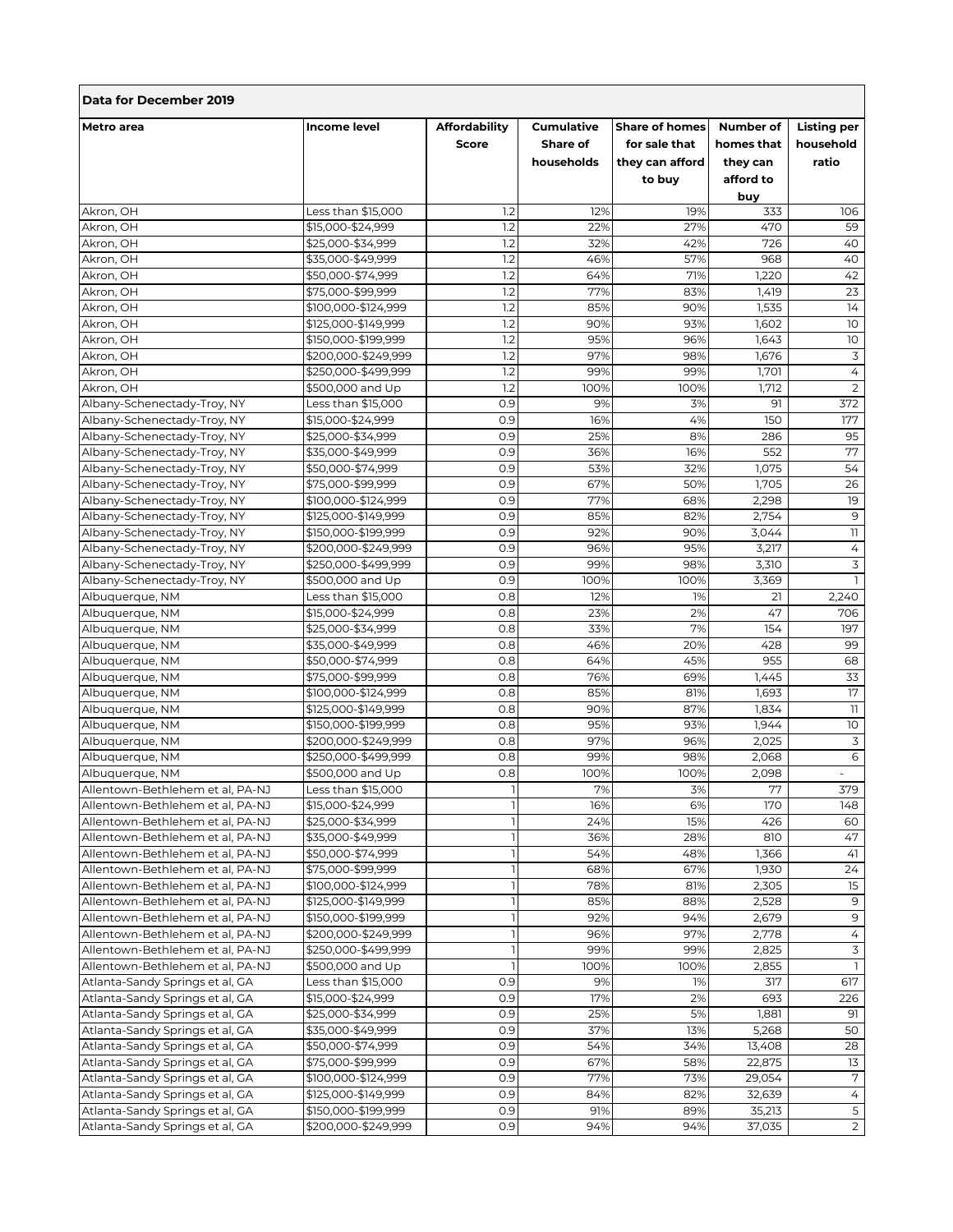| Atlanta-Sandy Springs et al, GA | \$250.000-\$499.999 | 0.9          | 98%  | 97%  | 38,362 | $\overline{2}$           |
|---------------------------------|---------------------|--------------|------|------|--------|--------------------------|
| Atlanta-Sandy Springs et al, GA | \$500,000 and Up    | 0.9          | 100% | 100% | 39,531 | $\mathbf{1}$             |
| Augusta-Richmond County, GA-SC  | Less than \$15,000  | 0.9          | 13%  | 5%   | 114    | 245                      |
| Augusta-Richmond County, GA-SC  | \$15,000-\$24,999   | 0.9          | 24%  | 8%   | 193    | 117                      |
| Augusta-Richmond County, GA-SC  | \$25,000-\$34,999   | 0.9          | 33%  | 17%  | 378    | 54                       |
| Augusta-Richmond County, GA-SC  | \$35,000-\$49,999   | 0.9          | 48%  | 29%  | 670    | 43                       |
| Augusta-Richmond County, GA-SC  | \$50,000-\$74,999   | 0.9          | 65%  | 53%  | 1,220  | 30                       |
| Augusta-Richmond County, GA-SC  | \$75,000-\$99,999   | 0.9          | 77%  | 76%  | 1,737  | 15                       |
| Augusta-Richmond County, GA-SC  | \$100,000-\$124,999 | 0.9          | 86%  | 86%  | 1,968  | 8                        |
| Augusta-Richmond County, GA-SC  | \$125.000-\$149.999 | 0.9          | 92%  |      |        | $\mathsf S$              |
|                                 |                     |              |      | 91%  | 2,084  |                          |
| Augusta-Richmond County, GA-SC  | \$150,000-\$199,999 | 0.9          | 96%  | 94%  | 2,160  | 4                        |
| Augusta-Richmond County, GA-SC  | \$200,000-\$249,999 | 0.9          | 98%  | 97%  | 2,214  | $\overline{2}$           |
| Augusta-Richmond County, GA-SC  | \$250,000-\$499,999 | 0.9          | 100% | 98%  | 2,253  | $\overline{2}$           |
| Augusta-Richmond County, GA-SC  | \$500,000 and Up    | 0.9          | 100% | 100% | 2,283  | $\overline{\phantom{a}}$ |
| Austin-Round Rock, TX           | Less than \$15,000  | 0.8          | 7%   | 0%   | 6      | 10,529                   |
| Austin-Round Rock, TX           | \$15,000-\$24,999   | 0.8          | 13%  | 0%   | 10     | 4,732                    |
| Austin-Round Rock, TX           | \$25,000-\$34,999   | 0.8          | 20%  | 0%   | 23     | 2,362                    |
| Austin-Round Rock, TX           | \$35,000-\$49,999   | 0.8          | 31%  | 2%   | 97     | 919                      |
| Austin-Round Rock, TX           | \$50,000-\$74,999   | 0.8          | 48%  | 16%  | 1,016  | 133                      |
| Austin-Round Rock, TX           | \$75,000-\$99,999   | 0.8          | 62%  | 41%  | 2,670  | 41                       |
| Austin-Round Rock, TX           | \$100,000-\$124,999 | 0.8          | 72%  | 61%  | 3,987  | 20                       |
| Austin-Round Rock, TX           | \$125,000-\$149,999 | 0.8          | 80%  | 73%  | 4,760  | 13                       |
| Austin-Round Rock, TX           | \$150,000-\$199,999 | 0.8          | 89%  | 82%  | 5,302  | 16                       |
| Austin-Round Rock, TX           | \$200,000-\$249,999 | 0.8          | 93%  | 88%  | 5,717  | $\,$ 6                   |
| Austin-Round Rock, TX           | \$250,000-\$499,999 | 0.8          | 97%  | 93%  | 6,038  | 7                        |
| Austin-Round Rock, TX           | \$500,000 and Up    | 0.8          | 100% | 100% | 6,476  | 2                        |
| Bakersfield, CA                 | Less than \$15,000  | 0.8          | 12%  | 1%   | 27     | 1,227                    |
| Bakersfield, CA                 | \$15,000-\$24,999   | 0.8          | 24%  | 3%   | 63     | 490                      |
| Bakersfield, CA                 | \$25,000-\$34,999   | 0.8          | 35%  | 9%   | 187    | 155                      |
|                                 |                     | 0.8          |      |      | 470    |                          |
| Bakersfield, CA                 | \$35,000-\$49,999   |              | 49%  | 23%  |        | 80                       |
| Bakersfield, CA                 | \$50,000-\$74,999   | 0.8          | 66%  | 49%  | 998    | 46                       |
| Bakersfield, CA                 | \$75,000-\$99,999   | 0.8          | 78%  | 74%  | 1,510  | 21                       |
| Bakersfield, CA                 | \$100,000-\$124,999 | 0.8          | 86%  | 86%  | 1,769  | 13                       |
| Bakersfield, CA                 | \$125,000-\$149,999 | 0.8          | 91%  | 92%  | 1,882  | $\overline{7}$           |
| Bakersfield, CA                 | \$150,000-\$199,999 | 0.8          | 96%  | 95%  | 1,951  | $\mathsf 9$              |
| Bakersfield, CA                 | \$200,000-\$249,999 | 0.8          | 98%  | 98%  | 1,999  | 3                        |
| Bakersfield, CA                 | \$250,000-\$499,999 | 0.8          | 100% | 99%  | 2,024  | 3                        |
| Bakersfield, CA                 | \$500,000 and Up    | 0.8          | 100% | 100% | 2,044  |                          |
| Baltimore-Columbia-Towson, MD   | Less than \$15,000  |              | 8%   | 6%   | 500    | 199                      |
| Baltimore-Columbia-Towson, MD   | \$15,000-\$24,999   |              | 14%  | 8%   | 677    | 95                       |
| Baltimore-Columbia-Towson, MD   | \$25,000-\$34,999   |              | 21%  | 13%  | 1,072  | 62                       |
| Baltimore-Columbia-Towson, MD   | \$35,000-\$49,999   |              | 30%  | 22%  | 1,773  | 58                       |
| Baltimore-Columbia-Towson, MD   | \$50,000-\$74,999   |              | 46%  | 38%  | 3,079  | 53                       |
| Baltimore-Columbia-Towson, MD   | \$75,000-\$99,999   |              | 58%  | 56%  | 4,529  | $\overline{31}$          |
| Baltimore-Columbia-Towson, MD   | \$100,000-\$124,999 |              | 69%  | 70%  | 5,609  | 19                       |
| Baltimore-Columbia-Towson, MD   | \$125,000-\$149,999 |              | 77%  | 79%  | 6,387  | 13                       |
| Baltimore-Columbia-Towson, MD   | \$150,000-\$199,999 |              | 87%  | 88%  | 7,052  | 14                       |
| Baltimore-Columbia-Towson, MD   | \$200,000-\$249,999 |              | 92%  | 94%  | 7,547  | 7                        |
| Baltimore-Columbia-Towson, MD   | \$250,000-\$499,999 |              | 97%  | 97%  | 7,837  | 8                        |
| Baltimore-Columbia-Towson, MD   | \$500,000 and Up    |              | 100% | 100% | 8,043  | 2                        |
| Baton Rouge, LA                 | Less than \$15,000  |              | 13%  | 2%   | 97     | 446                      |
| Baton Rouge, LA                 | \$15,000-\$24,999   |              | 23%  | 6%   | 238    | 116                      |
| Baton Rouge, LA                 | \$25,000-\$34,999   |              | 32%  | 14%  | 565    | 45                       |
| Baton Rouge, LA                 | \$35,000-\$49,999   |              | 44%  | 30%  | 1,202  | 29                       |
| Baton Rouge, LA                 | \$50,000-\$74,999   |              | 61%  | 56%  | 2,247  | 21                       |
|                                 |                     |              |      |      |        |                          |
| Baton Rouge, LA                 | \$75,000-\$99,999   |              | 73%  | 77%  | 3,104  | 12                       |
| Baton Rouge, LA                 | \$100,000-\$124,999 |              | 82%  | 87%  | 3,499  | 8                        |
| Baton Rouge, LA                 | \$125,000-\$149,999 |              | 88%  | 92%  | 3,691  | 5                        |
| Baton Rouge, LA                 | \$150,000-\$199,999 |              | 94%  | 95%  | 3,816  | $\overline{5}$           |
| Baton Rouge, LA                 | \$200,000-\$249,999 |              | 97%  | 97%  | 3,911  | $\overline{2}$           |
| Baton Rouge, LA                 | \$250,000-\$499,999 |              | 99%  | 99%  | 3,984  | $\overline{2}$           |
| Baton Rouge, LA                 | \$500,000 and Up    |              | 100% | 100% | 4,026  | $\overline{\phantom{a}}$ |
| Birmingham-Hoover, AL           | Less than \$15,000  |              | 12%  | 9%   | 336    | 188                      |
| Birmingham-Hoover, AL           | \$15,000-\$24,999   |              | 22%  | 14%  | 500    | 83                       |
| Birmingham-Hoover, AL           | \$25,000-\$34,999   |              | 32%  | 23%  | 837    | 51                       |
| Birmingham-Hoover, AL           | \$35,000-\$49,999   | <sup>1</sup> | 45%  | 34%  | 1,259  | 45                       |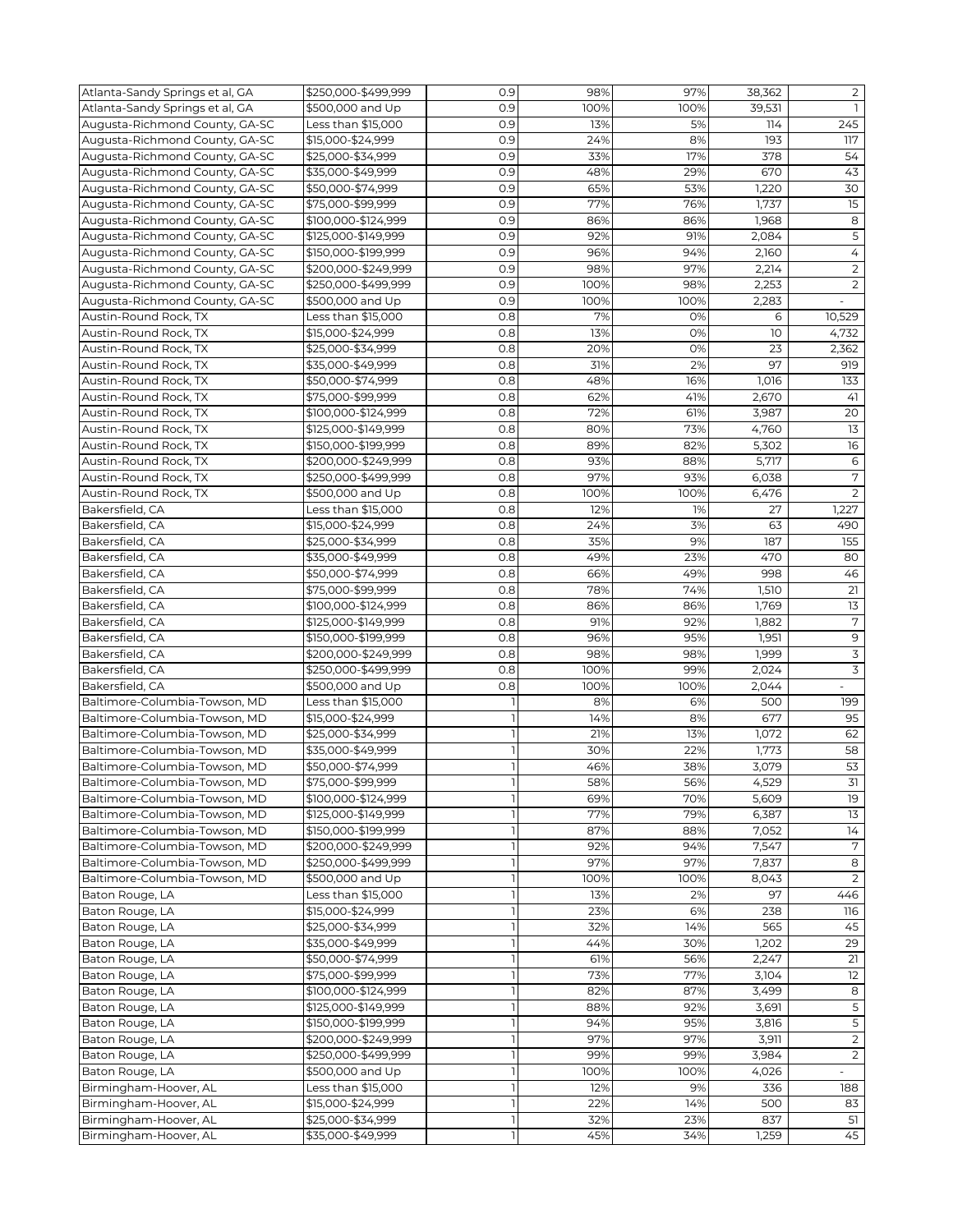| Birmingham-Hoover, AL           | \$50,000-\$74,999   | $\overline{1}$ | 62%  | 52%  | 1,933 | 39              |
|---------------------------------|---------------------|----------------|------|------|-------|-----------------|
| Birmingham-Hoover, AL           | \$75,000-\$99,999   |                | 75%  | 72%  | 2,642 | 20              |
| Birmingham-Hoover, AL           | \$100,000-\$124,999 |                | 84%  | 83%  | 3,065 | 13              |
| Birmingham-Hoover, AL           | \$125,000-\$149,999 |                | 89%  | 89%  | 3,280 | 8               |
| Birmingham-Hoover, AL           | \$150,000-\$199,999 |                | 94%  | 93%  | 3,441 | $\sqrt{ }$      |
| Birmingham-Hoover, AL           | \$200,000-\$249,999 |                | 97%  | 96%  | 3,548 | 3               |
| Birmingham-Hoover, AL           | \$250,000-\$499,999 |                | 99%  | 98%  | 3,620 | 4               |
|                                 |                     |                | 100% |      |       |                 |
| Birmingham-Hoover, AL           | \$500,000 and Up    |                |      | 100% | 3,681 |                 |
| Boise City, ID                  | Less than \$15,000  | 0.7            | 11%  | 0%   |       | #DIV/0!         |
| Boise City, ID                  | \$15,000-\$24,999   | 0.7            | 19%  | 0%   | 1     | 20,964          |
| Boise City, ID                  | \$25,000-\$34,999   | 0.7            | 28%  | 0%   | 8     | 2,831           |
| Boise City, ID                  | \$35.000-\$49.999   | 0.7            | 42%  | 2%   | 54    | 677             |
| Boise City, ID                  | \$50,000-\$74,999   | 0.7            | 61%  | 21%  | 514   | 108             |
| Boise City, ID                  | \$75,000-\$99,999   | 0.7            | 74%  | 54%  | 1,293 | 30              |
| Boise City, ID                  | \$100,000-\$124,999 | 0.7            | 84%  | 76%  | 1,829 | 15              |
| Boise City, ID                  | \$125,000-\$149,999 | 0.7            | 90%  | 87%  | 2,079 | 8               |
| Boise City, ID                  | \$150,000-\$199,999 | 0.7            | 95%  | 92%  | 2,216 | 8               |
| Boise City, ID                  | \$200,000-\$249,999 | 0.7            | 97%  | 96%  | 2,298 | 4               |
| Boise City, ID                  | \$250,000-\$499,999 | 0.7            | 99%  | 98%  | 2,351 | $\overline{4}$  |
| Boise City, ID                  | \$500,000 and Up    | 0.7            | 100% | 100% | 2,398 |                 |
| Boston-Cambridge-Newton, MA-NH  | Less than \$15,000  | 0.6            | 9%   | 0%   | 7     | 23,370          |
| Boston-Cambridge-Newton, MA-NH  | \$15,000-\$24,999   | 0.6            | 15%  | 0%   | 18    | 5,901           |
| Boston-Cambridge-Newton, MA-NH  | \$25,000-\$34,999   | 0.6            | 21%  | 1%   | 51    | 2,027           |
| Boston-Cambridge-Newton, MA-NH  | \$35,000-\$49,999   | 0.6            | 29%  | 2%   | 165   | 924             |
| Boston-Cambridge-Newton, MA-NH  | \$50,000-\$74,999   | 0.6            | 43%  | 8%   | 588   | 418             |
| Boston-Cambridge-Newton, MA-NH  | \$75,000-\$99,999   | 0.6            | 55%  | 20%  | 1,500 | 153             |
| Boston-Cambridge-Newton, MA-NH  | \$100,000-\$124,999 | 0.6            | 65%  | 36%  | 2,640 | 66              |
| Boston-Cambridge-Newton, MA-NH  | \$125,000-\$149,999 | 0.6            | 73%  | 50%  | 3,643 | 42              |
| Boston-Cambridge-Newton, MA-NH  | \$150,000-\$199,999 | 0.6            | 84%  | 64%  | 4,739 | 45              |
| Boston-Cambridge-Newton, MA-NH  | \$200,000-\$249,999 | 0.6            | 89%  | 77%  | 5,651 | 20              |
| Boston-Cambridge-Newton, MA-NH  | \$250,000-\$499,999 | 0.6            | 96%  | 87%  | 6,371 | 23              |
| Boston-Cambridge-Newton, MA-NH  | \$500,000 and Up    | 0.6            | 100% | 100% | 7,338 | 6               |
| Bridgeport-Stamford-Norwalk, CT | Less than \$15,000  | 0.6            | 7%   | 1%   | 42    | 658             |
| Bridgeport-Stamford-Norwalk, CT | \$15,000-\$24,999   | 0.6            | 13%  | 1%   | 56    | 339             |
| Bridgeport-Stamford-Norwalk, CT | \$25,000-\$34,999   | 0.6            | 20%  | 2%   | 95    | 193             |
| Bridgeport-Stamford-Norwalk, CT | \$35,000-\$49,999   | 0.6            | 28%  | 4%   | 226   | 134             |
|                                 |                     |                |      |      |       |                 |
| Bridgeport-Stamford-Norwalk, CT | \$50,000-\$74,999   | 0.6            | 41%  | 10%  | 621   | 73              |
| Bridgeport-Stamford-Norwalk, CT | \$75,000-\$99,999   | 0.6            | 52%  | 21%  | 1,230 | 29              |
| Bridgeport-Stamford-Norwalk, CT | \$100,000-\$124,999 | 0.6            | 61%  | 31%  | 1,863 | 14              |
| Bridgeport-Stamford-Norwalk, CT | \$125,000-\$149,999 | 0.6            | 69%  | 41%  | 2,460 | $\overline{10}$ |
| Bridgeport-Stamford-Norwalk, CT | \$150,000-\$199,999 | 0.6            | 79%  | 53%  | 3,123 | 12              |
| Bridgeport-Stamford-Norwalk, CT | \$200,000-\$249,999 | 0.6            | 84%  | 63%  | 3,771 | $\mathsf S$     |
| Bridgeport-Stamford-Norwalk, CT | \$250,000-\$499,999 | 0.6            | 92%  | 76%  | 4,543 | $\sqrt{ }$      |
| Bridgeport-Stamford-Norwalk, CT | \$500,000 and Up    | 0.6            | 100% | 100% | 5,931 | $\mathcal{L}$   |
| Buffalo-Cheektowaga et al, NY   | Less than \$15,000  |                | 12%  | 7%   | 109   | 581             |
| Buffalo-Cheektowaga et al, NY   | \$15,000-\$24,999   |                | 22%  | 12%  | 205   | 224             |
| Buffalo-Cheektowaga et al, NY   | \$25,000-\$34,999   |                | 31%  | 23%  | 378   | 118             |
| Buffalo-Cheektowaga et al, NY   | \$35,000-\$49,999   |                | 44%  | 36%  | 600   | 108             |
| Buffalo-Cheektowaga et al, NY   | \$50,000-\$74,999   |                | 61%  | 54%  | 892   | 94              |
| Buffalo-Cheektowaga et al, NY   | \$75,000-\$99,999   |                | 73%  | 69%  | 1,148 | 55              |
| Buffalo-Cheektowaga et al, NY   | \$100,000-\$124,999 |                | 83%  | 80%  | 1,329 | 31              |
| Buffalo-Cheektowaga et al, NY   | \$125,000-\$149,999 |                | 89%  | 87%  | 1,443 | 18              |
| Buffalo-Cheektowaga et al, NY   | \$150,000-\$199,999 |                | 95%  | 92%  | 1,529 | $\overline{20}$ |
| Buffalo-Cheektowaga et al, NY   | \$200,000-\$249,999 |                | 97%  | 96%  | 1,594 | 7               |
| Buffalo-Cheektowaga et al, NY   | \$250,000-\$499,999 |                | 99%  | 99%  | 1,636 | 6               |
| Buffalo-Cheektowaga et al, NY   | \$500,000 and Up    |                | 100% | 100% | 1,656 | 2               |
| Cape Coral-Fort Myers, FL       | Less than \$15,000  | 0.7            | 10%  | 1%   | 59    | 424             |
| Cape Coral-Fort Myers, FL       | \$15,000-\$24,999   | 0.7            | 19%  | 2%   | 131   | 181             |
| Cape Coral-Fort Myers, FL       | \$25,000-\$34,999   | 0.7            | 30%  | 5%   | 390   | 65              |
| Cape Coral-Fort Myers, FL       | \$35,000-\$49,999   | 0.7            | 44%  | 15%  | 1,236 | 33              |
| Cape Coral-Fort Myers, FL       | \$50,000-\$74,999   | 0.7            | 64%  | 36%  | 3,019 | 19              |
| Cape Coral-Fort Myers, FL       | \$75,000-\$99,999   | 0.7            | 76%  | 56%  | 4,780 | 8               |
| Cape Coral-Fort Myers, FL       | \$100,000-\$124,999 | 0.7            | 84%  | 69%  | 5,834 | 4               |
| Cape Coral-Fort Myers, FL       | \$125,000-\$149,999 | 0.7            | 89%  | 77%  | 6,516 | $\overline{2}$  |
| Cape Coral-Fort Myers, FL       | \$150,000-\$199,999 | 0.7            | 94%  | 84%  | 7,071 | $\overline{2}$  |
| Cape Coral-Fort Myers, FL       | \$200,000-\$249,999 | 0.7            | 96%  | 89%  | 7,524 | $\mathbf{I}$    |
|                                 |                     |                |      |      |       |                 |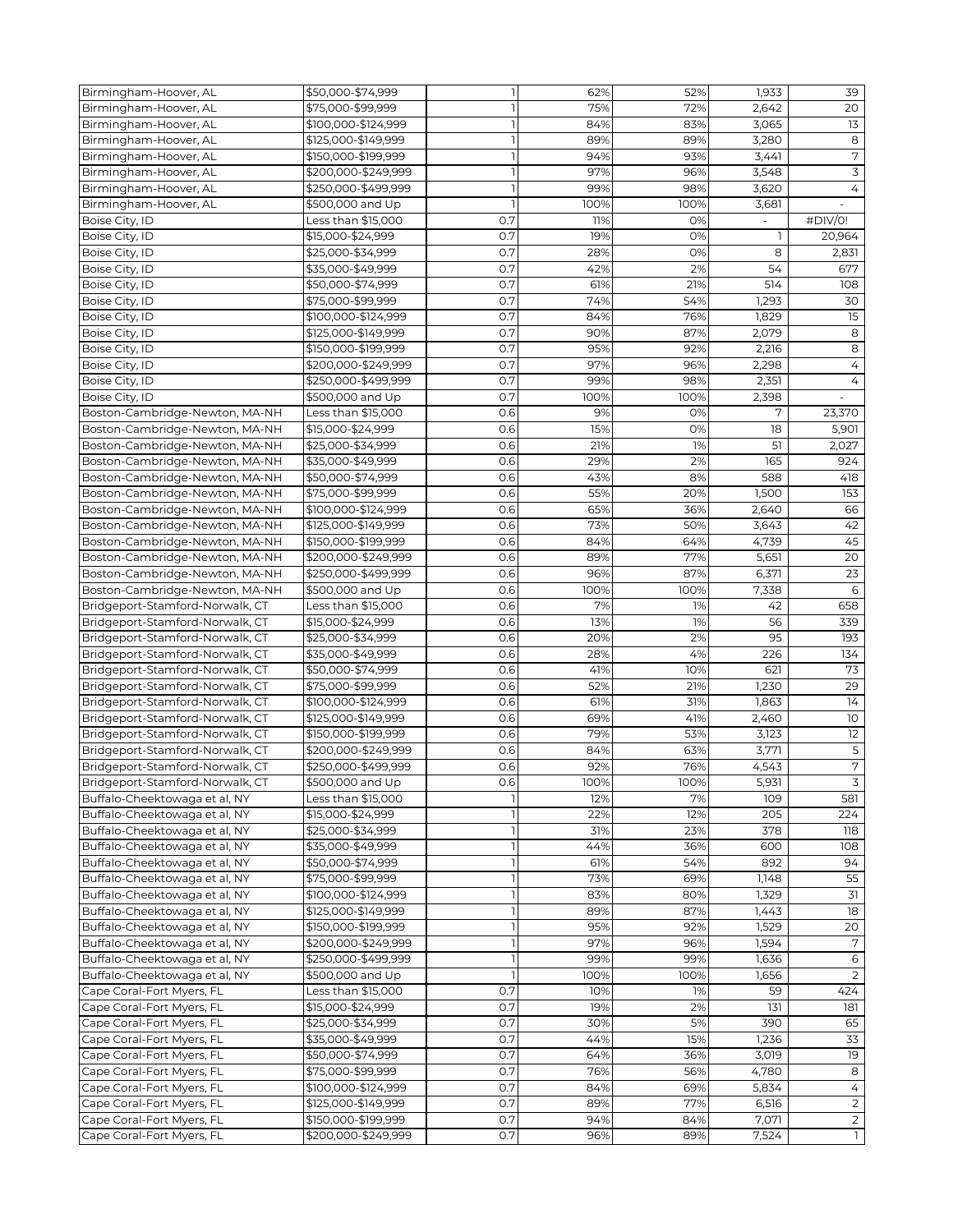| Cape Coral-Fort Myers, FL       | \$250,000-\$499,999 | 0.7              | 99%  | 94%  | 7,939  | $\mathbf{1}$             |
|---------------------------------|---------------------|------------------|------|------|--------|--------------------------|
| Cape Coral-Fort Myers, FL       | \$500,000 and Up    | 0.7              | 100% | 100% | 8,451  |                          |
| Charleston-North Charleston, SC | Less than \$15,000  | 0.6              | 11%  | 0%   | 9      | 3,413                    |
| Charleston-North Charleston, SC | \$15,000-\$24,999   | 0.6              | 19%  | 1%   | 28     | 785                      |
| Charleston-North Charleston, SC | \$25,000-\$34,999   | 0.6              | 27%  | 2%   | 96     | 252                      |
| Charleston-North Charleston, SC | \$35,000-\$49,999   | 0.6              | 40%  | 7%   | 306    | 126                      |
| Charleston-North Charleston, SC |                     |                  |      |      | 969    |                          |
|                                 | \$50,000-\$74,999   | 0.6              | 58%  | 23%  |        | 52                       |
| Charleston-North Charleston, SC | \$75,000-\$99,999   | 0.6              | 70%  | 43%  | 1,834  | 22                       |
| Charleston-North Charleston, SC | \$100,000-\$124,999 | 0.6              | 80%  | 57%  | 2,408  | 12                       |
| Charleston-North Charleston, SC | \$125.000-\$149.999 | 0.6              | 86%  | 65%  | 2,767  | 7                        |
| Charleston-North Charleston, SC | \$150,000-\$199,999 | 0.6              | 92%  | 74%  | 3,143  | $\overline{7}$           |
| Charleston-North Charleston, SC | \$200,000-\$249,999 | 0.6              | 95%  | 82%  | 3,472  | $\overline{2}$           |
| Charleston-North Charleston, SC | \$250,000-\$499,999 | 0.6              | 99%  | 89%  | 3,800  | 4                        |
| Charleston-North Charleston, SC | \$500,000 and Up    | 0.6              | 100% | 100% | 4,242  | $\overline{1}$           |
| Charlotte-Concord et al, NC-SC  | Less than \$15,000  | 0.8              | 9%   | 1%   | 42     | 2,124                    |
| Charlotte-Concord et al, NC-SC  | \$15,000-\$24,999   | 0.8              | 17%  | 2%   | 116    | 683                      |
| Charlotte-Concord et al, NC-SC  | \$25,000-\$34,999   | 0.8              | 26%  | 5%   | 324    | 261                      |
| Charlotte-Concord et al, NC-SC  | \$35,000-\$49,999   | 0.8              | 39%  | 11%  | 771    | 159                      |
| Charlotte-Concord et al, NC-SC  | \$50,000-\$74,999   | 0.8              | 57%  | 29%  | 2,070  | 83                       |
| Charlotte-Concord et al, NC-SC  | \$75,000-\$99,999   | 0.8              | 69%  | 56%  | 3,911  | 32                       |
| Charlotte-Concord et al, NC-SC  | \$100,000-\$124,999 | 0.8              | 79%  | 73%  | 5,165  | 17                       |
| Charlotte-Concord et al, NC-SC  | \$125,000-\$149,999 | 0.8              | 85%  | 82%  | 5,774  | 10                       |
| Charlotte-Concord et al, NC-SC  | \$150,000-\$199,999 | 0.8              | 92%  | 88%  | 6,207  | 11                       |
| Charlotte-Concord et al. NC-SC  | \$200,000-\$249,999 | 0.8              | 95%  | 93%  | 6,527  | $\overline{5}$           |
| Charlotte-Concord et al. NC-SC  | \$250,000-\$499,999 | 0.8              | 98%  | 96%  | 6,788  | 6                        |
| Charlotte-Concord et al, NC-SC  | \$500,000 and Up    | 0.8              | 100% | 100% | 7,027  | $\mathbf{1}$             |
| Chattanooga, TN-GA              | Less than \$15,000  | 0.8              | 12%  | 3%   | 54     | 476                      |
|                                 |                     |                  |      |      |        |                          |
| Chattanooga, TN-GA              | \$15,000-\$24,999   | 0.8              | 24%  | 5%   | 110    | 210                      |
| Chattanooga, TN-GA              | \$25,000-\$34,999   | 0.8              | 35%  | 12%  | 244    | 96                       |
| Chattanooga, TN-GA              | \$35,000-\$49,999   | 0.8              | 49%  | 23%  | 465    | 66                       |
| Chattanooga, TN-GA              | \$50,000-\$74,999   | 0.8              | 67%  | 42%  | 876    | 48                       |
| Chattanooga, TN-GA              | \$75,000-\$99,999   | 0.8              | 78%  | 66%  | 1,366  | 20                       |
| Chattanooga, TN-GA              | \$100,000-\$124,999 | 0.8              | 86%  | 81%  | 1,682  | $\overline{\phantom{a}}$ |
| Chattanooga, TN-GA              | \$125,000-\$149,999 | 0.8              | 91%  | 88%  | 1,821  | $\epsilon$               |
| Chattanooga, TN-GA              | \$150,000-\$199,999 | 0.8              | 95%  | 93%  | 1,915  | 5                        |
| Chattanooga, TN-GA              | \$200,000-\$249,999 | 0.8              | 97%  | 96%  | 1,982  | $\overline{2}$           |
| Chattanooga, TN-GA              | \$250,000-\$499,999 | 0.8              | 99%  | 98%  | 2,030  | 3                        |
| Chattanooga, TN-GA              | \$500,000 and Up    | 0.8              | 100% | 100% | 2,061  | $\mathbf{1}$             |
| Chicago et al, IL-IN-WI         | Less than \$15,000  | 0.9              | 10%  | 2%   | 696    | 498                      |
| Chicago et al, IL-IN-WI         | \$15,000-\$24,999   | 0.9              | 17%  | 4%   | 1,297  | 198                      |
| Chicago et al, IL-IN-WI         | \$25,000-\$34,999   | 0.9              | 25%  | 9%   | 2,831  | 96                       |
| Chicago et al, IL-IN-WI         | \$35,000-\$49,999   | 0.9              | 36%  | 19%  | 5,915  | 64                       |
| Chicago et al, IL-IN-WI         | \$50,000-\$74,999   | 0.9              | 52%  | 36%  | 11,466 | 48                       |
| Chicago et al, IL-IN-WI         | \$75,000-\$99,999   | 0.9              | 64%  | 56%  | 17,618 | 26                       |
| Chicago et al, IL-IN-WI         | \$100,000-\$124,999 | 0.9              | 74%  | 70%  | 22,031 | 15                       |
| Chicago et al, IL-IN-WI         | \$125,000-\$149,999 | 0.9              | 82%  | 78%  | 24,656 | 10                       |
| Chicago et al, IL-IN-WI         | \$150,000-\$199,999 | 0.9              | 90%  | 85%  | 26,744 | 11                       |
| Chicago et al, IL-IN-WI         | \$200,000-\$249,999 | 0.9              | 93%  | 90%  | 28,515 | 5                        |
| Chicago et al, IL-IN-WI         | \$250,000-\$499,999 | 0.9              | 98%  | 95%  | 30,065 | 5                        |
| Chicago et al, IL-IN-WI         | \$500,000 and Up    | 0.9              | 100% | 100% | 31,568 | $\overline{2}$           |
| Cincinnati, OH-KY-IN            | Less than \$15,000  |                  | 10%  | 5%   | 219    | 419                      |
| Cincinnati, OH-KY-IN            | \$15,000-\$24,999   |                  | 19%  | 8%   | 388    | 180                      |
| Cincinnati, OH-KY-IN            | \$25,000-\$34,999   |                  | 27%  | 16%  | 794    | 85                       |
| Cincinnati, OH-KY-IN            | \$35,000-\$49,999   |                  | 40%  | 29%  | 1,394  | 72                       |
| Cincinnati, OH-KY-IN            | \$50,000-\$74,999   |                  | 57%  | 47%  | 2,277  | 65                       |
|                                 |                     |                  | 70%  | 65%  | 3,142  | 34                       |
| Cincinnati, OH-KY-IN            | \$75,000-\$99,999   |                  | 79%  | 76%  | 3,708  | 23                       |
| Cincinnati, OH-KY-IN            | \$100,000-\$124,999 |                  |      |      |        |                          |
| Cincinnati, OH-KY-IN            | \$125,000-\$149,999 |                  | 86%  | 84%  | 4,072  | 14                       |
| Cincinnati, OH-KY-IN            | \$150,000-\$199,999 |                  | 92%  | 90%  | 4,380  | 16                       |
| Cincinnati, OH-KY-IN            | \$200,000-\$249,999 |                  | 96%  | 95%  | 4,630  | 6                        |
| Cincinnati, OH-KY-IN            | \$250,000-\$499,999 |                  | 99%  | 98%  | 4,771  | 7                        |
| Cincinnati, OH-KY-IN            | \$500,000 and Up    |                  | 100% | 100% | 4,846  |                          |
| Cleveland-Elyria, OH            | Less than \$15,000  | 1.1              | 13%  | 11%  | 618    | 184                      |
| Cleveland-Elyria, OH            | \$15,000-\$24,999   | $1.1\,$          | 22%  | 18%  | 1,002  | 85                       |
| Cleveland-Elyria, OH            | \$25,000-\$34,999   | $1.1\,$          | 32%  | 32%  | 1,756  | 48                       |
| Cleveland-Elyria, OH            | \$35,000-\$49,999   | $\overline{1.1}$ | 45%  | 46%  | 2,515  | 47                       |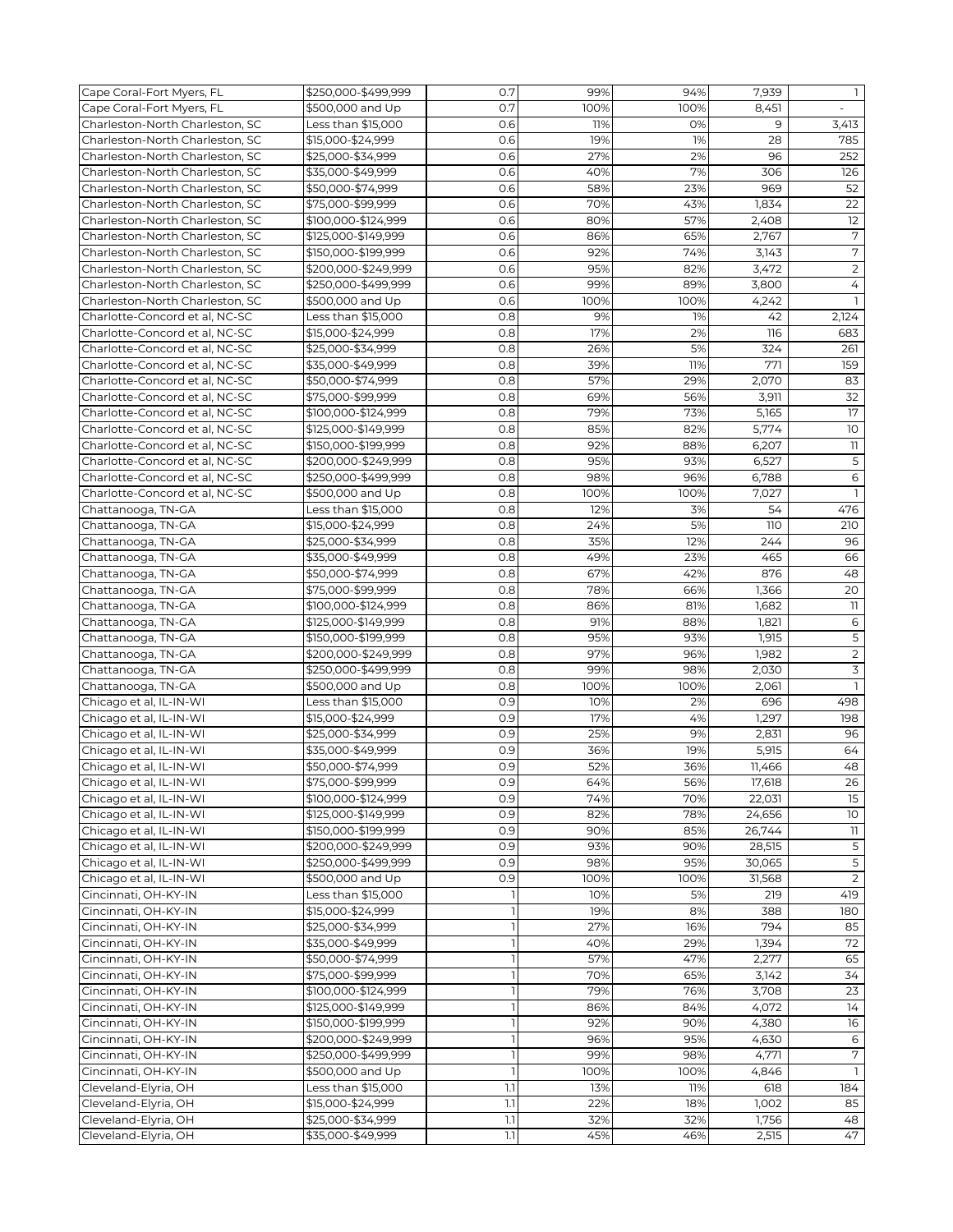| Cleveland-Elyria, OH            | \$50,000-\$74,999   | 1.1 | 62%  | 62%  | 3,399          | 45                       |
|---------------------------------|---------------------|-----|------|------|----------------|--------------------------|
| Cleveland-Elyria, OH            | \$75,000-\$99,999   | 1.1 | 74%  | 75%  | 4,166          | $\overline{25}$          |
| Cleveland-Elyria, OH            | \$100,000-\$124,999 | 1.1 | 83%  | 84%  | 4,616          | 15                       |
| Cleveland-Elyria, OH            | \$125,000-\$149,999 | 1.1 | 89%  | 89%  | 4,909          | 10                       |
| Cleveland-Elyria, OH            | \$150,000-\$199,999 | 1.1 | 94%  | 93%  | 5,127          | 9                        |
| Cleveland-Elyria, OH            | \$200,000-\$249,999 | 1.1 | 96%  | 96%  | 5,287          | 4                        |
| Cleveland-Elyria, OH            | \$250,000-\$499,999 | 1.1 | 99%  | 98%  | 5,414          | 4                        |
| Cleveland-Elyria, OH            | \$500,000 and Up    | 1.1 | 100% | 100% | 5,511          |                          |
| Colorado Springs, CO            | Less than \$15,000  | 0.6 | 8%   | 0%   |                | #DIV/0!                  |
| Colorado Springs, CO            | \$15,000-\$24,999   | 0.6 | 16%  | 0%   | $\overline{2}$ | 9,434                    |
| Colorado Springs, CO            | \$25,000-\$34,999   | 0.6 | 24%  | 1%   | 8              | 2,665                    |
| Colorado Springs, CO            | \$35,000-\$49,999   | 0.6 | 36%  | 3%   | 44             | 704                      |
|                                 | \$50,000-\$74,999   | 0.6 | 55%  | 13%  | 213            | 237                      |
| Colorado Springs, CO            |                     |     |      |      |                |                          |
| Colorado Springs, CO            | \$75,000-\$99,999   | 0.6 | 68%  | 32%  | 537            | 77                       |
| Colorado Springs, CO            | \$100,000-\$124,999 | 0.6 | 79%  | 54%  | 903            | $\overline{33}$          |
| Colorado Springs, CO            | \$125,000-\$149,999 | 0.6 | 86%  | 71%  | 1,179          | 16                       |
| Colorado Springs, CO            | \$150,000-\$199,999 | 0.6 | 93%  | 83%  | 1,375          | $\overline{15}$          |
| Colorado Springs, CO            | \$200,000-\$249,999 | 0.6 | 96%  | 91%  | 1,515          | $\epsilon$               |
| Colorado Springs, CO            | \$250,000-\$499,999 | 0.6 | 99%  | 96%  | 1,593          | $\overline{5}$           |
| Colorado Springs, CO            | \$500,000 and Up    | 0.6 | 100% | 100% | 1,658          | $\overline{2}$           |
| Columbia, SC                    | Less than \$15,000  |     | 11%  | 4%   | 99             | 426                      |
| Columbia, SC                    | \$15,000-\$24,999   |     | 20%  | 6%   | 167            | 181                      |
| Columbia, SC                    | \$25,000-\$34,999   |     | 30%  | 13%  | 366            | 84                       |
| Columbia, SC                    | \$35,000-\$49,999   |     | 43%  | 30%  | 836            | 55                       |
| Columbia, SC                    | \$50,000-\$74,999   |     | 62%  | 57%  | 1,602          | $\overline{32}$          |
| Columbia, SC                    | \$75,000-\$99,999   |     | 75%  | 80%  | 2,246          | 18                       |
| Columbia, SC                    | \$100,000-\$124,999 |     | 84%  | 90%  | 2,531          | $\mathsf 9$              |
| Columbia, SC                    | \$125,000-\$149,999 |     | 90%  | 93%  | 2,635          | $\overline{7}$           |
| Columbia, SC                    | \$150,000-\$199,999 |     | 95%  | 96%  | 2,711          | $\sqrt{ }$               |
|                                 |                     |     | 97%  |      |                |                          |
| Columbia, SC                    | \$200,000-\$249,999 |     |      | 98%  | 2,768          | $\sqrt{2}$               |
| Columbia, SC                    | \$250,000-\$499,999 |     | 99%  | 99%  | 2,802          | $\overline{3}$           |
| Columbia, SC                    | \$500,000 and Up    |     | 100% | 100% | 2,817          | $\overline{\phantom{a}}$ |
| Columbus, OH                    | Less than \$15,000  | 0.9 | 10%  | 4%   | 159            | 484                      |
| Columbus, OH                    | \$15,000-\$24,999   | 0.9 | 18%  | 8%   | 291            | 224                      |
| Columbus, OH                    | \$25,000-\$34,999   | 0.9 | 27%  | 16%  | 585            | 115                      |
| Columbus, OH                    | \$35,000-\$49,999   | 0.9 | 39%  | 27%  | 1,002          | 98                       |
| Columbus, OH                    | \$50,000-\$74,999   | 0.9 | 57%  | 44%  | 1,626          | 92                       |
| Columbus, OH                    | \$75,000-\$99,999   | 0.9 | 70%  | 63%  | 2,319          | 46                       |
| Columbus, OH                    | \$100,000-\$124,999 | 0.9 | 80%  | 76%  | 2,831          | 27                       |
| Columbus, OH                    | \$125,000-\$149,999 | 0.9 | 86%  | 85%  | 3,133          | $\overline{17}$          |
| Columbus, OH                    | \$150,000-\$199,999 | 0.9 | 93%  | 91%  | 3,372          | 18                       |
| Columbus, OH                    | \$200,000-\$249,999 | 0.9 | 96%  | 96%  | 3,546          | $\overline{7}$           |
| Columbus, OH                    | \$250,000-\$499,999 | 0.9 | 99%  | 98%  | 3,638          | 9                        |
| Columbus, OH                    | \$500,000 and Up    | 0.9 | 100% | 100% | 3,698          |                          |
| Dallas-Fort Worth-Arlington, TX | Less than \$15,000  | 0.7 | 8%   | 0%   |                | #DIV/0!                  |
| Dallas-Fort Worth-Arlington, TX | \$15,000-\$24,999   | 0.7 | 16%  | 0%   | 78             | 2,338                    |
| Dallas-Fort Worth-Arlington, TX | \$25,000-\$34,999   | 0.7 | 24%  | 2%   | 302            | 695                      |
| Dallas-Fort Worth-Arlington, TX | \$35,000-\$49,999   | 0.7 | 36%  | 5%   | 1,005          | 320                      |
| Dallas-Fort Worth-Arlington, TX | \$50,000-\$74,999   | 0.7 | 54%  | 20%  | 3,893          | 120                      |
| Dallas-Fort Worth-Arlington, TX |                     | 0.7 | 67%  |      |                | 42                       |
|                                 | \$75,000-\$99,999   |     |      | 44%  | 8,606          |                          |
| Dallas-Fort Worth-Arlington, TX | \$100,000-\$124,999 | 0.7 | 76%  | 65%  | 12,587         | 20                       |
| Dallas-Fort Worth-Arlington, TX | \$125,000-\$149,999 | 0.7 | 83%  | 77%  | 15,016         | 12                       |
| Dallas-Fort Worth-Arlington, TX | \$150,000-\$199,999 | 0.7 | 90%  | 85%  | 16.665         | $\overline{13}$          |
| Dallas-Fort Worth-Arlington, TX | \$200,000-\$249,999 | 0.7 | 94%  | 91%  | 17,836         | 5                        |
| Dallas-Fort Worth-Arlington, TX | \$250,000-\$499,999 | 0.7 | 98%  | 95%  | 18,616         | 6                        |
| Dallas-Fort Worth-Arlington, TX | \$500,000 and Up    | 0.7 | 100% | 100% | 19,475         | $\overline{2}$           |
| Dayton, OH                      | Less than \$15,000  | 1.2 | 12%  | 13%  | 250            | 156                      |
| Dayton, OH                      | \$15,000-\$24,999   | 1.2 | 23%  | 21%  | 407            | 81                       |
| Dayton, OH                      | \$25,000-\$34,999   | 1.2 | 32%  | 37%  | 698            | 46                       |
| Dayton, OH                      | \$35,000-\$49,999   | 1.2 | 46%  | 51%  | 981            | 44                       |
| Dayton, OH                      | \$50,000-\$74,999   | 1.2 | 64%  | 68%  | 1,293          | 46                       |
| Dayton, OH                      | \$75,000-\$99,999   | 1.2 | 76%  | 82%  | 1,562          | 30                       |
| Dayton, OH                      | \$100,000-\$124,999 | 1.2 | 84%  | 90%  | 1,722          | 16                       |
| Dayton, OH                      | \$125,000-\$149,999 | 1.2 | 90%  | 95%  | 1,807          | 11                       |
| Dayton, OH                      | \$150,000-\$199,999 | 1.2 | 95%  | 97%  | 1,856          | 9                        |
| Dayton, OH                      | \$200,000-\$249,999 | 1.2 | 97%  | 99%  | 1,885          | $\overline{3}$           |
|                                 |                     |     |      |      |                |                          |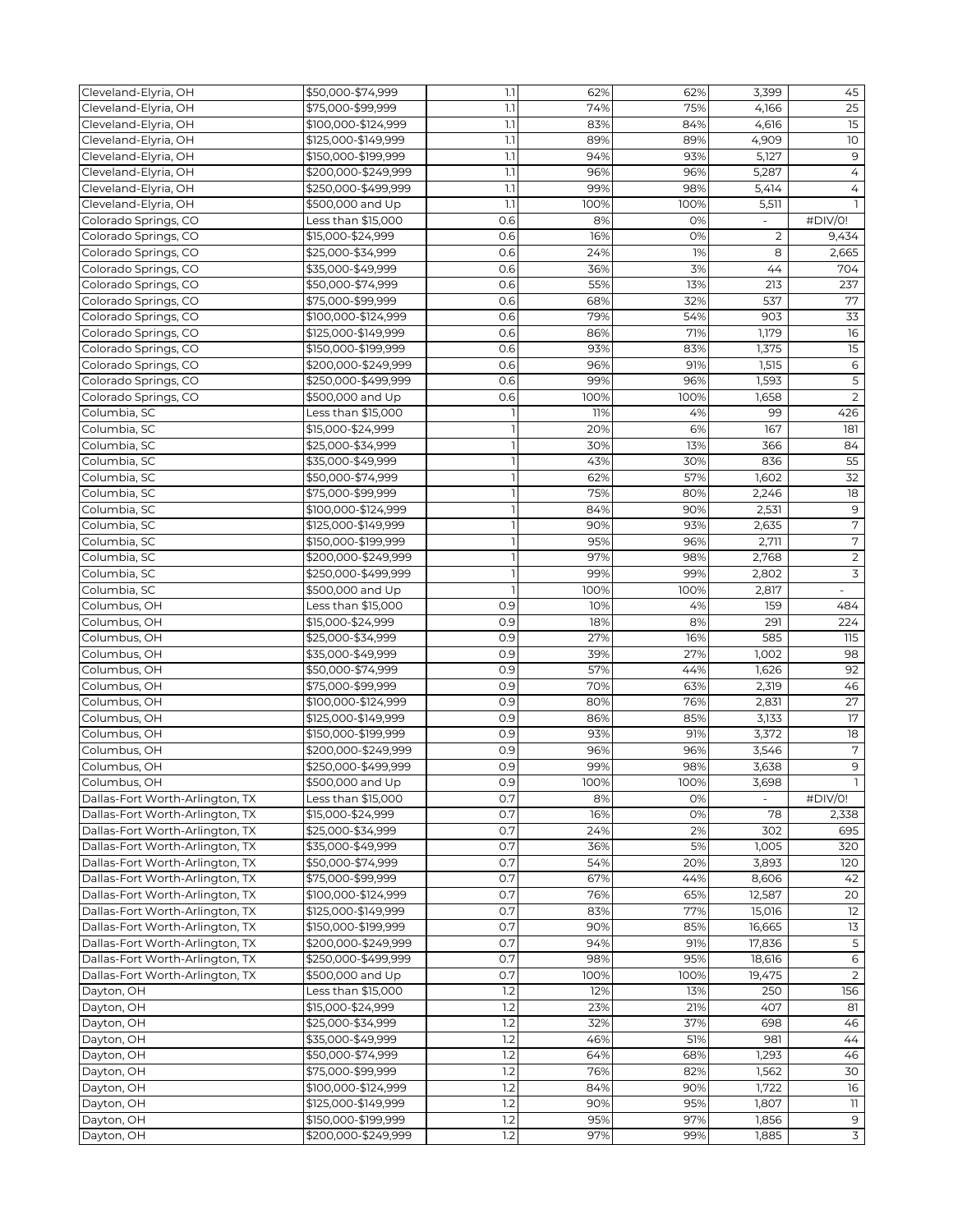| 1.2<br>Dayton, OH<br>\$500,000 and Up<br>100%<br>100%<br>1,904<br>$\mathbf{1}$<br>0.7<br>461<br>Deltona-Daytona Beach et al, FL<br>Less than \$15,000<br>12%<br>1%<br>66<br>0.7<br>177<br>Deltona-Daytona Beach et al, FL<br>\$15,000-\$24,999<br>23%<br>3%<br>160<br>0.7<br>35%<br>7%<br>72<br>Deltona-Daytona Beach et al, FL<br>\$25,000-\$34,999<br>413<br>0.7<br>986<br>38<br>Deltona-Daytona Beach et al, FL<br>\$35,000-\$49,999<br>51%<br>16%<br>\$50,000-\$74,999<br>0.7<br>21<br>Deltona-Daytona Beach et al, FL<br>69%<br>41%<br>2,446<br>0.7<br>81%<br>9<br>\$75,000-\$99,999<br>66%<br>3,980<br>Deltona-Daytona Beach et al, FL<br>0.7<br>$\overline{4}$<br>89%<br>79%<br>4,752<br>Deltona-Daytona Beach et al, FL<br>\$100,000-\$124,999<br>$\overline{2}$<br>0.7<br>5,196<br>Deltona-Daytona Beach et al, FL<br>\$125,000-\$149,999<br>93%<br>86%<br>0.7<br>$\overline{2}$<br>Deltona-Daytona Beach et al, FL<br>\$150,000-\$199,999<br>97%<br>91%<br>5,497<br>0.7<br>5,717<br>$\mathbf{1}$<br>Deltona-Daytona Beach et al, FL<br>\$200,000-\$249,999<br>98%<br>95%<br>0.7<br>100%<br>5,886<br>Deltona-Daytona Beach et al, FL<br>\$250,000-\$499,999<br>98%<br>$\mathbf{1}$<br>0.7<br>Deltona-Daytona Beach et al, FL<br>\$500,000 and Up<br>100%<br>100%<br>6,019<br>$\overline{\phantom{a}}$<br>Less than \$15,000<br>0.7<br>7%<br>13,742<br>Denver-Aurora-Lakewood, CO<br>0%<br>6<br>0.7<br>13%<br>0%<br>16<br>\$15,000-\$24,999<br>3,799<br>Denver-Aurora-Lakewood, CO<br>\$25,000-\$34,999<br>0.7<br>20%<br>1%<br>61<br>1,187<br>Denver-Aurora-Lakewood, CO<br>0.7<br>4%<br>Denver-Aurora-Lakewood, CO<br>\$35,000-\$49,999<br>31%<br>223<br>521<br>0.7<br>Denver-Aurora-Lakewood, CO<br>\$50,000-\$74,999<br>48%<br>13%<br>817<br>233<br>0.7<br>79<br>Denver-Aurora-Lakewood, CO<br>\$75,000-\$99,999<br>62%<br>31%<br>1,990<br>37<br>0.7<br>73%<br>52%<br>3,320<br>Denver-Aurora-Lakewood, CO<br>\$100,000-\$124,999<br>Denver-Aurora-Lakewood, CO<br>\$125,000-\$149,999<br>0.7<br>4,338<br>22<br>80%<br>68%<br>0.7<br>89%<br>5,103<br>22<br>Denver-Aurora-Lakewood, CO<br>\$150,000-\$199,999<br>80%<br>$11\,$<br>\$200,000-\$249,999<br>0.7<br>93%<br>5,607<br>Denver-Aurora-Lakewood, CO<br>88%<br>0.7<br>5,961<br>10<br>Denver-Aurora-Lakewood, CO<br>\$250,000-\$499,999<br>98%<br>93%<br>0.7<br>3<br>Denver-Aurora-Lakewood, CO<br>\$500,000 and Up<br>100%<br>100%<br>6,366<br>1.1<br>7%<br>422<br>Des Moines-West Des Moines, IA<br>Less than \$15,000<br>1%<br>43<br>1.1<br>14%<br>174<br>Des Moines-West Des Moines, IA<br>\$15,000-\$24,999<br>3%<br>100<br>1.1<br>Des Moines-West Des Moines, IA<br>\$25,000-\$34,999<br>22%<br>8%<br>269<br>80<br>54<br>1.1<br>Des Moines-West Des Moines, IA<br>35%<br>20%<br>670<br>\$35,000-\$49,999<br>\$50,000-\$74,999<br>1.1<br>1,541<br>29<br>Des Moines-West Des Moines, IA<br>53%<br>46%<br>1.1<br>2,458<br>16<br>Des Moines-West Des Moines, IA<br>\$75,000-\$99,999<br>67%<br>74%<br>$\overline{9}$<br>1.1<br>77%<br>2,912<br>Des Moines-West Des Moines, IA<br>\$100,000-\$124,999<br>88%<br>7<br>1.1<br>85%<br>93%<br>3,093<br>Des Moines-West Des Moines, IA<br>\$125,000-\$149,999<br>$\sqrt{7}$<br>1.1<br>92%<br>Des Moines-West Des Moines, IA<br>\$150,000-\$199,999<br>96%<br>3,204<br>1.1<br>$\overline{2}$<br>Des Moines-West Des Moines, IA<br>\$200,000-\$249,999<br>95%<br>98%<br>3,269<br>$\overline{2}$<br>1.1<br>99%<br>Des Moines-West Des Moines, IA<br>\$250,000-\$499,999<br>99%<br>3,302<br>1.1<br>100%<br>Des Moines-West Des Moines, IA<br>\$500,000 and Up<br>100%<br>3,317<br>Less than \$15,000<br>1,568<br>Detroit-Warren-Dearborn, MI<br>$\overline{1}$<br>11%<br>12%<br>127<br>Detroit-Warren-Dearborn, MI<br>\$15,000-\$24,999<br>$\mathbf{1}$<br>20%<br>17%<br>2,189<br>69<br>$\overline{1}$<br>\$25,000-\$34,999<br>29%<br>27%<br>3,476<br>43<br>Detroit-Warren-Dearborn, MI<br>43<br>\$35,000-\$49,999<br>$\mathbf{1}$<br>42%<br>38%<br>5,018<br>Detroit-Warren-Dearborn, MI<br>42<br>Detroit-Warren-Dearborn, MI<br>\$50,000-\$74,999<br>58%<br>54%<br>7,050<br>23<br>\$75,000-\$99,999<br>70%<br>69%<br>Detroit-Warren-Dearborn, MI<br>9,068<br>15<br>\$100,000-\$124,999<br>79%<br>80%<br>10,512<br>Detroit-Warren-Dearborn, MI<br>Detroit-Warren-Dearborn, MI<br>\$125,000-\$149,999<br>86%<br>87%<br>11,414<br>9<br>Detroit-Warren-Dearborn, MI<br>\$150,000-\$199,999<br>93%<br>10<br>92%<br>12,022<br>96%<br>Detroit-Warren-Dearborn, MI<br>\$200,000-\$249,999<br>95%<br>12,446<br>4<br>99%<br>Detroit-Warren-Dearborn, MI<br>\$250,000-\$499,999<br>98%<br>12,760<br>ı<br>4<br>$\mathbf{1}$<br>Detroit-Warren-Dearborn, MI<br>\$500,000 and Up<br>100%<br>100%<br>13,041<br>$\mathbb{I}$<br>0.7<br>11%<br>Durham-Chapel Hill, NC<br>Less than \$15,000<br>0%<br>4,414<br>6<br>Durham-Chapel Hill, NC<br>0.7<br>20%<br>1%<br>15<br>\$15,000-\$24,999<br>1,324<br>Durham-Chapel Hill, NC<br>\$25,000-\$34,999<br>0.7<br>29%<br>3%<br>42<br>454<br>Durham-Chapel Hill, NC<br>\$35,000-\$49,999<br>0.7<br>42%<br>249<br>8%<br>122<br>0.7<br>59%<br>24%<br>Durham-Chapel Hill, NC<br>\$50,000-\$74,999<br>341<br>106<br>0.7<br>71%<br>647<br>Durham-Chapel Hill, NC<br>\$75,000-\$99,999<br>45%<br>46<br>79%<br>Durham-Chapel Hill, NC<br>\$100,000-\$124,999<br>0.7<br>63%<br>914<br>21<br>0.7<br>85%<br>12<br>Durham-Chapel Hill, NC<br>\$125,000-\$149,999<br>76%<br>1,108<br>0.7<br>91%<br>87%<br>1,258<br>12<br>Durham-Chapel Hill, NC<br>\$150,000-\$199,999<br>Durham-Chapel Hill, NC<br>\$200,000-\$249,999<br>0.7<br>94%<br>94%<br>1,363<br>6<br>Durham-Chapel Hill, NC<br>\$250,000-\$499,999<br>0.7<br>98%<br>98%<br>1,416<br>6<br>0.7<br>Durham-Chapel Hill, NC<br>\$500,000 and Up<br>100%<br>1,449<br>100%<br>2<br>0.8<br>15%<br>0%<br>Less than \$15,000<br>$\overline{2}$<br>21,273<br>El Paso, TX<br>El Paso, TX<br>\$15,000-\$24,999<br>0.8<br>28%<br>1%<br>32<br>901<br>\$25,000-\$34,999<br>0.8<br>39%<br>139<br>220<br>El Paso, TX<br>6%<br>0.8<br>55%<br>78<br>El Paso, TX<br>\$35,000-\$49,999<br>21%<br>506 | Dayton, OH | \$250.000-\$499.999 | 1.2 | 99% | 100% | 1,900 | 4 |
|-----------------------------------------------------------------------------------------------------------------------------------------------------------------------------------------------------------------------------------------------------------------------------------------------------------------------------------------------------------------------------------------------------------------------------------------------------------------------------------------------------------------------------------------------------------------------------------------------------------------------------------------------------------------------------------------------------------------------------------------------------------------------------------------------------------------------------------------------------------------------------------------------------------------------------------------------------------------------------------------------------------------------------------------------------------------------------------------------------------------------------------------------------------------------------------------------------------------------------------------------------------------------------------------------------------------------------------------------------------------------------------------------------------------------------------------------------------------------------------------------------------------------------------------------------------------------------------------------------------------------------------------------------------------------------------------------------------------------------------------------------------------------------------------------------------------------------------------------------------------------------------------------------------------------------------------------------------------------------------------------------------------------------------------------------------------------------------------------------------------------------------------------------------------------------------------------------------------------------------------------------------------------------------------------------------------------------------------------------------------------------------------------------------------------------------------------------------------------------------------------------------------------------------------------------------------------------------------------------------------------------------------------------------------------------------------------------------------------------------------------------------------------------------------------------------------------------------------------------------------------------------------------------------------------------------------------------------------------------------------------------------------------------------------------------------------------------------------------------------------------------------------------------------------------------------------------------------------------------------------------------------------------------------------------------------------------------------------------------------------------------------------------------------------------------------------------------------------------------------------------------------------------------------------------------------------------------------------------------------------------------------------------------------------------------------------------------------------------------------------------------------------------------------------------------------------------------------------------------------------------------------------------------------------------------------------------------------------------------------------------------------------------------------------------------------------------------------------------------------------------------------------------------------------------------------------------------------------------------------------------------------------------------------------------------------------------------------------------------------------------------------------------------------------------------------------------------------------------------------------------------------------------------------------------------------------------------------------------------------------------------------------------------------------------------------------------------------------------------------------------------------------------------------------------------------------------------------------------------------------------------------------------------------------------------------------------------------------------------------------------------------------------------------------------------------------------------------------------------------------------------------------------------------------------------------------------------------------------------------------------------------------------------------------------------------------------------------------------------------------------------------------------------------------------------------------------------------------------------------------------------------------------------------------------------------------------------------------------------------------------------------------------------------------------------------------------------------------------------------------------------------------------------------------------------------------------------------------------------------------------------------------------------------------------------------------------------------------------------------------------------------------------------------------------------------|------------|---------------------|-----|-----|------|-------|---|
|                                                                                                                                                                                                                                                                                                                                                                                                                                                                                                                                                                                                                                                                                                                                                                                                                                                                                                                                                                                                                                                                                                                                                                                                                                                                                                                                                                                                                                                                                                                                                                                                                                                                                                                                                                                                                                                                                                                                                                                                                                                                                                                                                                                                                                                                                                                                                                                                                                                                                                                                                                                                                                                                                                                                                                                                                                                                                                                                                                                                                                                                                                                                                                                                                                                                                                                                                                                                                                                                                                                                                                                                                                                                                                                                                                                                                                                                                                                                                                                                                                                                                                                                                                                                                                                                                                                                                                                                                                                                                                                                                                                                                                                                                                                                                                                                                                                                                                                                                                                                                                                                                                                                                                                                                                                                                                                                                                                                                                                                                                                                                                                                                                                                                                                                                                                                                                                                                                                                                                                                                                                           |            |                     |     |     |      |       |   |
|                                                                                                                                                                                                                                                                                                                                                                                                                                                                                                                                                                                                                                                                                                                                                                                                                                                                                                                                                                                                                                                                                                                                                                                                                                                                                                                                                                                                                                                                                                                                                                                                                                                                                                                                                                                                                                                                                                                                                                                                                                                                                                                                                                                                                                                                                                                                                                                                                                                                                                                                                                                                                                                                                                                                                                                                                                                                                                                                                                                                                                                                                                                                                                                                                                                                                                                                                                                                                                                                                                                                                                                                                                                                                                                                                                                                                                                                                                                                                                                                                                                                                                                                                                                                                                                                                                                                                                                                                                                                                                                                                                                                                                                                                                                                                                                                                                                                                                                                                                                                                                                                                                                                                                                                                                                                                                                                                                                                                                                                                                                                                                                                                                                                                                                                                                                                                                                                                                                                                                                                                                                           |            |                     |     |     |      |       |   |
|                                                                                                                                                                                                                                                                                                                                                                                                                                                                                                                                                                                                                                                                                                                                                                                                                                                                                                                                                                                                                                                                                                                                                                                                                                                                                                                                                                                                                                                                                                                                                                                                                                                                                                                                                                                                                                                                                                                                                                                                                                                                                                                                                                                                                                                                                                                                                                                                                                                                                                                                                                                                                                                                                                                                                                                                                                                                                                                                                                                                                                                                                                                                                                                                                                                                                                                                                                                                                                                                                                                                                                                                                                                                                                                                                                                                                                                                                                                                                                                                                                                                                                                                                                                                                                                                                                                                                                                                                                                                                                                                                                                                                                                                                                                                                                                                                                                                                                                                                                                                                                                                                                                                                                                                                                                                                                                                                                                                                                                                                                                                                                                                                                                                                                                                                                                                                                                                                                                                                                                                                                                           |            |                     |     |     |      |       |   |
|                                                                                                                                                                                                                                                                                                                                                                                                                                                                                                                                                                                                                                                                                                                                                                                                                                                                                                                                                                                                                                                                                                                                                                                                                                                                                                                                                                                                                                                                                                                                                                                                                                                                                                                                                                                                                                                                                                                                                                                                                                                                                                                                                                                                                                                                                                                                                                                                                                                                                                                                                                                                                                                                                                                                                                                                                                                                                                                                                                                                                                                                                                                                                                                                                                                                                                                                                                                                                                                                                                                                                                                                                                                                                                                                                                                                                                                                                                                                                                                                                                                                                                                                                                                                                                                                                                                                                                                                                                                                                                                                                                                                                                                                                                                                                                                                                                                                                                                                                                                                                                                                                                                                                                                                                                                                                                                                                                                                                                                                                                                                                                                                                                                                                                                                                                                                                                                                                                                                                                                                                                                           |            |                     |     |     |      |       |   |
|                                                                                                                                                                                                                                                                                                                                                                                                                                                                                                                                                                                                                                                                                                                                                                                                                                                                                                                                                                                                                                                                                                                                                                                                                                                                                                                                                                                                                                                                                                                                                                                                                                                                                                                                                                                                                                                                                                                                                                                                                                                                                                                                                                                                                                                                                                                                                                                                                                                                                                                                                                                                                                                                                                                                                                                                                                                                                                                                                                                                                                                                                                                                                                                                                                                                                                                                                                                                                                                                                                                                                                                                                                                                                                                                                                                                                                                                                                                                                                                                                                                                                                                                                                                                                                                                                                                                                                                                                                                                                                                                                                                                                                                                                                                                                                                                                                                                                                                                                                                                                                                                                                                                                                                                                                                                                                                                                                                                                                                                                                                                                                                                                                                                                                                                                                                                                                                                                                                                                                                                                                                           |            |                     |     |     |      |       |   |
|                                                                                                                                                                                                                                                                                                                                                                                                                                                                                                                                                                                                                                                                                                                                                                                                                                                                                                                                                                                                                                                                                                                                                                                                                                                                                                                                                                                                                                                                                                                                                                                                                                                                                                                                                                                                                                                                                                                                                                                                                                                                                                                                                                                                                                                                                                                                                                                                                                                                                                                                                                                                                                                                                                                                                                                                                                                                                                                                                                                                                                                                                                                                                                                                                                                                                                                                                                                                                                                                                                                                                                                                                                                                                                                                                                                                                                                                                                                                                                                                                                                                                                                                                                                                                                                                                                                                                                                                                                                                                                                                                                                                                                                                                                                                                                                                                                                                                                                                                                                                                                                                                                                                                                                                                                                                                                                                                                                                                                                                                                                                                                                                                                                                                                                                                                                                                                                                                                                                                                                                                                                           |            |                     |     |     |      |       |   |
|                                                                                                                                                                                                                                                                                                                                                                                                                                                                                                                                                                                                                                                                                                                                                                                                                                                                                                                                                                                                                                                                                                                                                                                                                                                                                                                                                                                                                                                                                                                                                                                                                                                                                                                                                                                                                                                                                                                                                                                                                                                                                                                                                                                                                                                                                                                                                                                                                                                                                                                                                                                                                                                                                                                                                                                                                                                                                                                                                                                                                                                                                                                                                                                                                                                                                                                                                                                                                                                                                                                                                                                                                                                                                                                                                                                                                                                                                                                                                                                                                                                                                                                                                                                                                                                                                                                                                                                                                                                                                                                                                                                                                                                                                                                                                                                                                                                                                                                                                                                                                                                                                                                                                                                                                                                                                                                                                                                                                                                                                                                                                                                                                                                                                                                                                                                                                                                                                                                                                                                                                                                           |            |                     |     |     |      |       |   |
|                                                                                                                                                                                                                                                                                                                                                                                                                                                                                                                                                                                                                                                                                                                                                                                                                                                                                                                                                                                                                                                                                                                                                                                                                                                                                                                                                                                                                                                                                                                                                                                                                                                                                                                                                                                                                                                                                                                                                                                                                                                                                                                                                                                                                                                                                                                                                                                                                                                                                                                                                                                                                                                                                                                                                                                                                                                                                                                                                                                                                                                                                                                                                                                                                                                                                                                                                                                                                                                                                                                                                                                                                                                                                                                                                                                                                                                                                                                                                                                                                                                                                                                                                                                                                                                                                                                                                                                                                                                                                                                                                                                                                                                                                                                                                                                                                                                                                                                                                                                                                                                                                                                                                                                                                                                                                                                                                                                                                                                                                                                                                                                                                                                                                                                                                                                                                                                                                                                                                                                                                                                           |            |                     |     |     |      |       |   |
|                                                                                                                                                                                                                                                                                                                                                                                                                                                                                                                                                                                                                                                                                                                                                                                                                                                                                                                                                                                                                                                                                                                                                                                                                                                                                                                                                                                                                                                                                                                                                                                                                                                                                                                                                                                                                                                                                                                                                                                                                                                                                                                                                                                                                                                                                                                                                                                                                                                                                                                                                                                                                                                                                                                                                                                                                                                                                                                                                                                                                                                                                                                                                                                                                                                                                                                                                                                                                                                                                                                                                                                                                                                                                                                                                                                                                                                                                                                                                                                                                                                                                                                                                                                                                                                                                                                                                                                                                                                                                                                                                                                                                                                                                                                                                                                                                                                                                                                                                                                                                                                                                                                                                                                                                                                                                                                                                                                                                                                                                                                                                                                                                                                                                                                                                                                                                                                                                                                                                                                                                                                           |            |                     |     |     |      |       |   |
|                                                                                                                                                                                                                                                                                                                                                                                                                                                                                                                                                                                                                                                                                                                                                                                                                                                                                                                                                                                                                                                                                                                                                                                                                                                                                                                                                                                                                                                                                                                                                                                                                                                                                                                                                                                                                                                                                                                                                                                                                                                                                                                                                                                                                                                                                                                                                                                                                                                                                                                                                                                                                                                                                                                                                                                                                                                                                                                                                                                                                                                                                                                                                                                                                                                                                                                                                                                                                                                                                                                                                                                                                                                                                                                                                                                                                                                                                                                                                                                                                                                                                                                                                                                                                                                                                                                                                                                                                                                                                                                                                                                                                                                                                                                                                                                                                                                                                                                                                                                                                                                                                                                                                                                                                                                                                                                                                                                                                                                                                                                                                                                                                                                                                                                                                                                                                                                                                                                                                                                                                                                           |            |                     |     |     |      |       |   |
|                                                                                                                                                                                                                                                                                                                                                                                                                                                                                                                                                                                                                                                                                                                                                                                                                                                                                                                                                                                                                                                                                                                                                                                                                                                                                                                                                                                                                                                                                                                                                                                                                                                                                                                                                                                                                                                                                                                                                                                                                                                                                                                                                                                                                                                                                                                                                                                                                                                                                                                                                                                                                                                                                                                                                                                                                                                                                                                                                                                                                                                                                                                                                                                                                                                                                                                                                                                                                                                                                                                                                                                                                                                                                                                                                                                                                                                                                                                                                                                                                                                                                                                                                                                                                                                                                                                                                                                                                                                                                                                                                                                                                                                                                                                                                                                                                                                                                                                                                                                                                                                                                                                                                                                                                                                                                                                                                                                                                                                                                                                                                                                                                                                                                                                                                                                                                                                                                                                                                                                                                                                           |            |                     |     |     |      |       |   |
|                                                                                                                                                                                                                                                                                                                                                                                                                                                                                                                                                                                                                                                                                                                                                                                                                                                                                                                                                                                                                                                                                                                                                                                                                                                                                                                                                                                                                                                                                                                                                                                                                                                                                                                                                                                                                                                                                                                                                                                                                                                                                                                                                                                                                                                                                                                                                                                                                                                                                                                                                                                                                                                                                                                                                                                                                                                                                                                                                                                                                                                                                                                                                                                                                                                                                                                                                                                                                                                                                                                                                                                                                                                                                                                                                                                                                                                                                                                                                                                                                                                                                                                                                                                                                                                                                                                                                                                                                                                                                                                                                                                                                                                                                                                                                                                                                                                                                                                                                                                                                                                                                                                                                                                                                                                                                                                                                                                                                                                                                                                                                                                                                                                                                                                                                                                                                                                                                                                                                                                                                                                           |            |                     |     |     |      |       |   |
|                                                                                                                                                                                                                                                                                                                                                                                                                                                                                                                                                                                                                                                                                                                                                                                                                                                                                                                                                                                                                                                                                                                                                                                                                                                                                                                                                                                                                                                                                                                                                                                                                                                                                                                                                                                                                                                                                                                                                                                                                                                                                                                                                                                                                                                                                                                                                                                                                                                                                                                                                                                                                                                                                                                                                                                                                                                                                                                                                                                                                                                                                                                                                                                                                                                                                                                                                                                                                                                                                                                                                                                                                                                                                                                                                                                                                                                                                                                                                                                                                                                                                                                                                                                                                                                                                                                                                                                                                                                                                                                                                                                                                                                                                                                                                                                                                                                                                                                                                                                                                                                                                                                                                                                                                                                                                                                                                                                                                                                                                                                                                                                                                                                                                                                                                                                                                                                                                                                                                                                                                                                           |            |                     |     |     |      |       |   |
|                                                                                                                                                                                                                                                                                                                                                                                                                                                                                                                                                                                                                                                                                                                                                                                                                                                                                                                                                                                                                                                                                                                                                                                                                                                                                                                                                                                                                                                                                                                                                                                                                                                                                                                                                                                                                                                                                                                                                                                                                                                                                                                                                                                                                                                                                                                                                                                                                                                                                                                                                                                                                                                                                                                                                                                                                                                                                                                                                                                                                                                                                                                                                                                                                                                                                                                                                                                                                                                                                                                                                                                                                                                                                                                                                                                                                                                                                                                                                                                                                                                                                                                                                                                                                                                                                                                                                                                                                                                                                                                                                                                                                                                                                                                                                                                                                                                                                                                                                                                                                                                                                                                                                                                                                                                                                                                                                                                                                                                                                                                                                                                                                                                                                                                                                                                                                                                                                                                                                                                                                                                           |            |                     |     |     |      |       |   |
|                                                                                                                                                                                                                                                                                                                                                                                                                                                                                                                                                                                                                                                                                                                                                                                                                                                                                                                                                                                                                                                                                                                                                                                                                                                                                                                                                                                                                                                                                                                                                                                                                                                                                                                                                                                                                                                                                                                                                                                                                                                                                                                                                                                                                                                                                                                                                                                                                                                                                                                                                                                                                                                                                                                                                                                                                                                                                                                                                                                                                                                                                                                                                                                                                                                                                                                                                                                                                                                                                                                                                                                                                                                                                                                                                                                                                                                                                                                                                                                                                                                                                                                                                                                                                                                                                                                                                                                                                                                                                                                                                                                                                                                                                                                                                                                                                                                                                                                                                                                                                                                                                                                                                                                                                                                                                                                                                                                                                                                                                                                                                                                                                                                                                                                                                                                                                                                                                                                                                                                                                                                           |            |                     |     |     |      |       |   |
|                                                                                                                                                                                                                                                                                                                                                                                                                                                                                                                                                                                                                                                                                                                                                                                                                                                                                                                                                                                                                                                                                                                                                                                                                                                                                                                                                                                                                                                                                                                                                                                                                                                                                                                                                                                                                                                                                                                                                                                                                                                                                                                                                                                                                                                                                                                                                                                                                                                                                                                                                                                                                                                                                                                                                                                                                                                                                                                                                                                                                                                                                                                                                                                                                                                                                                                                                                                                                                                                                                                                                                                                                                                                                                                                                                                                                                                                                                                                                                                                                                                                                                                                                                                                                                                                                                                                                                                                                                                                                                                                                                                                                                                                                                                                                                                                                                                                                                                                                                                                                                                                                                                                                                                                                                                                                                                                                                                                                                                                                                                                                                                                                                                                                                                                                                                                                                                                                                                                                                                                                                                           |            |                     |     |     |      |       |   |
|                                                                                                                                                                                                                                                                                                                                                                                                                                                                                                                                                                                                                                                                                                                                                                                                                                                                                                                                                                                                                                                                                                                                                                                                                                                                                                                                                                                                                                                                                                                                                                                                                                                                                                                                                                                                                                                                                                                                                                                                                                                                                                                                                                                                                                                                                                                                                                                                                                                                                                                                                                                                                                                                                                                                                                                                                                                                                                                                                                                                                                                                                                                                                                                                                                                                                                                                                                                                                                                                                                                                                                                                                                                                                                                                                                                                                                                                                                                                                                                                                                                                                                                                                                                                                                                                                                                                                                                                                                                                                                                                                                                                                                                                                                                                                                                                                                                                                                                                                                                                                                                                                                                                                                                                                                                                                                                                                                                                                                                                                                                                                                                                                                                                                                                                                                                                                                                                                                                                                                                                                                                           |            |                     |     |     |      |       |   |
|                                                                                                                                                                                                                                                                                                                                                                                                                                                                                                                                                                                                                                                                                                                                                                                                                                                                                                                                                                                                                                                                                                                                                                                                                                                                                                                                                                                                                                                                                                                                                                                                                                                                                                                                                                                                                                                                                                                                                                                                                                                                                                                                                                                                                                                                                                                                                                                                                                                                                                                                                                                                                                                                                                                                                                                                                                                                                                                                                                                                                                                                                                                                                                                                                                                                                                                                                                                                                                                                                                                                                                                                                                                                                                                                                                                                                                                                                                                                                                                                                                                                                                                                                                                                                                                                                                                                                                                                                                                                                                                                                                                                                                                                                                                                                                                                                                                                                                                                                                                                                                                                                                                                                                                                                                                                                                                                                                                                                                                                                                                                                                                                                                                                                                                                                                                                                                                                                                                                                                                                                                                           |            |                     |     |     |      |       |   |
|                                                                                                                                                                                                                                                                                                                                                                                                                                                                                                                                                                                                                                                                                                                                                                                                                                                                                                                                                                                                                                                                                                                                                                                                                                                                                                                                                                                                                                                                                                                                                                                                                                                                                                                                                                                                                                                                                                                                                                                                                                                                                                                                                                                                                                                                                                                                                                                                                                                                                                                                                                                                                                                                                                                                                                                                                                                                                                                                                                                                                                                                                                                                                                                                                                                                                                                                                                                                                                                                                                                                                                                                                                                                                                                                                                                                                                                                                                                                                                                                                                                                                                                                                                                                                                                                                                                                                                                                                                                                                                                                                                                                                                                                                                                                                                                                                                                                                                                                                                                                                                                                                                                                                                                                                                                                                                                                                                                                                                                                                                                                                                                                                                                                                                                                                                                                                                                                                                                                                                                                                                                           |            |                     |     |     |      |       |   |
|                                                                                                                                                                                                                                                                                                                                                                                                                                                                                                                                                                                                                                                                                                                                                                                                                                                                                                                                                                                                                                                                                                                                                                                                                                                                                                                                                                                                                                                                                                                                                                                                                                                                                                                                                                                                                                                                                                                                                                                                                                                                                                                                                                                                                                                                                                                                                                                                                                                                                                                                                                                                                                                                                                                                                                                                                                                                                                                                                                                                                                                                                                                                                                                                                                                                                                                                                                                                                                                                                                                                                                                                                                                                                                                                                                                                                                                                                                                                                                                                                                                                                                                                                                                                                                                                                                                                                                                                                                                                                                                                                                                                                                                                                                                                                                                                                                                                                                                                                                                                                                                                                                                                                                                                                                                                                                                                                                                                                                                                                                                                                                                                                                                                                                                                                                                                                                                                                                                                                                                                                                                           |            |                     |     |     |      |       |   |
|                                                                                                                                                                                                                                                                                                                                                                                                                                                                                                                                                                                                                                                                                                                                                                                                                                                                                                                                                                                                                                                                                                                                                                                                                                                                                                                                                                                                                                                                                                                                                                                                                                                                                                                                                                                                                                                                                                                                                                                                                                                                                                                                                                                                                                                                                                                                                                                                                                                                                                                                                                                                                                                                                                                                                                                                                                                                                                                                                                                                                                                                                                                                                                                                                                                                                                                                                                                                                                                                                                                                                                                                                                                                                                                                                                                                                                                                                                                                                                                                                                                                                                                                                                                                                                                                                                                                                                                                                                                                                                                                                                                                                                                                                                                                                                                                                                                                                                                                                                                                                                                                                                                                                                                                                                                                                                                                                                                                                                                                                                                                                                                                                                                                                                                                                                                                                                                                                                                                                                                                                                                           |            |                     |     |     |      |       |   |
|                                                                                                                                                                                                                                                                                                                                                                                                                                                                                                                                                                                                                                                                                                                                                                                                                                                                                                                                                                                                                                                                                                                                                                                                                                                                                                                                                                                                                                                                                                                                                                                                                                                                                                                                                                                                                                                                                                                                                                                                                                                                                                                                                                                                                                                                                                                                                                                                                                                                                                                                                                                                                                                                                                                                                                                                                                                                                                                                                                                                                                                                                                                                                                                                                                                                                                                                                                                                                                                                                                                                                                                                                                                                                                                                                                                                                                                                                                                                                                                                                                                                                                                                                                                                                                                                                                                                                                                                                                                                                                                                                                                                                                                                                                                                                                                                                                                                                                                                                                                                                                                                                                                                                                                                                                                                                                                                                                                                                                                                                                                                                                                                                                                                                                                                                                                                                                                                                                                                                                                                                                                           |            |                     |     |     |      |       |   |
|                                                                                                                                                                                                                                                                                                                                                                                                                                                                                                                                                                                                                                                                                                                                                                                                                                                                                                                                                                                                                                                                                                                                                                                                                                                                                                                                                                                                                                                                                                                                                                                                                                                                                                                                                                                                                                                                                                                                                                                                                                                                                                                                                                                                                                                                                                                                                                                                                                                                                                                                                                                                                                                                                                                                                                                                                                                                                                                                                                                                                                                                                                                                                                                                                                                                                                                                                                                                                                                                                                                                                                                                                                                                                                                                                                                                                                                                                                                                                                                                                                                                                                                                                                                                                                                                                                                                                                                                                                                                                                                                                                                                                                                                                                                                                                                                                                                                                                                                                                                                                                                                                                                                                                                                                                                                                                                                                                                                                                                                                                                                                                                                                                                                                                                                                                                                                                                                                                                                                                                                                                                           |            |                     |     |     |      |       |   |
|                                                                                                                                                                                                                                                                                                                                                                                                                                                                                                                                                                                                                                                                                                                                                                                                                                                                                                                                                                                                                                                                                                                                                                                                                                                                                                                                                                                                                                                                                                                                                                                                                                                                                                                                                                                                                                                                                                                                                                                                                                                                                                                                                                                                                                                                                                                                                                                                                                                                                                                                                                                                                                                                                                                                                                                                                                                                                                                                                                                                                                                                                                                                                                                                                                                                                                                                                                                                                                                                                                                                                                                                                                                                                                                                                                                                                                                                                                                                                                                                                                                                                                                                                                                                                                                                                                                                                                                                                                                                                                                                                                                                                                                                                                                                                                                                                                                                                                                                                                                                                                                                                                                                                                                                                                                                                                                                                                                                                                                                                                                                                                                                                                                                                                                                                                                                                                                                                                                                                                                                                                                           |            |                     |     |     |      |       |   |
|                                                                                                                                                                                                                                                                                                                                                                                                                                                                                                                                                                                                                                                                                                                                                                                                                                                                                                                                                                                                                                                                                                                                                                                                                                                                                                                                                                                                                                                                                                                                                                                                                                                                                                                                                                                                                                                                                                                                                                                                                                                                                                                                                                                                                                                                                                                                                                                                                                                                                                                                                                                                                                                                                                                                                                                                                                                                                                                                                                                                                                                                                                                                                                                                                                                                                                                                                                                                                                                                                                                                                                                                                                                                                                                                                                                                                                                                                                                                                                                                                                                                                                                                                                                                                                                                                                                                                                                                                                                                                                                                                                                                                                                                                                                                                                                                                                                                                                                                                                                                                                                                                                                                                                                                                                                                                                                                                                                                                                                                                                                                                                                                                                                                                                                                                                                                                                                                                                                                                                                                                                                           |            |                     |     |     |      |       |   |
|                                                                                                                                                                                                                                                                                                                                                                                                                                                                                                                                                                                                                                                                                                                                                                                                                                                                                                                                                                                                                                                                                                                                                                                                                                                                                                                                                                                                                                                                                                                                                                                                                                                                                                                                                                                                                                                                                                                                                                                                                                                                                                                                                                                                                                                                                                                                                                                                                                                                                                                                                                                                                                                                                                                                                                                                                                                                                                                                                                                                                                                                                                                                                                                                                                                                                                                                                                                                                                                                                                                                                                                                                                                                                                                                                                                                                                                                                                                                                                                                                                                                                                                                                                                                                                                                                                                                                                                                                                                                                                                                                                                                                                                                                                                                                                                                                                                                                                                                                                                                                                                                                                                                                                                                                                                                                                                                                                                                                                                                                                                                                                                                                                                                                                                                                                                                                                                                                                                                                                                                                                                           |            |                     |     |     |      |       |   |
|                                                                                                                                                                                                                                                                                                                                                                                                                                                                                                                                                                                                                                                                                                                                                                                                                                                                                                                                                                                                                                                                                                                                                                                                                                                                                                                                                                                                                                                                                                                                                                                                                                                                                                                                                                                                                                                                                                                                                                                                                                                                                                                                                                                                                                                                                                                                                                                                                                                                                                                                                                                                                                                                                                                                                                                                                                                                                                                                                                                                                                                                                                                                                                                                                                                                                                                                                                                                                                                                                                                                                                                                                                                                                                                                                                                                                                                                                                                                                                                                                                                                                                                                                                                                                                                                                                                                                                                                                                                                                                                                                                                                                                                                                                                                                                                                                                                                                                                                                                                                                                                                                                                                                                                                                                                                                                                                                                                                                                                                                                                                                                                                                                                                                                                                                                                                                                                                                                                                                                                                                                                           |            |                     |     |     |      |       |   |
|                                                                                                                                                                                                                                                                                                                                                                                                                                                                                                                                                                                                                                                                                                                                                                                                                                                                                                                                                                                                                                                                                                                                                                                                                                                                                                                                                                                                                                                                                                                                                                                                                                                                                                                                                                                                                                                                                                                                                                                                                                                                                                                                                                                                                                                                                                                                                                                                                                                                                                                                                                                                                                                                                                                                                                                                                                                                                                                                                                                                                                                                                                                                                                                                                                                                                                                                                                                                                                                                                                                                                                                                                                                                                                                                                                                                                                                                                                                                                                                                                                                                                                                                                                                                                                                                                                                                                                                                                                                                                                                                                                                                                                                                                                                                                                                                                                                                                                                                                                                                                                                                                                                                                                                                                                                                                                                                                                                                                                                                                                                                                                                                                                                                                                                                                                                                                                                                                                                                                                                                                                                           |            |                     |     |     |      |       |   |
|                                                                                                                                                                                                                                                                                                                                                                                                                                                                                                                                                                                                                                                                                                                                                                                                                                                                                                                                                                                                                                                                                                                                                                                                                                                                                                                                                                                                                                                                                                                                                                                                                                                                                                                                                                                                                                                                                                                                                                                                                                                                                                                                                                                                                                                                                                                                                                                                                                                                                                                                                                                                                                                                                                                                                                                                                                                                                                                                                                                                                                                                                                                                                                                                                                                                                                                                                                                                                                                                                                                                                                                                                                                                                                                                                                                                                                                                                                                                                                                                                                                                                                                                                                                                                                                                                                                                                                                                                                                                                                                                                                                                                                                                                                                                                                                                                                                                                                                                                                                                                                                                                                                                                                                                                                                                                                                                                                                                                                                                                                                                                                                                                                                                                                                                                                                                                                                                                                                                                                                                                                                           |            |                     |     |     |      |       |   |
|                                                                                                                                                                                                                                                                                                                                                                                                                                                                                                                                                                                                                                                                                                                                                                                                                                                                                                                                                                                                                                                                                                                                                                                                                                                                                                                                                                                                                                                                                                                                                                                                                                                                                                                                                                                                                                                                                                                                                                                                                                                                                                                                                                                                                                                                                                                                                                                                                                                                                                                                                                                                                                                                                                                                                                                                                                                                                                                                                                                                                                                                                                                                                                                                                                                                                                                                                                                                                                                                                                                                                                                                                                                                                                                                                                                                                                                                                                                                                                                                                                                                                                                                                                                                                                                                                                                                                                                                                                                                                                                                                                                                                                                                                                                                                                                                                                                                                                                                                                                                                                                                                                                                                                                                                                                                                                                                                                                                                                                                                                                                                                                                                                                                                                                                                                                                                                                                                                                                                                                                                                                           |            |                     |     |     |      |       |   |
|                                                                                                                                                                                                                                                                                                                                                                                                                                                                                                                                                                                                                                                                                                                                                                                                                                                                                                                                                                                                                                                                                                                                                                                                                                                                                                                                                                                                                                                                                                                                                                                                                                                                                                                                                                                                                                                                                                                                                                                                                                                                                                                                                                                                                                                                                                                                                                                                                                                                                                                                                                                                                                                                                                                                                                                                                                                                                                                                                                                                                                                                                                                                                                                                                                                                                                                                                                                                                                                                                                                                                                                                                                                                                                                                                                                                                                                                                                                                                                                                                                                                                                                                                                                                                                                                                                                                                                                                                                                                                                                                                                                                                                                                                                                                                                                                                                                                                                                                                                                                                                                                                                                                                                                                                                                                                                                                                                                                                                                                                                                                                                                                                                                                                                                                                                                                                                                                                                                                                                                                                                                           |            |                     |     |     |      |       |   |
|                                                                                                                                                                                                                                                                                                                                                                                                                                                                                                                                                                                                                                                                                                                                                                                                                                                                                                                                                                                                                                                                                                                                                                                                                                                                                                                                                                                                                                                                                                                                                                                                                                                                                                                                                                                                                                                                                                                                                                                                                                                                                                                                                                                                                                                                                                                                                                                                                                                                                                                                                                                                                                                                                                                                                                                                                                                                                                                                                                                                                                                                                                                                                                                                                                                                                                                                                                                                                                                                                                                                                                                                                                                                                                                                                                                                                                                                                                                                                                                                                                                                                                                                                                                                                                                                                                                                                                                                                                                                                                                                                                                                                                                                                                                                                                                                                                                                                                                                                                                                                                                                                                                                                                                                                                                                                                                                                                                                                                                                                                                                                                                                                                                                                                                                                                                                                                                                                                                                                                                                                                                           |            |                     |     |     |      |       |   |
|                                                                                                                                                                                                                                                                                                                                                                                                                                                                                                                                                                                                                                                                                                                                                                                                                                                                                                                                                                                                                                                                                                                                                                                                                                                                                                                                                                                                                                                                                                                                                                                                                                                                                                                                                                                                                                                                                                                                                                                                                                                                                                                                                                                                                                                                                                                                                                                                                                                                                                                                                                                                                                                                                                                                                                                                                                                                                                                                                                                                                                                                                                                                                                                                                                                                                                                                                                                                                                                                                                                                                                                                                                                                                                                                                                                                                                                                                                                                                                                                                                                                                                                                                                                                                                                                                                                                                                                                                                                                                                                                                                                                                                                                                                                                                                                                                                                                                                                                                                                                                                                                                                                                                                                                                                                                                                                                                                                                                                                                                                                                                                                                                                                                                                                                                                                                                                                                                                                                                                                                                                                           |            |                     |     |     |      |       |   |
|                                                                                                                                                                                                                                                                                                                                                                                                                                                                                                                                                                                                                                                                                                                                                                                                                                                                                                                                                                                                                                                                                                                                                                                                                                                                                                                                                                                                                                                                                                                                                                                                                                                                                                                                                                                                                                                                                                                                                                                                                                                                                                                                                                                                                                                                                                                                                                                                                                                                                                                                                                                                                                                                                                                                                                                                                                                                                                                                                                                                                                                                                                                                                                                                                                                                                                                                                                                                                                                                                                                                                                                                                                                                                                                                                                                                                                                                                                                                                                                                                                                                                                                                                                                                                                                                                                                                                                                                                                                                                                                                                                                                                                                                                                                                                                                                                                                                                                                                                                                                                                                                                                                                                                                                                                                                                                                                                                                                                                                                                                                                                                                                                                                                                                                                                                                                                                                                                                                                                                                                                                                           |            |                     |     |     |      |       |   |
|                                                                                                                                                                                                                                                                                                                                                                                                                                                                                                                                                                                                                                                                                                                                                                                                                                                                                                                                                                                                                                                                                                                                                                                                                                                                                                                                                                                                                                                                                                                                                                                                                                                                                                                                                                                                                                                                                                                                                                                                                                                                                                                                                                                                                                                                                                                                                                                                                                                                                                                                                                                                                                                                                                                                                                                                                                                                                                                                                                                                                                                                                                                                                                                                                                                                                                                                                                                                                                                                                                                                                                                                                                                                                                                                                                                                                                                                                                                                                                                                                                                                                                                                                                                                                                                                                                                                                                                                                                                                                                                                                                                                                                                                                                                                                                                                                                                                                                                                                                                                                                                                                                                                                                                                                                                                                                                                                                                                                                                                                                                                                                                                                                                                                                                                                                                                                                                                                                                                                                                                                                                           |            |                     |     |     |      |       |   |
|                                                                                                                                                                                                                                                                                                                                                                                                                                                                                                                                                                                                                                                                                                                                                                                                                                                                                                                                                                                                                                                                                                                                                                                                                                                                                                                                                                                                                                                                                                                                                                                                                                                                                                                                                                                                                                                                                                                                                                                                                                                                                                                                                                                                                                                                                                                                                                                                                                                                                                                                                                                                                                                                                                                                                                                                                                                                                                                                                                                                                                                                                                                                                                                                                                                                                                                                                                                                                                                                                                                                                                                                                                                                                                                                                                                                                                                                                                                                                                                                                                                                                                                                                                                                                                                                                                                                                                                                                                                                                                                                                                                                                                                                                                                                                                                                                                                                                                                                                                                                                                                                                                                                                                                                                                                                                                                                                                                                                                                                                                                                                                                                                                                                                                                                                                                                                                                                                                                                                                                                                                                           |            |                     |     |     |      |       |   |
|                                                                                                                                                                                                                                                                                                                                                                                                                                                                                                                                                                                                                                                                                                                                                                                                                                                                                                                                                                                                                                                                                                                                                                                                                                                                                                                                                                                                                                                                                                                                                                                                                                                                                                                                                                                                                                                                                                                                                                                                                                                                                                                                                                                                                                                                                                                                                                                                                                                                                                                                                                                                                                                                                                                                                                                                                                                                                                                                                                                                                                                                                                                                                                                                                                                                                                                                                                                                                                                                                                                                                                                                                                                                                                                                                                                                                                                                                                                                                                                                                                                                                                                                                                                                                                                                                                                                                                                                                                                                                                                                                                                                                                                                                                                                                                                                                                                                                                                                                                                                                                                                                                                                                                                                                                                                                                                                                                                                                                                                                                                                                                                                                                                                                                                                                                                                                                                                                                                                                                                                                                                           |            |                     |     |     |      |       |   |
|                                                                                                                                                                                                                                                                                                                                                                                                                                                                                                                                                                                                                                                                                                                                                                                                                                                                                                                                                                                                                                                                                                                                                                                                                                                                                                                                                                                                                                                                                                                                                                                                                                                                                                                                                                                                                                                                                                                                                                                                                                                                                                                                                                                                                                                                                                                                                                                                                                                                                                                                                                                                                                                                                                                                                                                                                                                                                                                                                                                                                                                                                                                                                                                                                                                                                                                                                                                                                                                                                                                                                                                                                                                                                                                                                                                                                                                                                                                                                                                                                                                                                                                                                                                                                                                                                                                                                                                                                                                                                                                                                                                                                                                                                                                                                                                                                                                                                                                                                                                                                                                                                                                                                                                                                                                                                                                                                                                                                                                                                                                                                                                                                                                                                                                                                                                                                                                                                                                                                                                                                                                           |            |                     |     |     |      |       |   |
|                                                                                                                                                                                                                                                                                                                                                                                                                                                                                                                                                                                                                                                                                                                                                                                                                                                                                                                                                                                                                                                                                                                                                                                                                                                                                                                                                                                                                                                                                                                                                                                                                                                                                                                                                                                                                                                                                                                                                                                                                                                                                                                                                                                                                                                                                                                                                                                                                                                                                                                                                                                                                                                                                                                                                                                                                                                                                                                                                                                                                                                                                                                                                                                                                                                                                                                                                                                                                                                                                                                                                                                                                                                                                                                                                                                                                                                                                                                                                                                                                                                                                                                                                                                                                                                                                                                                                                                                                                                                                                                                                                                                                                                                                                                                                                                                                                                                                                                                                                                                                                                                                                                                                                                                                                                                                                                                                                                                                                                                                                                                                                                                                                                                                                                                                                                                                                                                                                                                                                                                                                                           |            |                     |     |     |      |       |   |
|                                                                                                                                                                                                                                                                                                                                                                                                                                                                                                                                                                                                                                                                                                                                                                                                                                                                                                                                                                                                                                                                                                                                                                                                                                                                                                                                                                                                                                                                                                                                                                                                                                                                                                                                                                                                                                                                                                                                                                                                                                                                                                                                                                                                                                                                                                                                                                                                                                                                                                                                                                                                                                                                                                                                                                                                                                                                                                                                                                                                                                                                                                                                                                                                                                                                                                                                                                                                                                                                                                                                                                                                                                                                                                                                                                                                                                                                                                                                                                                                                                                                                                                                                                                                                                                                                                                                                                                                                                                                                                                                                                                                                                                                                                                                                                                                                                                                                                                                                                                                                                                                                                                                                                                                                                                                                                                                                                                                                                                                                                                                                                                                                                                                                                                                                                                                                                                                                                                                                                                                                                                           |            |                     |     |     |      |       |   |
|                                                                                                                                                                                                                                                                                                                                                                                                                                                                                                                                                                                                                                                                                                                                                                                                                                                                                                                                                                                                                                                                                                                                                                                                                                                                                                                                                                                                                                                                                                                                                                                                                                                                                                                                                                                                                                                                                                                                                                                                                                                                                                                                                                                                                                                                                                                                                                                                                                                                                                                                                                                                                                                                                                                                                                                                                                                                                                                                                                                                                                                                                                                                                                                                                                                                                                                                                                                                                                                                                                                                                                                                                                                                                                                                                                                                                                                                                                                                                                                                                                                                                                                                                                                                                                                                                                                                                                                                                                                                                                                                                                                                                                                                                                                                                                                                                                                                                                                                                                                                                                                                                                                                                                                                                                                                                                                                                                                                                                                                                                                                                                                                                                                                                                                                                                                                                                                                                                                                                                                                                                                           |            |                     |     |     |      |       |   |
|                                                                                                                                                                                                                                                                                                                                                                                                                                                                                                                                                                                                                                                                                                                                                                                                                                                                                                                                                                                                                                                                                                                                                                                                                                                                                                                                                                                                                                                                                                                                                                                                                                                                                                                                                                                                                                                                                                                                                                                                                                                                                                                                                                                                                                                                                                                                                                                                                                                                                                                                                                                                                                                                                                                                                                                                                                                                                                                                                                                                                                                                                                                                                                                                                                                                                                                                                                                                                                                                                                                                                                                                                                                                                                                                                                                                                                                                                                                                                                                                                                                                                                                                                                                                                                                                                                                                                                                                                                                                                                                                                                                                                                                                                                                                                                                                                                                                                                                                                                                                                                                                                                                                                                                                                                                                                                                                                                                                                                                                                                                                                                                                                                                                                                                                                                                                                                                                                                                                                                                                                                                           |            |                     |     |     |      |       |   |
|                                                                                                                                                                                                                                                                                                                                                                                                                                                                                                                                                                                                                                                                                                                                                                                                                                                                                                                                                                                                                                                                                                                                                                                                                                                                                                                                                                                                                                                                                                                                                                                                                                                                                                                                                                                                                                                                                                                                                                                                                                                                                                                                                                                                                                                                                                                                                                                                                                                                                                                                                                                                                                                                                                                                                                                                                                                                                                                                                                                                                                                                                                                                                                                                                                                                                                                                                                                                                                                                                                                                                                                                                                                                                                                                                                                                                                                                                                                                                                                                                                                                                                                                                                                                                                                                                                                                                                                                                                                                                                                                                                                                                                                                                                                                                                                                                                                                                                                                                                                                                                                                                                                                                                                                                                                                                                                                                                                                                                                                                                                                                                                                                                                                                                                                                                                                                                                                                                                                                                                                                                                           |            |                     |     |     |      |       |   |
|                                                                                                                                                                                                                                                                                                                                                                                                                                                                                                                                                                                                                                                                                                                                                                                                                                                                                                                                                                                                                                                                                                                                                                                                                                                                                                                                                                                                                                                                                                                                                                                                                                                                                                                                                                                                                                                                                                                                                                                                                                                                                                                                                                                                                                                                                                                                                                                                                                                                                                                                                                                                                                                                                                                                                                                                                                                                                                                                                                                                                                                                                                                                                                                                                                                                                                                                                                                                                                                                                                                                                                                                                                                                                                                                                                                                                                                                                                                                                                                                                                                                                                                                                                                                                                                                                                                                                                                                                                                                                                                                                                                                                                                                                                                                                                                                                                                                                                                                                                                                                                                                                                                                                                                                                                                                                                                                                                                                                                                                                                                                                                                                                                                                                                                                                                                                                                                                                                                                                                                                                                                           |            |                     |     |     |      |       |   |
|                                                                                                                                                                                                                                                                                                                                                                                                                                                                                                                                                                                                                                                                                                                                                                                                                                                                                                                                                                                                                                                                                                                                                                                                                                                                                                                                                                                                                                                                                                                                                                                                                                                                                                                                                                                                                                                                                                                                                                                                                                                                                                                                                                                                                                                                                                                                                                                                                                                                                                                                                                                                                                                                                                                                                                                                                                                                                                                                                                                                                                                                                                                                                                                                                                                                                                                                                                                                                                                                                                                                                                                                                                                                                                                                                                                                                                                                                                                                                                                                                                                                                                                                                                                                                                                                                                                                                                                                                                                                                                                                                                                                                                                                                                                                                                                                                                                                                                                                                                                                                                                                                                                                                                                                                                                                                                                                                                                                                                                                                                                                                                                                                                                                                                                                                                                                                                                                                                                                                                                                                                                           |            |                     |     |     |      |       |   |
|                                                                                                                                                                                                                                                                                                                                                                                                                                                                                                                                                                                                                                                                                                                                                                                                                                                                                                                                                                                                                                                                                                                                                                                                                                                                                                                                                                                                                                                                                                                                                                                                                                                                                                                                                                                                                                                                                                                                                                                                                                                                                                                                                                                                                                                                                                                                                                                                                                                                                                                                                                                                                                                                                                                                                                                                                                                                                                                                                                                                                                                                                                                                                                                                                                                                                                                                                                                                                                                                                                                                                                                                                                                                                                                                                                                                                                                                                                                                                                                                                                                                                                                                                                                                                                                                                                                                                                                                                                                                                                                                                                                                                                                                                                                                                                                                                                                                                                                                                                                                                                                                                                                                                                                                                                                                                                                                                                                                                                                                                                                                                                                                                                                                                                                                                                                                                                                                                                                                                                                                                                                           |            |                     |     |     |      |       |   |
|                                                                                                                                                                                                                                                                                                                                                                                                                                                                                                                                                                                                                                                                                                                                                                                                                                                                                                                                                                                                                                                                                                                                                                                                                                                                                                                                                                                                                                                                                                                                                                                                                                                                                                                                                                                                                                                                                                                                                                                                                                                                                                                                                                                                                                                                                                                                                                                                                                                                                                                                                                                                                                                                                                                                                                                                                                                                                                                                                                                                                                                                                                                                                                                                                                                                                                                                                                                                                                                                                                                                                                                                                                                                                                                                                                                                                                                                                                                                                                                                                                                                                                                                                                                                                                                                                                                                                                                                                                                                                                                                                                                                                                                                                                                                                                                                                                                                                                                                                                                                                                                                                                                                                                                                                                                                                                                                                                                                                                                                                                                                                                                                                                                                                                                                                                                                                                                                                                                                                                                                                                                           |            |                     |     |     |      |       |   |
|                                                                                                                                                                                                                                                                                                                                                                                                                                                                                                                                                                                                                                                                                                                                                                                                                                                                                                                                                                                                                                                                                                                                                                                                                                                                                                                                                                                                                                                                                                                                                                                                                                                                                                                                                                                                                                                                                                                                                                                                                                                                                                                                                                                                                                                                                                                                                                                                                                                                                                                                                                                                                                                                                                                                                                                                                                                                                                                                                                                                                                                                                                                                                                                                                                                                                                                                                                                                                                                                                                                                                                                                                                                                                                                                                                                                                                                                                                                                                                                                                                                                                                                                                                                                                                                                                                                                                                                                                                                                                                                                                                                                                                                                                                                                                                                                                                                                                                                                                                                                                                                                                                                                                                                                                                                                                                                                                                                                                                                                                                                                                                                                                                                                                                                                                                                                                                                                                                                                                                                                                                                           |            |                     |     |     |      |       |   |
|                                                                                                                                                                                                                                                                                                                                                                                                                                                                                                                                                                                                                                                                                                                                                                                                                                                                                                                                                                                                                                                                                                                                                                                                                                                                                                                                                                                                                                                                                                                                                                                                                                                                                                                                                                                                                                                                                                                                                                                                                                                                                                                                                                                                                                                                                                                                                                                                                                                                                                                                                                                                                                                                                                                                                                                                                                                                                                                                                                                                                                                                                                                                                                                                                                                                                                                                                                                                                                                                                                                                                                                                                                                                                                                                                                                                                                                                                                                                                                                                                                                                                                                                                                                                                                                                                                                                                                                                                                                                                                                                                                                                                                                                                                                                                                                                                                                                                                                                                                                                                                                                                                                                                                                                                                                                                                                                                                                                                                                                                                                                                                                                                                                                                                                                                                                                                                                                                                                                                                                                                                                           |            |                     |     |     |      |       |   |
|                                                                                                                                                                                                                                                                                                                                                                                                                                                                                                                                                                                                                                                                                                                                                                                                                                                                                                                                                                                                                                                                                                                                                                                                                                                                                                                                                                                                                                                                                                                                                                                                                                                                                                                                                                                                                                                                                                                                                                                                                                                                                                                                                                                                                                                                                                                                                                                                                                                                                                                                                                                                                                                                                                                                                                                                                                                                                                                                                                                                                                                                                                                                                                                                                                                                                                                                                                                                                                                                                                                                                                                                                                                                                                                                                                                                                                                                                                                                                                                                                                                                                                                                                                                                                                                                                                                                                                                                                                                                                                                                                                                                                                                                                                                                                                                                                                                                                                                                                                                                                                                                                                                                                                                                                                                                                                                                                                                                                                                                                                                                                                                                                                                                                                                                                                                                                                                                                                                                                                                                                                                           |            |                     |     |     |      |       |   |
|                                                                                                                                                                                                                                                                                                                                                                                                                                                                                                                                                                                                                                                                                                                                                                                                                                                                                                                                                                                                                                                                                                                                                                                                                                                                                                                                                                                                                                                                                                                                                                                                                                                                                                                                                                                                                                                                                                                                                                                                                                                                                                                                                                                                                                                                                                                                                                                                                                                                                                                                                                                                                                                                                                                                                                                                                                                                                                                                                                                                                                                                                                                                                                                                                                                                                                                                                                                                                                                                                                                                                                                                                                                                                                                                                                                                                                                                                                                                                                                                                                                                                                                                                                                                                                                                                                                                                                                                                                                                                                                                                                                                                                                                                                                                                                                                                                                                                                                                                                                                                                                                                                                                                                                                                                                                                                                                                                                                                                                                                                                                                                                                                                                                                                                                                                                                                                                                                                                                                                                                                                                           |            |                     |     |     |      |       |   |
|                                                                                                                                                                                                                                                                                                                                                                                                                                                                                                                                                                                                                                                                                                                                                                                                                                                                                                                                                                                                                                                                                                                                                                                                                                                                                                                                                                                                                                                                                                                                                                                                                                                                                                                                                                                                                                                                                                                                                                                                                                                                                                                                                                                                                                                                                                                                                                                                                                                                                                                                                                                                                                                                                                                                                                                                                                                                                                                                                                                                                                                                                                                                                                                                                                                                                                                                                                                                                                                                                                                                                                                                                                                                                                                                                                                                                                                                                                                                                                                                                                                                                                                                                                                                                                                                                                                                                                                                                                                                                                                                                                                                                                                                                                                                                                                                                                                                                                                                                                                                                                                                                                                                                                                                                                                                                                                                                                                                                                                                                                                                                                                                                                                                                                                                                                                                                                                                                                                                                                                                                                                           |            |                     |     |     |      |       |   |
|                                                                                                                                                                                                                                                                                                                                                                                                                                                                                                                                                                                                                                                                                                                                                                                                                                                                                                                                                                                                                                                                                                                                                                                                                                                                                                                                                                                                                                                                                                                                                                                                                                                                                                                                                                                                                                                                                                                                                                                                                                                                                                                                                                                                                                                                                                                                                                                                                                                                                                                                                                                                                                                                                                                                                                                                                                                                                                                                                                                                                                                                                                                                                                                                                                                                                                                                                                                                                                                                                                                                                                                                                                                                                                                                                                                                                                                                                                                                                                                                                                                                                                                                                                                                                                                                                                                                                                                                                                                                                                                                                                                                                                                                                                                                                                                                                                                                                                                                                                                                                                                                                                                                                                                                                                                                                                                                                                                                                                                                                                                                                                                                                                                                                                                                                                                                                                                                                                                                                                                                                                                           |            |                     |     |     |      |       |   |
|                                                                                                                                                                                                                                                                                                                                                                                                                                                                                                                                                                                                                                                                                                                                                                                                                                                                                                                                                                                                                                                                                                                                                                                                                                                                                                                                                                                                                                                                                                                                                                                                                                                                                                                                                                                                                                                                                                                                                                                                                                                                                                                                                                                                                                                                                                                                                                                                                                                                                                                                                                                                                                                                                                                                                                                                                                                                                                                                                                                                                                                                                                                                                                                                                                                                                                                                                                                                                                                                                                                                                                                                                                                                                                                                                                                                                                                                                                                                                                                                                                                                                                                                                                                                                                                                                                                                                                                                                                                                                                                                                                                                                                                                                                                                                                                                                                                                                                                                                                                                                                                                                                                                                                                                                                                                                                                                                                                                                                                                                                                                                                                                                                                                                                                                                                                                                                                                                                                                                                                                                                                           |            |                     |     |     |      |       |   |
|                                                                                                                                                                                                                                                                                                                                                                                                                                                                                                                                                                                                                                                                                                                                                                                                                                                                                                                                                                                                                                                                                                                                                                                                                                                                                                                                                                                                                                                                                                                                                                                                                                                                                                                                                                                                                                                                                                                                                                                                                                                                                                                                                                                                                                                                                                                                                                                                                                                                                                                                                                                                                                                                                                                                                                                                                                                                                                                                                                                                                                                                                                                                                                                                                                                                                                                                                                                                                                                                                                                                                                                                                                                                                                                                                                                                                                                                                                                                                                                                                                                                                                                                                                                                                                                                                                                                                                                                                                                                                                                                                                                                                                                                                                                                                                                                                                                                                                                                                                                                                                                                                                                                                                                                                                                                                                                                                                                                                                                                                                                                                                                                                                                                                                                                                                                                                                                                                                                                                                                                                                                           |            |                     |     |     |      |       |   |
|                                                                                                                                                                                                                                                                                                                                                                                                                                                                                                                                                                                                                                                                                                                                                                                                                                                                                                                                                                                                                                                                                                                                                                                                                                                                                                                                                                                                                                                                                                                                                                                                                                                                                                                                                                                                                                                                                                                                                                                                                                                                                                                                                                                                                                                                                                                                                                                                                                                                                                                                                                                                                                                                                                                                                                                                                                                                                                                                                                                                                                                                                                                                                                                                                                                                                                                                                                                                                                                                                                                                                                                                                                                                                                                                                                                                                                                                                                                                                                                                                                                                                                                                                                                                                                                                                                                                                                                                                                                                                                                                                                                                                                                                                                                                                                                                                                                                                                                                                                                                                                                                                                                                                                                                                                                                                                                                                                                                                                                                                                                                                                                                                                                                                                                                                                                                                                                                                                                                                                                                                                                           |            |                     |     |     |      |       |   |
|                                                                                                                                                                                                                                                                                                                                                                                                                                                                                                                                                                                                                                                                                                                                                                                                                                                                                                                                                                                                                                                                                                                                                                                                                                                                                                                                                                                                                                                                                                                                                                                                                                                                                                                                                                                                                                                                                                                                                                                                                                                                                                                                                                                                                                                                                                                                                                                                                                                                                                                                                                                                                                                                                                                                                                                                                                                                                                                                                                                                                                                                                                                                                                                                                                                                                                                                                                                                                                                                                                                                                                                                                                                                                                                                                                                                                                                                                                                                                                                                                                                                                                                                                                                                                                                                                                                                                                                                                                                                                                                                                                                                                                                                                                                                                                                                                                                                                                                                                                                                                                                                                                                                                                                                                                                                                                                                                                                                                                                                                                                                                                                                                                                                                                                                                                                                                                                                                                                                                                                                                                                           |            |                     |     |     |      |       |   |
|                                                                                                                                                                                                                                                                                                                                                                                                                                                                                                                                                                                                                                                                                                                                                                                                                                                                                                                                                                                                                                                                                                                                                                                                                                                                                                                                                                                                                                                                                                                                                                                                                                                                                                                                                                                                                                                                                                                                                                                                                                                                                                                                                                                                                                                                                                                                                                                                                                                                                                                                                                                                                                                                                                                                                                                                                                                                                                                                                                                                                                                                                                                                                                                                                                                                                                                                                                                                                                                                                                                                                                                                                                                                                                                                                                                                                                                                                                                                                                                                                                                                                                                                                                                                                                                                                                                                                                                                                                                                                                                                                                                                                                                                                                                                                                                                                                                                                                                                                                                                                                                                                                                                                                                                                                                                                                                                                                                                                                                                                                                                                                                                                                                                                                                                                                                                                                                                                                                                                                                                                                                           |            |                     |     |     |      |       |   |
|                                                                                                                                                                                                                                                                                                                                                                                                                                                                                                                                                                                                                                                                                                                                                                                                                                                                                                                                                                                                                                                                                                                                                                                                                                                                                                                                                                                                                                                                                                                                                                                                                                                                                                                                                                                                                                                                                                                                                                                                                                                                                                                                                                                                                                                                                                                                                                                                                                                                                                                                                                                                                                                                                                                                                                                                                                                                                                                                                                                                                                                                                                                                                                                                                                                                                                                                                                                                                                                                                                                                                                                                                                                                                                                                                                                                                                                                                                                                                                                                                                                                                                                                                                                                                                                                                                                                                                                                                                                                                                                                                                                                                                                                                                                                                                                                                                                                                                                                                                                                                                                                                                                                                                                                                                                                                                                                                                                                                                                                                                                                                                                                                                                                                                                                                                                                                                                                                                                                                                                                                                                           |            |                     |     |     |      |       |   |
|                                                                                                                                                                                                                                                                                                                                                                                                                                                                                                                                                                                                                                                                                                                                                                                                                                                                                                                                                                                                                                                                                                                                                                                                                                                                                                                                                                                                                                                                                                                                                                                                                                                                                                                                                                                                                                                                                                                                                                                                                                                                                                                                                                                                                                                                                                                                                                                                                                                                                                                                                                                                                                                                                                                                                                                                                                                                                                                                                                                                                                                                                                                                                                                                                                                                                                                                                                                                                                                                                                                                                                                                                                                                                                                                                                                                                                                                                                                                                                                                                                                                                                                                                                                                                                                                                                                                                                                                                                                                                                                                                                                                                                                                                                                                                                                                                                                                                                                                                                                                                                                                                                                                                                                                                                                                                                                                                                                                                                                                                                                                                                                                                                                                                                                                                                                                                                                                                                                                                                                                                                                           |            |                     |     |     |      |       |   |
|                                                                                                                                                                                                                                                                                                                                                                                                                                                                                                                                                                                                                                                                                                                                                                                                                                                                                                                                                                                                                                                                                                                                                                                                                                                                                                                                                                                                                                                                                                                                                                                                                                                                                                                                                                                                                                                                                                                                                                                                                                                                                                                                                                                                                                                                                                                                                                                                                                                                                                                                                                                                                                                                                                                                                                                                                                                                                                                                                                                                                                                                                                                                                                                                                                                                                                                                                                                                                                                                                                                                                                                                                                                                                                                                                                                                                                                                                                                                                                                                                                                                                                                                                                                                                                                                                                                                                                                                                                                                                                                                                                                                                                                                                                                                                                                                                                                                                                                                                                                                                                                                                                                                                                                                                                                                                                                                                                                                                                                                                                                                                                                                                                                                                                                                                                                                                                                                                                                                                                                                                                                           |            |                     |     |     |      |       |   |
|                                                                                                                                                                                                                                                                                                                                                                                                                                                                                                                                                                                                                                                                                                                                                                                                                                                                                                                                                                                                                                                                                                                                                                                                                                                                                                                                                                                                                                                                                                                                                                                                                                                                                                                                                                                                                                                                                                                                                                                                                                                                                                                                                                                                                                                                                                                                                                                                                                                                                                                                                                                                                                                                                                                                                                                                                                                                                                                                                                                                                                                                                                                                                                                                                                                                                                                                                                                                                                                                                                                                                                                                                                                                                                                                                                                                                                                                                                                                                                                                                                                                                                                                                                                                                                                                                                                                                                                                                                                                                                                                                                                                                                                                                                                                                                                                                                                                                                                                                                                                                                                                                                                                                                                                                                                                                                                                                                                                                                                                                                                                                                                                                                                                                                                                                                                                                                                                                                                                                                                                                                                           |            |                     |     |     |      |       |   |
|                                                                                                                                                                                                                                                                                                                                                                                                                                                                                                                                                                                                                                                                                                                                                                                                                                                                                                                                                                                                                                                                                                                                                                                                                                                                                                                                                                                                                                                                                                                                                                                                                                                                                                                                                                                                                                                                                                                                                                                                                                                                                                                                                                                                                                                                                                                                                                                                                                                                                                                                                                                                                                                                                                                                                                                                                                                                                                                                                                                                                                                                                                                                                                                                                                                                                                                                                                                                                                                                                                                                                                                                                                                                                                                                                                                                                                                                                                                                                                                                                                                                                                                                                                                                                                                                                                                                                                                                                                                                                                                                                                                                                                                                                                                                                                                                                                                                                                                                                                                                                                                                                                                                                                                                                                                                                                                                                                                                                                                                                                                                                                                                                                                                                                                                                                                                                                                                                                                                                                                                                                                           |            |                     |     |     |      |       |   |
|                                                                                                                                                                                                                                                                                                                                                                                                                                                                                                                                                                                                                                                                                                                                                                                                                                                                                                                                                                                                                                                                                                                                                                                                                                                                                                                                                                                                                                                                                                                                                                                                                                                                                                                                                                                                                                                                                                                                                                                                                                                                                                                                                                                                                                                                                                                                                                                                                                                                                                                                                                                                                                                                                                                                                                                                                                                                                                                                                                                                                                                                                                                                                                                                                                                                                                                                                                                                                                                                                                                                                                                                                                                                                                                                                                                                                                                                                                                                                                                                                                                                                                                                                                                                                                                                                                                                                                                                                                                                                                                                                                                                                                                                                                                                                                                                                                                                                                                                                                                                                                                                                                                                                                                                                                                                                                                                                                                                                                                                                                                                                                                                                                                                                                                                                                                                                                                                                                                                                                                                                                                           |            |                     |     |     |      |       |   |
|                                                                                                                                                                                                                                                                                                                                                                                                                                                                                                                                                                                                                                                                                                                                                                                                                                                                                                                                                                                                                                                                                                                                                                                                                                                                                                                                                                                                                                                                                                                                                                                                                                                                                                                                                                                                                                                                                                                                                                                                                                                                                                                                                                                                                                                                                                                                                                                                                                                                                                                                                                                                                                                                                                                                                                                                                                                                                                                                                                                                                                                                                                                                                                                                                                                                                                                                                                                                                                                                                                                                                                                                                                                                                                                                                                                                                                                                                                                                                                                                                                                                                                                                                                                                                                                                                                                                                                                                                                                                                                                                                                                                                                                                                                                                                                                                                                                                                                                                                                                                                                                                                                                                                                                                                                                                                                                                                                                                                                                                                                                                                                                                                                                                                                                                                                                                                                                                                                                                                                                                                                                           |            |                     |     |     |      |       |   |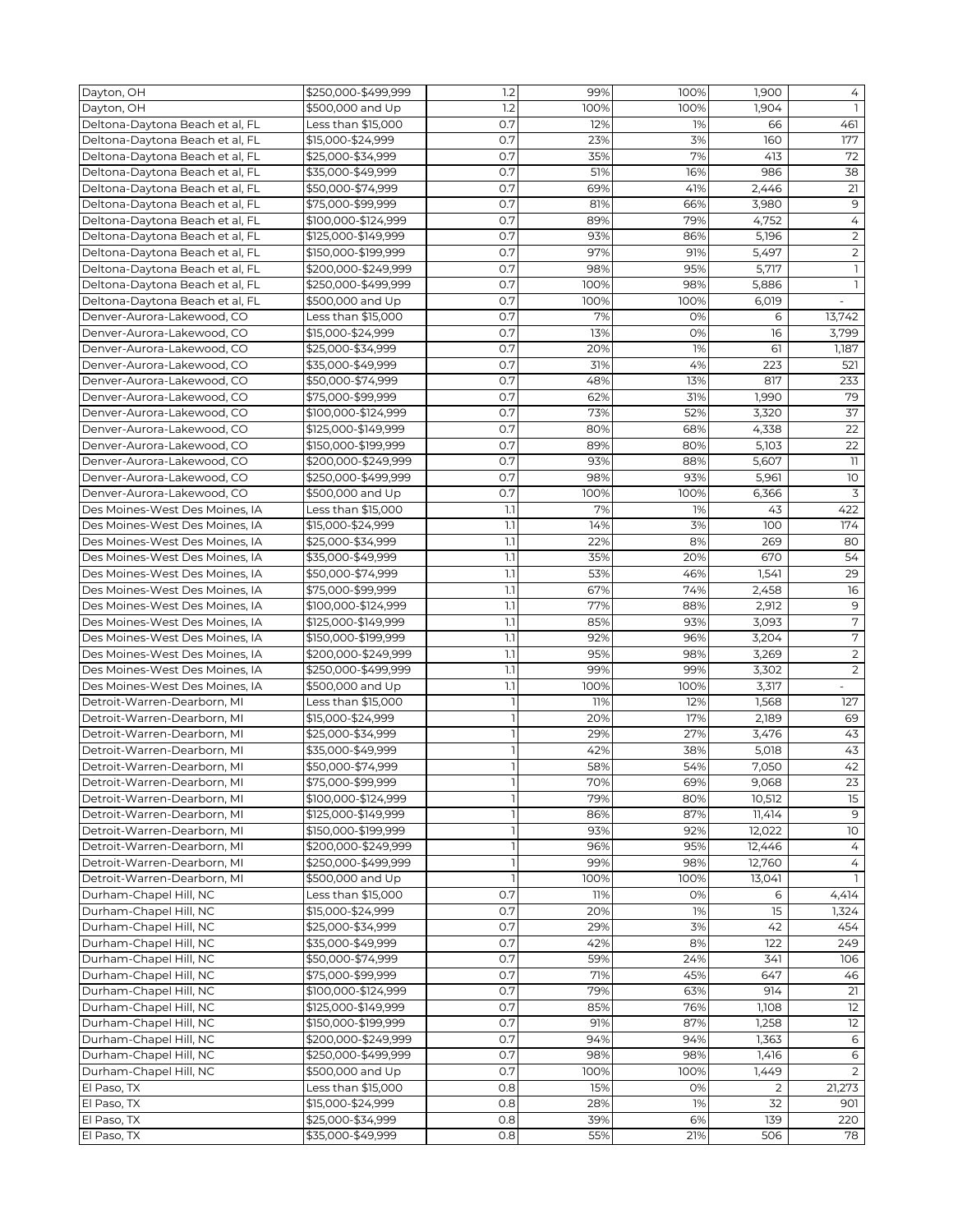| El Paso, TX                     | \$50,000-\$74,999   | 0.8 | 73%  | 55%  | 1,345            | 40                       |
|---------------------------------|---------------------|-----|------|------|------------------|--------------------------|
| El Paso, TX                     | \$75,000-\$99,999   | 0.8 | 83%  | 84%  | 2,047            | 15                       |
| El Paso, TX                     | \$100,000-\$124,999 | 0.8 | 90%  | 93%  | 2,255            | $\mathsf 9$              |
| El Paso, TX                     | \$125,000-\$149,999 | 0.8 | 94%  | 96%  | 2,333            | 4                        |
| El Paso, TX                     | \$150,000-\$199,999 | 0.8 | 97%  | 98%  | 2,375            | 4                        |
|                                 |                     |     |      |      |                  |                          |
| El Paso, TX                     | \$200,000-\$249,999 | 0.8 | 99%  | 99%  | 2,404            |                          |
| El Paso, TX                     | \$250,000-\$499,999 | 0.8 | 100% | 100% | 2,422            | ı                        |
| El Paso, TX                     | \$500,000 and Up    | 0.8 | 100% | 100% | 2,428            |                          |
| Fresno, CA                      | Less than \$15,000  | 0.7 | 13%  | 0%   | 5                | 8,680                    |
| Fresno, CA                      | \$15,000-\$24,999   | 0.7 | 25%  | 1%   | 22               | 1,403                    |
| Fresno, CA                      | \$25,000-\$34,999   | 0.7 | 35%  | 4%   | 59               | 514                      |
| Fresno, CA                      | \$35,000-\$49,999   | 0.7 | 48%  | 9%   | 142              | 272                      |
| Fresno, CA                      | \$50,000-\$74,999   | 0.7 | 64%  | 28%  | 430              | 122                      |
| Fresno, CA                      | \$75,000-\$99,999   | 0.7 | 75%  | 54%  | 841              | 50                       |
| Fresno, CA                      | \$100,000-\$124,999 | 0.7 | 84%  | 73%  | 1,137            | 24                       |
| Fresno, CA                      | \$125,000-\$149,999 | 0.7 | 89%  | 83%  | 1,285            | 11                       |
| Fresno, CA                      | \$150,000-\$199,999 | 0.7 | 94%  | 89%  | 1,382            | 14                       |
| Fresno, CA                      | \$200,000-\$249,999 | 0.7 | 97%  | 94%  | 1,463            | 5                        |
| Fresno, CA                      |                     | 0.7 | 99%  | 98%  | 1,515            | $\overline{5}$           |
|                                 | \$250,000-\$499,999 |     |      |      |                  |                          |
| Fresno, CA                      | \$500,000 and Up    | 0.7 | 100% | 100% | 1,548            |                          |
| Grand Rapids-Wyoming, MI        | Less than \$15,000  | 0.9 | 8%   | 1%   | 14               | 2,394                    |
| Grand Rapids-Wyoming, MI        | \$15,000-\$24,999   | 0.9 | 16%  | 2%   | 45               | 697                      |
| Grand Rapids-Wyoming, MI        | \$25,000-\$34,999   | 0.9 | 25%  | 7%   | $\overline{164}$ | 222                      |
| Grand Rapids-Wyoming, MI        | \$35,000-\$49,999   | 0.9 | 38%  | 17%  | 393              | 132                      |
| Grand Rapids-Wyoming, MI        | \$50,000-\$74,999   | 0.9 | 57%  | 36%  | 843              | 92                       |
| Grand Rapids-Wyoming, MI        | \$75,000-\$99,999   | 0.9 | 72%  | 61%  | 1,430            | 40                       |
| Grand Rapids-Wyoming, MI        | \$100,000-\$124,999 | 0.9 | 82%  | 78%  | 1,817            | 23                       |
| Grand Rapids-Wyoming, MI        | \$125,000-\$149,999 | 0.9 | 88%  | 86%  | 1,995            | 12                       |
| Grand Rapids-Wyoming, MI        | \$150,000-\$199,999 | 0.9 | 94%  | 91%  | 2,125            | $\overline{\phantom{a}}$ |
| Grand Rapids-Wyoming, MI        | \$200,000-\$249,999 | 0.9 | 97%  | 95%  | 2,218            | 3                        |
|                                 |                     |     |      |      |                  |                          |
| Grand Rapids-Wyoming, MI        | \$250,000-\$499,999 | 0.9 | 99%  | 98%  | 2,278            | 5                        |
| Grand Rapids-Wyoming, MI        | \$500,000 and Up    | 0.9 | 100% | 100% | 2,328            |                          |
| Greensboro-High Point, NC       | Less than \$15,000  | 0.9 | 13%  | 7%   | 112              | 387                      |
| Greensboro-High Point, NC       | \$15,000-\$24,999   | 0.9 | 25%  | 11%  | 191              | 175                      |
| Greensboro-High Point, NC       | \$25,000-\$34,999   | 0.9 | 36%  | 20%  | 339              | 96                       |
| Greensboro-High Point, NC       | \$35,000-\$49,999   | 0.9 | 51%  | 30%  | 510              | 85                       |
| Greensboro-High Point, NC       | \$50,000-\$74,999   | 0.9 | 69%  | 49%  | 821              | 63                       |
| Greensboro-High Point, NC       | \$75,000-\$99,999   | 0.9 | 80%  | 70%  | 1,173            | 33                       |
| Greensboro-High Point, NC       | \$100,000-\$124,999 | 0.9 | 87%  | 82%  | 1,377            | 17                       |
| Greensboro-High Point, NC       | \$125,000-\$149,999 | 0.9 | 92%  | 89%  | 1,485            | 8                        |
| Greensboro-High Point, NC       | \$150,000-\$199,999 | 0.9 | 96%  | 94%  | 1,570            | $\overline{7}$           |
| Greensboro-High Point, NC       | \$200,000-\$249,999 | 0.9 | 97%  | 97%  | 1,623            | $\overline{3}$           |
| Greensboro-High Point, NC       | \$250,000-\$499,999 | 0.9 | 99%  | 99%  | 1,652            | $\overline{4}$           |
|                                 |                     |     |      |      |                  |                          |
| Greensboro-High Point, NC       | \$500,000 and Up    | 0.9 | 100% | 100% | 1,672            |                          |
| Greenville-Anderson-Mauldin, SC | Less than \$15,000  | 0.9 | 11%  | 2%   | 61               | 657                      |
| Greenville-Anderson-Mauldin, SC | \$15,000-\$24,999   | 0.9 | 22%  | 3%   | 120              | 263                      |
| Greenville-Anderson-Mauldin, SC | \$25,000-\$34,999   | 0.9 | 32%  | 8%   | 306              | 107                      |
| Greenville-Anderson-Mauldin, SC | \$35,000-\$49,999   | 0.9 | 46%  | 21%  | 816              | 60                       |
| Greenville-Anderson-Mauldin, SC | \$50,000-\$74,999   | 0.9 | 64%  | 48%  | 1,830            | 34                       |
| Greenville-Anderson-Mauldin, SC | \$75,000-\$99,999   | 0.9 | 76%  | 72%  | 2,737            | 17                       |
| Greenville-Anderson-Mauldin, SC | \$100,000-\$124,999 | 0.9 | 85%  | 82%  | 3,136            | 9                        |
| Greenville-Anderson-Mauldin, SC | \$125,000-\$149,999 | 0.9 | 90%  | 87%  | 3,325            | $\mathsf S$              |
| Greenville-Anderson-Mauldin, SC | \$150,000-\$199,999 | 0.9 | 95%  | 91%  | 3,479            | 6                        |
| Greenville-Anderson-Mauldin, SC | \$200,000-\$249,999 | 0.9 | 97%  | 95%  | 3,602            | $\overline{2}$           |
| Greenville-Anderson-Mauldin, SC | \$250,000-\$499,999 | 0.9 | 99%  | 97%  | 3,699            | 3                        |
| Greenville-Anderson-Mauldin, SC | \$500,000 and Up    | 0.9 | 100% | 100% | 3,796            |                          |
| Harrisburg-Carlisle, PA         | Less than \$15,000  |     | 7%   | 5%   | 59               | 390                      |
|                                 |                     |     |      |      |                  |                          |
| Harrisburg-Carlisle, PA         | \$15,000-\$24,999   |     | 15%  | 8%   | 104              | 190                      |
| Harrisburg-Carlisle, PA         | \$25,000-\$34,999   |     | 24%  | 16%  | 204              | 100                      |
| Harrisburg-Carlisle, PA         | \$35,000-\$49,999   |     | 37%  | 28%  | 361              | 75                       |
| Harrisburg-Carlisle, PA         | \$50,000-\$74,999   |     | 56%  | 48%  | 619              | 72                       |
| Harrisburg-Carlisle, PA         | \$75,000-\$99,999   |     | 71%  | 70%  | 890              | 40                       |
| Harrisburg-Carlisle, PA         | \$100,000-\$124,999 |     | 81%  | 83%  | 1,066            | $\overline{17}$          |
| Harrisburg-Carlisle, PA         | \$125,000-\$149,999 |     | 88%  | 90%  | 1,150            | 12                       |
| Harrisburg-Carlisle, PA         | \$150,000-\$199,999 |     | 94%  | 94%  | 1,200            | 14                       |
| Harrisburg-Carlisle, PA         | \$200,000-\$249,999 |     | 96%  | 97%  | 1,241            | $\overline{5}$           |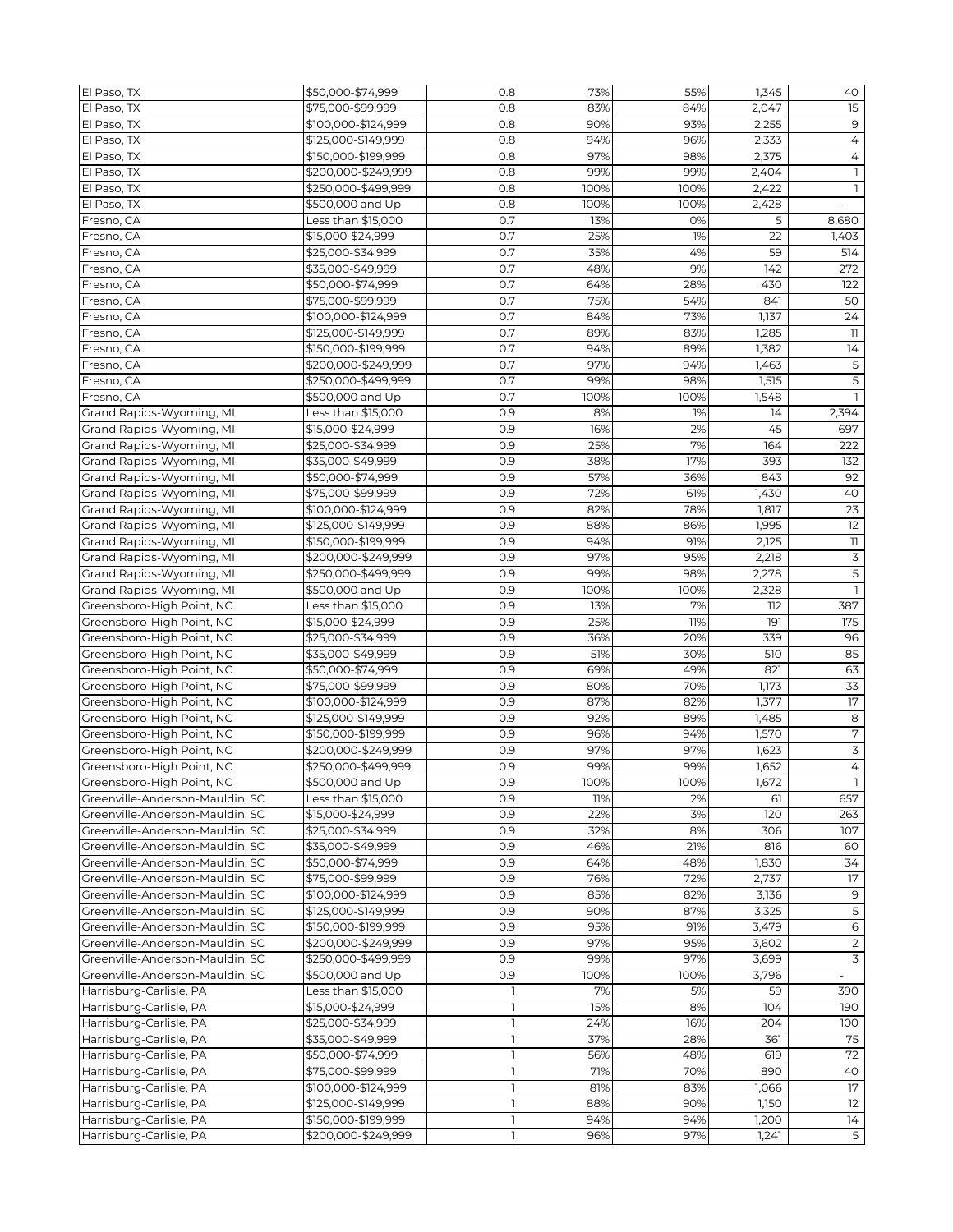| Harrisburg-Carlisle, PA          | \$250,000-\$499,999 | $\mathbf{1}$   | 99%  | 99%        | 1,264        | 5              |
|----------------------------------|---------------------|----------------|------|------------|--------------|----------------|
| Harrisburg-Carlisle, PA          | \$500,000 and Up    |                | 100% | 100%       | 1,276        | 2              |
| Hartford-West Hartford et al, CT | Less than \$15,000  |                | 9%   | 1%         | 24           | 2,039          |
| Hartford-West Hartford et al, CT | \$15,000-\$24,999   |                | 16%  | 2%         | 85           | 397            |
| Hartford-West Hartford et al, CT | \$25,000-\$34,999   | $\overline{1}$ | 23%  | 6%         | 280          | 122            |
| Hartford-West Hartford et al, CT | \$35,000-\$49,999   |                | 33%  | 16%        | 788          | 61             |
| Hartford-West Hartford et al, CT | \$50,000-\$74,999   |                | 49%  | 38%        | 1,830        | 39             |
| Hartford-West Hartford et al, CT | \$75,000-\$99,999   | $\mathbf{1}$   | 62%  | 61%        | 2,964        | 21             |
| Hartford-West Hartford et al, CT | \$100,000-\$124,999 |                | 72%  | 77%        | 3,716        | 13             |
| Hartford-West Hartford et al. CT | \$125,000-\$149,999 | $\mathbf{I}$   | 80%  | 86%        | 4,157        | 9              |
| Hartford-West Hartford et al, CT | \$150,000-\$199,999 |                | 89%  | 93%        | 4,473        | 10             |
| Hartford-West Hartford et al, CT | \$200,000-\$249,999 |                | 93%  | 97%        | 4,679        | 5              |
| Hartford-West Hartford et al, CT | \$250,000-\$499,999 | ı              | 98%  | 99%        | 4,763        | 4              |
| Hartford-West Hartford et al, CT |                     | $\overline{1}$ | 100% |            |              | $\mathbf{1}$   |
| Houston-The Woodlands et al, TX  | \$500,000 and Up    | 0.8            | 9%   | 100%<br>0% | 4,826<br>107 |                |
|                                  | Less than \$15,000  |                |      |            |              | 2,213          |
| Houston-The Woodlands et al, TX  | \$15,000-\$24,999   | 0.8            | 18%  | 1%         | 280          | 703            |
| Houston-The Woodlands et al, TX  | \$25,000-\$34,999   | 0.8            | 27%  | 3%         | 800          | 255            |
| Houston-The Woodlands et al, TX  | \$35,000-\$49,999   | 0.8            | 40%  | 8%         | 2,212        | 130            |
| Houston-The Woodlands et al, TX  | \$50,000-\$74,999   | 0.8            | 56%  | 26%        | 6,996        | 58             |
| Houston-The Woodlands et al, TX  | \$75,000-\$99,999   | 0.8            | 68%  | 51%        | 13,579       | 22             |
| Houston-The Woodlands et al, TX  | \$100,000-\$124,999 | 0.8            | 77%  | 68%        | 18,243       | 12             |
| Houston-The Woodlands et al, TX  | \$125,000-\$149,999 | 0.8            | 83%  | 79%        | 20,948       | $\overline{7}$ |
| Houston-The Woodlands et al, TX  | \$150,000-\$199,999 | 0.8            | 90%  | 86%        | 22,827       | $\mathsf 9$    |
| Houston-The Woodlands et al, TX  | \$200,000-\$249,999 | 0.8            | 94%  | 91%        | 24,226       | $\overline{4}$ |
| Houston-The Woodlands et al, TX  | \$250,000-\$499,999 | 0.8            | 98%  | 95%        | 25,332       | 4              |
| Houston-The Woodlands et al, TX  | \$500,000 and Up    | 0.8            | 100% | 100%       | 26,598       | $\mathbf{1}$   |
| Indianapolis-Carmel-Anderson, IN | Less than \$15,000  |                | 10%  | 8%         | 420          | 207            |
| Indianapolis-Carmel-Anderson, IN | \$15,000-\$24,999   |                | 18%  | 12%        | 614          | 107            |
| Indianapolis-Carmel-Anderson, IN | \$25,000-\$34,999   |                | 28%  | 19%        | 983          | 71             |
| Indianapolis-Carmel-Anderson, IN | \$35,000-\$49,999   | $\mathbf{1}$   | 41%  | 30%        | 1,563        | 67             |
|                                  | \$50,000-\$74,999   | $\mathbf{1}$   | 59%  | 49%        | 2,573        | 54             |
| Indianapolis-Carmel-Anderson, IN |                     |                |      |            |              |                |
| Indianapolis-Carmel-Anderson, IN | \$75,000-\$99,999   |                | 71%  | 69%        | 3,611        | 28             |
| Indianapolis-Carmel-Anderson, IN | \$100,000-\$124,999 | $\mathbf{1}$   | 81%  | 81%        | 4,264        | 16             |
| Indianapolis-Carmel-Anderson, IN | \$125,000-\$149,999 |                | 87%  | 88%        | 4,597        | 11             |
| Indianapolis-Carmel-Anderson, IN | \$150,000-\$199,999 | $\mathbf{I}$   | 93%  | 92%        | 4,818        | 11             |
| Indianapolis-Carmel-Anderson, IN | \$200,000-\$249,999 |                | 96%  | 95%        | 4,978        | 4              |
| Indianapolis-Carmel-Anderson, IN | \$250,000-\$499,999 |                | 99%  | 97%        | 5,109        | 5              |
| Indianapolis-Carmel-Anderson, IN | \$500,000 and Up    |                | 100% | 100%       | 5,235        | $\overline{2}$ |
| Jackson, MS                      | Less than \$15,000  | 0.9            | 13%  | 11%        | 207          | 133            |
| Jackson, MS                      | \$15,000-\$24,999   | 0.9            | 23%  | 14%        | 265          | 84             |
| Jackson, MS                      | \$25,000-\$34,999   | 0.9            | 32%  | 21%        | 400          | 57             |
| Jackson, MS                      | \$35,000-\$49,999   | 0.9            | 47%  | 32%        | 609          | 49             |
| Jackson, MS                      | \$50,000-\$74,999   | 0.9            | 64%  | 50%        | 965          | 41             |
| Jackson, MS                      | \$75,000-\$99,999   | 0.9            | 76%  | 69%        | 1,326        | 17             |
| Jackson, MS                      | \$100,000-\$124,999 | 0.9            | 84%  | 80%        | 1,553        | 10             |
| Jackson, MS                      | \$125,000-\$149,999 | 0.9            | 90%  | 88%        | 1,701        | 6              |
| Jackson, MS                      | \$150,000-\$199,999 | 0.9            | 95%  | 93%        | 1,799        | $\overline{5}$ |
| Jackson, MS                      | \$200,000-\$249,999 | 0.9            | 97%  | 96%        | 1,859        | $\overline{2}$ |
| Jackson, MS                      | \$250,000-\$499,999 | 0.9            | 99%  | 99%        | 1,901        | $\overline{3}$ |
|                                  |                     |                |      |            |              |                |
| Jackson, MS                      | \$500,000 and Up    | 0.9            | 100% | 100%       | 1,926        |                |
| Jacksonville, FL                 | Less than \$15,000  | 0.8            | 10%  | 2%         | 203          | 274            |
| Jacksonville, FL                 | \$15,000-\$24,999   | 0.8            | 18%  | 4%         | 352          | 134            |
| Jacksonville, FL                 | \$25,000-\$34,999   | 0.8            | 27%  | 8%         | 708          | 76             |
| Jacksonville, FL                 | \$35,000-\$49,999   | 0.8            | 41%  | 16%        | 1,374        | 54             |
| Jacksonville, FL                 | \$50,000-\$74,999   | 0.8            | 60%  | 36%        | 3,019        | 36             |
| Jacksonville, FL                 | \$75,000-\$99,999   | 0.8            | 73%  | 59%        | 4,986        | 15             |
| Jacksonville, FL                 | \$100,000-\$124,999 | 0.8            | 82%  | 73%        | 6,181        | 9              |
| Jacksonville, FL                 | \$125,000-\$149,999 | 0.8            | 88%  | 81%        | 6,860        | $\overline{5}$ |
| Jacksonville, FL                 | \$150,000-\$199,999 | 0.8            | 93%  | 87%        | 7,394        | $\overline{5}$ |
| Jacksonville, FL                 | \$200,000-\$249,999 | 0.8            | 96%  | 92%        | 7,809        | $\overline{2}$ |
| Jacksonville, FL                 | \$250,000-\$499,999 | 0.8            | 99%  | 96%        | 8,144        | 2              |
| Jacksonville, FL                 | \$500,000 and Up    | 0.8            | 100% | 100%       | 8,462        |                |
| Kansas City, MO-KS               | Less than \$15,000  | 0.9            | 9%   | 5%         | 308          | 252            |
| Kansas City, MO-KS               | \$15,000-\$24,999   | 0.9            | 17%  | 9%         | 496          | 131            |
| Kansas City, MO-KS               | \$25,000-\$34,999   | 0.9            | 25%  | 16%        | 909          | 75             |
|                                  |                     |                |      |            |              |                |
| Kansas City, MO-KS               | \$35,000-\$49,999   | 0.9            | 38%  | 25%        | 1,405        | 79             |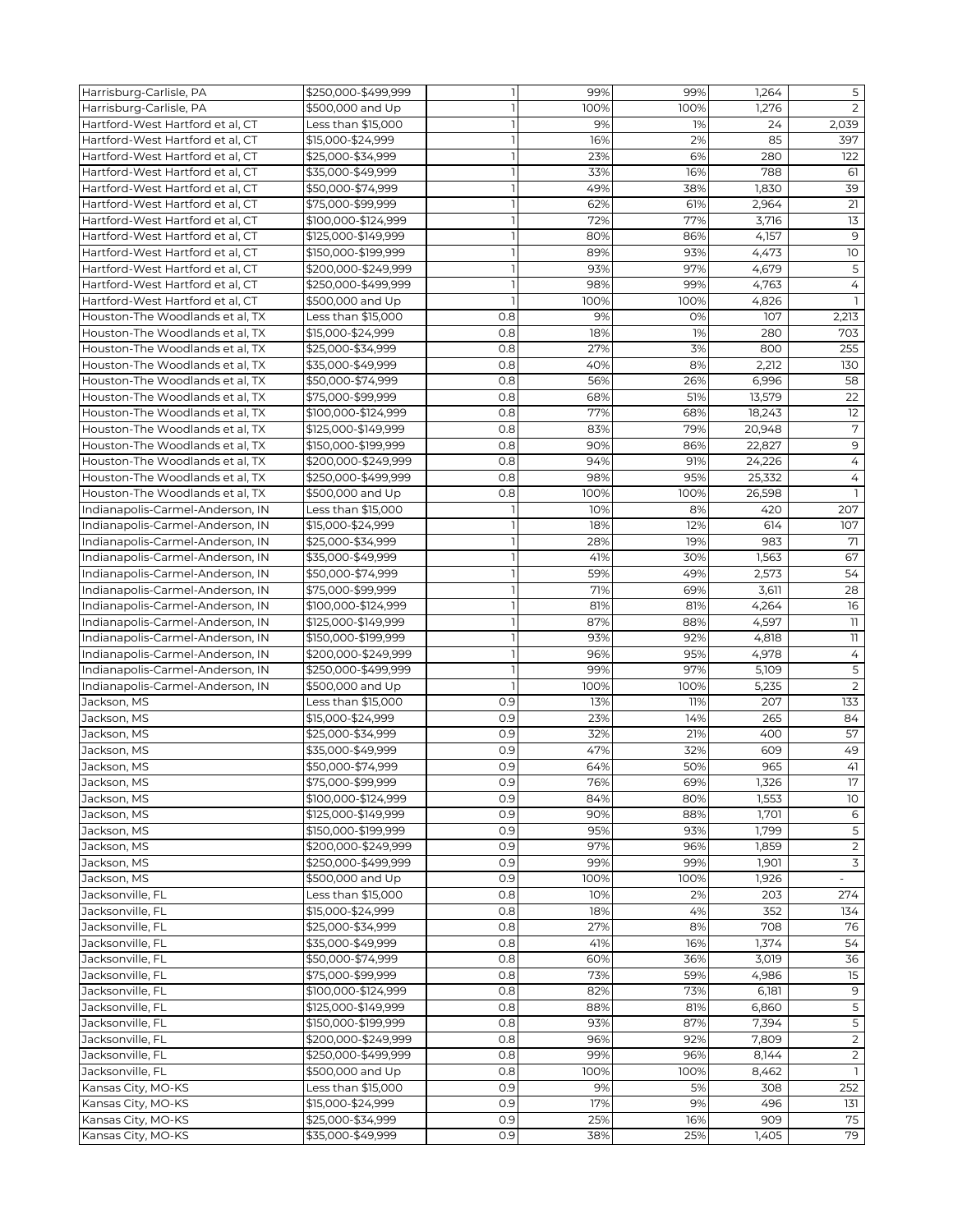| Kansas City, MO-KS               | \$50,000-\$74,999   | 0.9 | 56%        | 39%  | 2,201 | 64                       |
|----------------------------------|---------------------|-----|------------|------|-------|--------------------------|
| Kansas City, MO-KS               | \$75,000-\$99,999   | 0.9 | 69%        | 58%  | 3,324 | 37                       |
| Kansas City, MO-KS               | \$100,000-\$124,999 | 0.9 | 79%        | 75%  | 4,293 | 19                       |
| Kansas City, MO-KS               | \$125,000-\$149,999 | 0.9 | 86%        | 85%  | 4,840 | 12                       |
| Kansas City, MO-KS               | \$150,000-\$199,999 | 0.9 | 93%        | 91%  | 5,191 | 12                       |
| Kansas City, MO-KS               | \$200,000-\$249,999 | 0.9 | 96%        | 95%  | 5,416 | $\overline{5}$           |
| Kansas City, MO-KS               | \$250,000-\$499,999 | 0.9 | 99%        | 98%  | 5,558 | 5                        |
| Kansas City, MO-KS               | \$500,000 and Up    | 0.9 | 100%       | 100% | 5,690 | $\mathbf{1}$             |
| Knoxville, TN                    | Less than \$15,000  | 0.8 | 12%        | 2%   | 57    | 821                      |
|                                  |                     | 0.8 |            | 4%   | 123   |                          |
| Knoxville, TN<br>Knoxville, TN   | \$15,000-\$24,999   | 0.8 | 23%<br>34% |      | 297   | 289<br>119               |
|                                  | \$25,000-\$34,999   |     |            | 10%  |       |                          |
| Knoxville, TN                    | \$35,000-\$49,999   | 0.8 | 48%        | 22%  | 636   | 78                       |
| Knoxville, TN                    | \$50,000-\$74,999   | 0.8 | 65%        | 42%  | 1,206 | 54                       |
| Knoxville, TN                    | \$75,000-\$99,999   | 0.8 | 77%        | 63%  | 1,807 | 26                       |
| Knoxville, TN                    | \$100,000-\$124,999 | 0.8 | 86%        | 77%  | 2,199 | 12                       |
| Knoxville, TN                    | \$125,000-\$149,999 | 0.8 | 90%        | 84%  | 2,401 | $\sqrt{7}$               |
| Knoxville, TN                    | \$150,000-\$199,999 | 0.8 | 95%        | 89%  | 2,550 | $\overline{7}$           |
| Knoxville, TN                    | \$200,000-\$249,999 | 0.8 | 97%        | 94%  | 2,667 | $\overline{2}$           |
| Knoxville, TN                    | \$250,000-\$499,999 | 0.8 | 99%        | 97%  | 2,759 | 3                        |
| Knoxville, TN                    | \$500,000 and Up    | 0.8 | 100%       | 100% | 2,846 | $\mathbf{1}$             |
| Lakeland-Winter Haven, FL        | Less than \$15,000  | 0.8 | 11%        | 1%   | 44    | 661                      |
| Lakeland-Winter Haven, FL        | \$15,000-\$24,999   | 0.8 | 23%        | 3%   | 91    | 294                      |
| Lakeland-Winter Haven, FL        | \$25,000-\$34,999   | 0.8 | 34%        | 7%   | 229   | 122                      |
| Lakeland-Winter Haven, FL        | \$35,000-\$49,999   | 0.8 | 50%        | 19%  | 591   | 60                       |
| Lakeland-Winter Haven, FL        | \$50,000-\$74,999   | 0.8 | 69%        | 50%  | 1,565 | 30                       |
| Lakeland-Winter Haven, FL        | \$75,000-\$99,999   | 0.8 | 82%        | 79%  | 2,485 | 12                       |
| Lakeland-Winter Haven, FL        | \$100,000-\$124,999 | 0.8 | 89%        | 89%  | 2,795 | $\epsilon$               |
| Lakeland-Winter Haven, FL        | \$125,000-\$149,999 | 0.8 | 94%        | 94%  | 2,939 | $\overline{3}$           |
| Lakeland-Winter Haven, FL        | \$150,000-\$199,999 | 0.8 | 97%        | 96%  | 3,026 | $\overline{3}$           |
| Lakeland-Winter Haven, FL        | \$200,000-\$249,999 | 0.8 | 98%        | 98%  | 3,077 | $\mathbb{I}$             |
| Lakeland-Winter Haven, FL        | \$250,000-\$499,999 | 0.8 | 100%       | 99%  | 3,110 | $\mathbf{1}$             |
| Lakeland-Winter Haven, FL        | \$500,000 and Up    | 0.8 | 100%       | 100% | 3,131 | $\overline{\phantom{a}}$ |
| Las Vegas-Henderson-Paradise, NV | Less than \$15,000  | 0.7 | 10%        | 0%   | 9     | 10,486                   |
| Las Vegas-Henderson-Paradise, NV | \$15,000-\$24,999   | 0.7 | 19%        | 1%   | 61    | 1,106                    |
|                                  |                     | 0.7 |            |      | 342   |                          |
| Las Vegas-Henderson-Paradise, NV | \$25,000-\$34,999   |     | 29%        | 4%   |       | 205                      |
| Las Vegas-Henderson-Paradise, NV | \$35,000-\$49,999   | 0.7 | 43%        | 12%  | 1,036 | 105                      |
| Las Vegas-Henderson-Paradise, NV | \$50,000-\$74,999   | 0.7 | 62%        | 33%  | 2,885 | 52                       |
| Las Vegas-Henderson-Paradise, NV | \$75,000-\$99,999   | 0.7 | 75%        | 59%  | 5,199 | 21                       |
| Las Vegas-Henderson-Paradise, NV | \$100,000-\$124,999 | 0.7 | 84%        | 75%  | 6,578 | 11                       |
| Las Vegas-Henderson-Paradise, NV | \$125,000-\$149,999 | 0.7 | 90%        | 83%  | 7,280 | 6                        |
| Las Vegas-Henderson-Paradise, NV | \$150,000-\$199,999 | 0.7 | 95%        | 88%  | 7,768 | $\,$ 6                   |
| Las Vegas-Henderson-Paradise, NV | \$200,000-\$249,999 | 0.7 | 97%        | 92%  | 8,110 | $\overline{2}$           |
| Las Vegas-Henderson-Paradise, NV | \$250,000-\$499,999 | 0.7 | 99%        | 96%  | 8,391 | $\overline{2}$           |
| Las Vegas-Henderson-Paradise, NV | \$500,000 and Up    | 0.7 | 100%       | 100% | 8,764 |                          |
| Little Rock et al, AR            | Less than \$15,000  |     | 12%        | 5%   | 129   | 292                      |
| Little Rock et al, AR            | \$15,000-\$24,999   |     | 22%        | 10%  | 259   | 117                      |
| Little Rock et al, AR            | \$25,000-\$34,999   |     | 32%        | 22%  | 546   | 53                       |
| Little Rock et al, AR            | \$35,000-\$49,999   |     | 46%        | 40%  | 985   | 39                       |
| Little Rock et al, AR            | \$50,000-\$74,999   |     | 64%        | 61%  | 1,524 | 35                       |
| Little Rock et al, AR            | \$75,000-\$99.999   |     | 77%        | 78%  | 1,936 | 17                       |
| Little Rock et al, AR            | \$100,000-\$124,999 |     | 85%        | 87%  | 2,163 | 12                       |
| Little Rock et al, AR            | \$125,000-\$149,999 |     | 90%        | 92%  | 2,278 | 5                        |
| Little Rock et al, AR            | \$150,000-\$199,999 |     | 95%        | 95%  | 2,364 | $\overline{7}$           |
| Little Rock et al, AR            | \$200,000-\$249,999 |     | 97%        | 98%  | 2,428 | $\overline{2}$           |
| Little Rock et al, AR            | \$250,000-\$499,999 |     | 99%        | 99%  | 2,464 | $\overline{2}$           |
| Little Rock et al, AR            | \$500,000 and Up    |     | 100%       | 100% | 2,483 |                          |
| Los Angeles-Long Beach et al, CA | Less than \$15,000  | 0.4 | 9%         | 0%   | 15    | 28,138                   |
| Los Angeles-Long Beach et al, CA | \$15,000-\$24,999   | 0.4 | 17%        | 0%   | 22    | 14,294                   |
| Los Angeles-Long Beach et al, CA | \$25,000-\$34,999   | 0.4 | 25%        | 0%   | 36    | 8,576                    |
| Los Angeles-Long Beach et al, CA | \$35,000-\$49,999   | 0.4 | 36%        | 1%   | 109   | 4,164                    |
| Los Angeles-Long Beach et al, CA | \$50,000-\$74,999   | 0.4 | 52%        | 4%   | 606   | 1,095                    |
| Los Angeles-Long Beach et al, CA | \$75,000-\$99,999   | 0.4 | 63%        | 11%  | 1,650 | 343                      |
| Los Angeles-Long Beach et al, CA | \$100,000-\$124,999 | 0.4 | 73%        | 20%  | 2,913 | 143                      |
| Los Angeles-Long Beach et al, CA | \$125,000-\$149,999 | 0.4 | 80%        | 30%  | 4,307 | 71                       |
| Los Angeles-Long Beach et al, CA | \$150,000-\$199,999 | 0.4 | 88%        | 42%  | 6,183 | 63                       |
| Los Angeles-Long Beach et al, CA | \$200,000-\$249,999 | 0.4 | 92%        | 55%  | 7,956 | 26                       |
|                                  |                     |     |            |      |       |                          |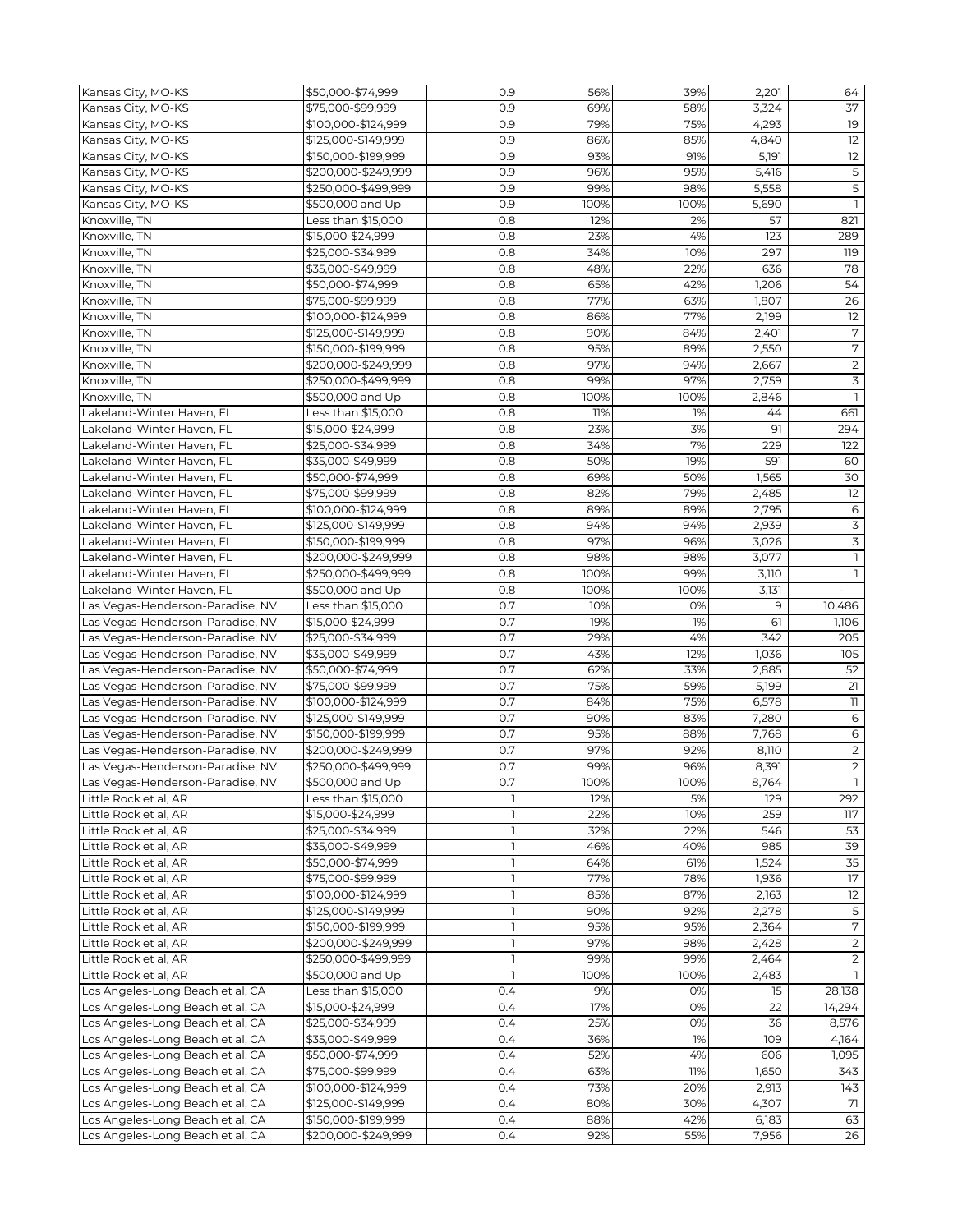| Los Angeles-Long Beach et al, CA | \$250,000-\$499,999 | 0.4            | 97%  | 69%  | 10,066 | 21              |
|----------------------------------|---------------------|----------------|------|------|--------|-----------------|
| Los Angeles-Long Beach et al, CA | \$500,000 and Up    | 0.4            | 100% | 100% | 14,570 | 6               |
| Louisville et al, KY-IN          | Less than \$15,000  |                | 10%  | 5%   | 189    | 298             |
| Louisville et al, KY-IN          | \$15,000-\$24,999   |                | 19%  | 9%   | 324    | 142             |
| Louisville et al, KY-IN          | \$25,000-\$34,999   |                | 29%  | 19%  | 685    | 69              |
| Louisville et al, KY-IN          | \$35,000-\$49,999   | ı              | 43%  | 35%  | 1,259  | 52              |
| Louisville et al, KY-IN          | \$50,000-\$74,999   | $\overline{1}$ | 61%  | 56%  | 2,026  | 47              |
| Louisville et al, KY-IN          | \$75,000-\$99,999   | $\mathbf{1}$   | 74%  | 74%  | 2,706  | 27              |
|                                  |                     |                |      |      |        |                 |
| Louisville et al, KY-IN          | \$100,000-\$124,999 |                | 83%  | 85%  | 3,108  | 13              |
| Louisville et al, KY-IN          | \$125,000-\$149,999 | $\overline{1}$ | 89%  | 91%  | 3,325  | 8               |
| Louisville et al, KY-IN          | \$150,000-\$199,999 |                | 94%  | 95%  | 3,458  | 8               |
| Louisville et al, KY-IN          | \$200,000-\$249,999 | $\mathbf{I}$   | 97%  | 97%  | 3,535  | $\mathsf 3$     |
| Louisville et al, KY-IN          | \$250,000-\$499,999 |                | 99%  | 99%  | 3,591  | $\overline{4}$  |
| Louisville et al, KY-IN          | \$500,000 and Up    |                | 100% | 100% | 3,637  |                 |
| Madison, WI                      | Less than \$15,000  | 0.8            | 7%   | 1%   | 9      | 2,379           |
| Madison, WI                      | \$15,000-\$24,999   | 0.8            | 14%  | 1%   | 17     | 1,130           |
| Madison, WI                      | \$25,000-\$34,999   | 0.8            | 22%  | 4%   | 53     | 377             |
| Madison, WI                      | \$35,000-\$49,999   | 0.8            | 33%  | 11%  | 139    | 248             |
| Madison, WI                      | \$50,000-\$74,999   | 0.8            | 50%  | 25%  | 316    | 159             |
| Madison, WI                      | \$75,000-\$99,999   | 0.8            | 64%  | 47%  | 598    | 70              |
| Madison, WI                      | \$100,000-\$124,999 | 0.8            | 75%  | 68%  | 877    | 32              |
| Madison, WI                      | \$125,000-\$149,999 | 0.8            | 83%  | 82%  | 1,049  | 20              |
| Madison, WI                      | \$150,000-\$199,999 | 0.8            | 91%  | 90%  | 1,151  | 16              |
| Madison, WI                      | \$200,000-\$249,999 | 0.8            | 95%  | 95%  | 1,218  | 6               |
| Madison, WI                      | \$250,000-\$499,999 | 0.8            | 99%  | 98%  | 1,255  | 10 <sup>°</sup> |
|                                  | \$500,000 and Up    | 0.8            |      |      |        |                 |
| Madison, WI                      |                     |                | 100% | 100% | 1,280  | 2               |
| McAllen-Edinburg-Mission, TX     | Less than \$15,000  | 0.7            | 20%  | 2%   | 29     | 1,666           |
| McAllen-Edinburg-Mission, TX     | \$15,000-\$24,999   | 0.7            | 35%  | 4%   | 74     | 449             |
| McAllen-Edinburg-Mission, TX     | \$25,000-\$34,999   | 0.7            | 47%  | 12%  | 224    | 130             |
| McAllen-Edinburg-Mission, TX     | \$35,000-\$49,999   | 0.7            | 61%  | 28%  | 531    | 64              |
| McAllen-Edinburg-Mission, TX     | \$50,000-\$74,999   | 0.7            | 77%  | 53%  | 1,013  | 40              |
| McAllen-Edinburg-Mission, TX     | \$75,000-\$99,999   | 0.7            | 85%  | 75%  | 1,433  | 16              |
| McAllen-Edinburg-Mission, TX     | \$100,000-\$124,999 | 0.7            | 91%  | 86%  | 1,645  | 9               |
| McAllen-Edinburg-Mission, TX     | \$125,000-\$149,999 | 0.7            | 95%  | 91%  | 1,744  | $\epsilon$      |
| McAllen-Edinburg-Mission, TX     | \$150,000-\$199,999 | 0.7            | 98%  | 94%  | 1,800  | 4               |
| McAllen-Edinburg-Mission, TX     | \$200,000-\$249,999 | 0.7            | 99%  | 96%  | 1,844  | 2               |
| McAllen-Edinburg-Mission, TX     | \$250,000-\$499,999 | 0.7            | 100% | 98%  | 1,881  | $\mathbf{1}$    |
| McAllen-Edinburg-Mission, TX     | \$500,000 and Up    | 0.7            | 100% | 100% | 1,911  |                 |
| Memphis, TN-MS-AR                | Less than \$15,000  |                | 13%  | 16%  | 479    | 147             |
| Memphis, TN-MS-AR                | \$15,000-\$24,999   | $\mathbf{1}$   | 24%  | 21%  | 625    | 87              |
| Memphis, TN-MS-AR                | \$25,000-\$34,999   | $\overline{1}$ | 34%  | 30%  | 889    | 58              |
| Memphis, TN-MS-AR                | \$35,000-\$49,999   | $\mathbf{1}$   | 48%  | 39%  | 1,178  | 59              |
| Memphis, TN-MS-AR                | \$50,000-\$74,999   |                | 65%  | 56%  | 1,698  | 51              |
| Memphis, TN-MS-AR                | \$75,000-\$99,999   |                | 76%  | 74%  |        | 26              |
|                                  |                     |                |      |      | 2,242  |                 |
| Memphis, TN-MS-AR                | \$100,000-\$124,999 |                | 84%  | 84%  | 2,535  | 14              |
| Memphis, TN-MS-AR                | \$125,000-\$149,999 |                | 90%  | 89%  | 2,685  | 9               |
| Memphis, TN-MS-AR                | \$150,000-\$199,999 |                | 95%  | 93%  | 2,810  | 8               |
| Memphis, TN-MS-AR                | \$200,000-\$249,999 |                | 97%  | 97%  | 2,908  | 4               |
| Memphis, TN-MS-AR                | \$250,000-\$499,999 |                | 99%  | 98%  | 2,966  | 5               |
| Memphis, TN-MS-AR                | \$500,000 and Up    | $\overline{1}$ | 100% | 100% | 3,007  | 2               |
| Miami-Fort Lauderdale et al, FL  | Less than \$15,000  | 0.6            | 12%  | 1%   | 470    | 585             |
| Miami-Fort Lauderdale et al. FL  | \$15,000-\$24,999   | 0.6            | 22%  | 3%   | 1,244  | 164             |
| Miami-Fort Lauderdale et al, FL  | \$25,000-\$34,999   | 0.6            | 32%  | 6%   | 3,028  | 66              |
| Miami-Fort Lauderdale et al, FL  | \$35,000-\$49,999   | 0.6            | 45%  | 13%  | 6,080  | 46              |
| Miami-Fort Lauderdale et al. FL  | \$50,000-\$74,999   | 0.6            | 62%  | 26%  | 12,137 | 30              |
| Miami-Fort Lauderdale et al, FL  | \$75,000-\$99,999   | 0.6            | 73%  | 42%  | 19,767 | 13              |
| Miami-Fort Lauderdale et al, FL  | \$100,000-\$124,999 | 0.6            | 81%  | 55%  | 25,871 | $\overline{7}$  |
| Miami-Fort Lauderdale et al, FL  | \$125,000-\$149,999 | 0.6            | 87%  | 64%  | 29,955 | 4               |
| Miami-Fort Lauderdale et al, FL  | \$150,000-\$199,999 | 0.6            | 92%  | 72%  | 33,571 | 4               |
| Miami-Fort Lauderdale et al, FL  | \$200,000-\$249,999 | 0.6            | 95%  | 78%  | 36,834 | 2               |
| Miami-Fort Lauderdale et al, FL  | \$250,000-\$499,999 | 0.6            | 98%  | 86%  | 40,402 | $\overline{2}$  |
| Miami-Fort Lauderdale et al, FL  | \$500,000 and Up    | 0.6            | 100% | 100% | 46,858 |                 |
| Milwaukee-Waukesha et al, WI     | Less than \$15,000  | 0.9            | 11%  | 7%   | 186    | 352             |
| Milwaukee-Waukesha et al, WI     | \$15,000-\$24,999   | 0.9            | 20%  | 10%  | 255    | 210             |
| Milwaukee-Waukesha et al, WI     | \$25,000-\$34,999   | 0.9            | 28%  |      |        | 130             |
|                                  |                     |                |      | 16%  | 416    |                 |
| Milwaukee-Waukesha et al, WI     | \$35,000-\$49,999   | 0.9            | 41%  | 26%  | 691    | 112             |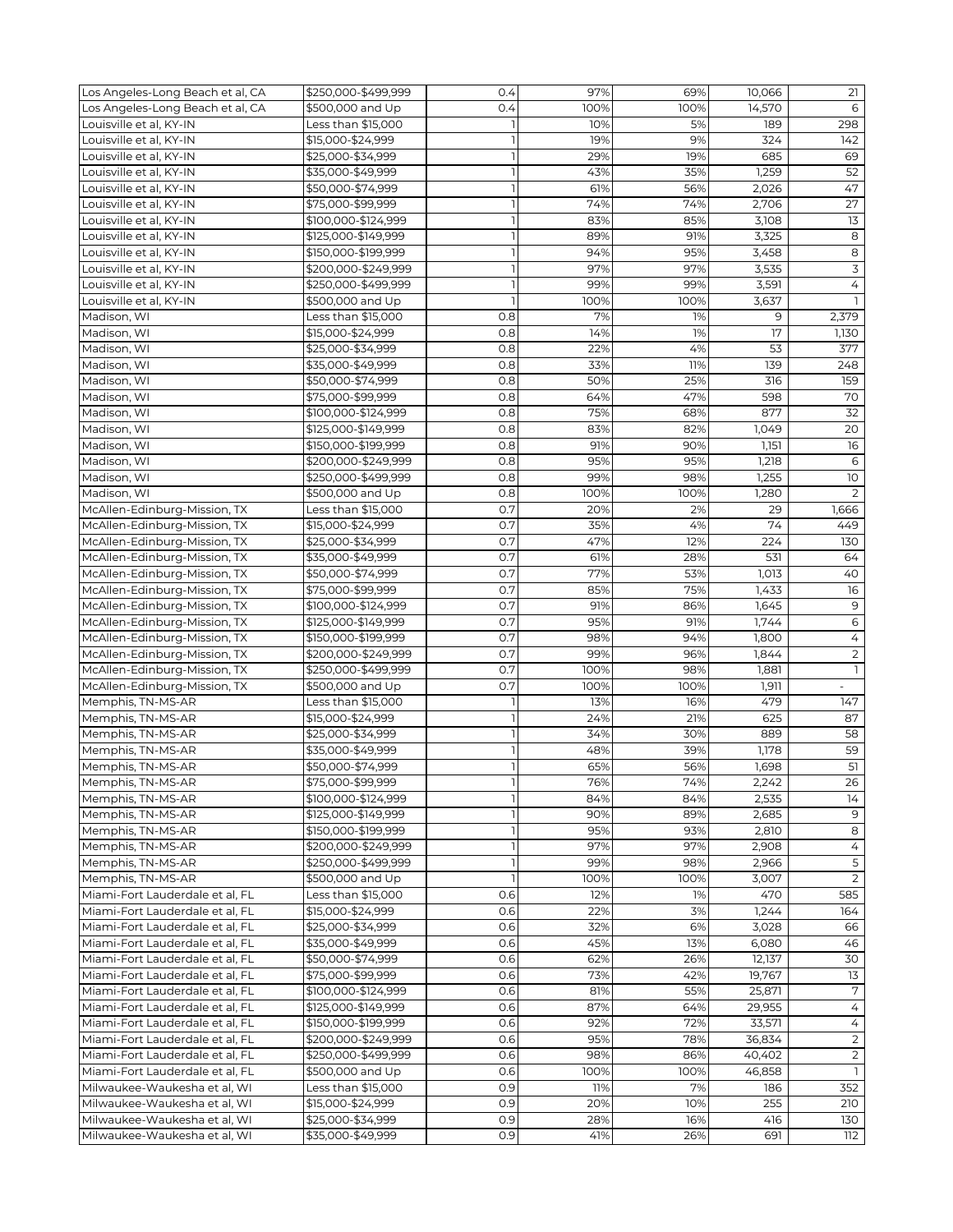| Milwaukee-Waukesha et al, WI    | \$50,000-\$74.999   | 0.9          | 58%  | 42%  | 1,091  | 98                       |
|---------------------------------|---------------------|--------------|------|------|--------|--------------------------|
| Milwaukee-Waukesha et al, WI    | \$75,000-\$99,999   | 0.9          | 70%  | 56%  | 1,474  | 64                       |
| Milwaukee-Waukesha et al, WI    | \$100,000-\$124,999 | 0.9          | 80%  | 68%  | 1,789  | 34                       |
| Milwaukee-Waukesha et al, WI    | \$125,000-\$149,999 | 0.9          | 86%  | 78%  | 2,048  | 18                       |
| Milwaukee-Waukesha et al, WI    | \$150,000-\$199,999 | 0.9          | 93%  | 86%  | 2,262  | 19                       |
| Milwaukee-Waukesha et al, WI    | \$200,000-\$249,999 | 0.9          | 96%  | 92%  | 2,409  | 6                        |
| Milwaukee-Waukesha et al, WI    | \$250,000-\$499,999 | 0.9          | 99%  | 96%  | 2,519  | 9                        |
| Milwaukee-Waukesha et al, WI    | \$500,000 and Up    | 0.9          | 100% | 100% | 2,611  | $\mathbf{1}$             |
| Minneapolis et al, MN-WI        | Less than \$15,000  | 0.9          | 7%   | 0%   | 17     | 5,818                    |
|                                 |                     |              |      |      |        |                          |
| Minneapolis et al, MN-WI        | \$15,000-\$24,999   | 0.9          | 13%  | 1%   | 60     | 1,370                    |
| Minneapolis et al, MN-WI        | \$25,000-\$34,999   | 0.9          | 20%  | 2%   | 207    | 418                      |
| Minneapolis et al, MN-WI        | \$35,000-\$49,999   | 0.9          | 31%  | 9%   | 732    | 206                      |
| Minneapolis et al, MN-WI        | \$50,000-\$74,999   | 0.9          | 47%  | 26%  | 2,236  | 99                       |
| Minneapolis et al, MN-WI        | \$75,000-\$99,999   | 0.9          | 61%  | 49%  | 4,226  | 48                       |
| Minneapolis et al, MN-WI        | \$100,000-\$124,999 | 0.9          | 72%  | 67%  | 5,747  | 26                       |
| Minneapolis et al, MN-WI        | \$125,000-\$149,999 | 0.9          | 80%  | 78%  | 6,712  | 16                       |
| Minneapolis et al, MN-WI        | \$150,000-\$199,999 | 0.9          | 89%  | 86%  | 7,401  | 19                       |
| Minneapolis et al, MN-WI        | \$200,000-\$249,999 | 0.9          | 94%  | 92%  | 7,884  | 8                        |
| Minneapolis et al, MN-WI        | \$250,000-\$499,999 | 0.9          | 98%  | 96%  | 8,254  | 9                        |
| Minneapolis et al, MN-WI        | \$500,000 and Up    | 0.9          | 100% | 100% | 8,599  | 2                        |
| Nashville-Davidson et al, TN    | Less than \$15,000  | 0.7          | 8%   | 0%   | 22     | 2,621                    |
| Nashville-Davidson et al, TN    | \$15,000-\$24,999   | 0.7          | 16%  | 1%   | 47     | 1,120                    |
| Nashville-Davidson et al. TN    | \$25,000-\$34,999   | 0.7          | 25%  | 2%   | 125    | 480                      |
| Nashville-Davidson et al, TN    | \$35,000-\$49,999   | 0.7          | 38%  | 6%   | 455    | 216                      |
| Nashville-Davidson et al, TN    | \$50,000-\$74,999   | 0.7          | 56%  | 24%  | 1,738  | 81                       |
| Nashville-Davidson et al, TN    | \$75,000-\$99,999   | 0.7          | 70%  | 50%  | 3,562  | 28                       |
| Nashville-Davidson et al. TN    | \$100,000-\$124,999 | 0.7          | 79%  | 67%  | 4,827  | 15                       |
| Nashville-Davidson et al, TN    | \$125,000-\$149,999 | 0.7          | 86%  | 77%  | 5,515  | 9                        |
|                                 |                     | 0.7          | 92%  | 84%  |        | $9$                      |
| Nashville-Davidson et al, TN    | \$150,000-\$199,999 |              |      |      | 6,053  |                          |
| Nashville-Davidson et al, TN    | \$200,000-\$249,999 | 0.7          | 95%  | 90%  | 6,468  | 3                        |
| Nashville-Davidson et al, TN    | \$250,000-\$499,999 | 0.7          | 98%  | 95%  | 6,780  | $\overline{4}$           |
| Nashville-Davidson et al, TN    | \$500,000 and Up    | 0.7          | 100% | 100% | 7,153  |                          |
| New Haven-Milford, CT           | Less than \$15,000  | $\mathbf{1}$ | 10%  | 1%   | 19     | 2,210                    |
| New Haven-Milford, CT           | \$15,000-\$24,999   |              | 18%  | 2%   | 73     | 400                      |
| New Haven-Milford, CT           | \$25,000-\$34,999   | ı            | 26%  | 8%   | 247    | 103                      |
| New Haven-Milford, CT           | \$35,000-\$49,999   |              | 37%  | 21%  | 653    | 51                       |
| New Haven-Milford, CT           | \$50,000-\$74,999   | $\mathbb{I}$ | 53%  | 43%  | 1,324  | 37                       |
| New Haven-Milford, CT           | \$75,000-\$99,999   |              | 66%  | 63%  | 1,962  | 20                       |
| New Haven-Milford, CT           | \$100,000-\$124,999 |              | 75%  | 77%  | 2,382  | 14                       |
| New Haven-Milford, CT           | \$125,000-\$149,999 | 1            | 83%  | 85%  | 2,635  | 9                        |
| New Haven-Milford, CT           | \$150,000-\$199,999 | $\mathbf{1}$ | 91%  | 90%  | 2,804  | $10$                     |
| New Haven-Milford, CT           | \$200,000-\$249,999 | <sub>1</sub> | 94%  | 95%  | 2,933  | $\overline{4}$           |
| New Haven-Milford, CT           | \$250,000-\$499,999 |              | 98%  | 98%  | 3,028  | $\overline{4}$           |
| New Haven-Milford, CT           | \$500,000 and Up    |              | 100% | 100% | 3,098  | $\mathbf{1}$             |
| New Orleans-Metairie, LA        | Less than \$15,000  | 0.8          | 15%  | 1%   | 47     | 1,586                    |
| New Orleans-Metairie, LA        | \$15,000-\$24,999   | 0.8          | 26%  | 4%   | 155    | 306                      |
| New Orleans-Metairie, LA        | \$25,000-\$34,999   | 0.8          | 36%  | 11%  | 469    | 99                       |
| New Orleans-Metairie, LA        | \$35,000-\$49,999   | 0.8          | 49%  | 24%  | 1,027  | 57                       |
| New Orleans-Metairie, LA        | \$50,000-\$74,999   | 0.8          | 65%  | 45%  | 1,953  | 42                       |
| New Orleans-Metairie, LA        | \$75,000-\$99,999   | 0.8          | 76%  | 66%  | 2,858  | 20                       |
| New Orleans-Metairie, LA        | \$100,000-\$124,999 | 0.8          | 84%  | 78%  | 3,351  | $\overline{\phantom{a}}$ |
| New Orleans-Metairie, LA        | \$125,000-\$149,999 | 0.8          | 89%  | 84%  | 3,626  | 7                        |
|                                 |                     | 0.8          | 94%  |      | 3,874  | 7                        |
| New Orleans-Metairie, LA        | \$150,000-\$199,999 |              |      | 90%  |        |                          |
| New Orleans-Metairie, LA        | \$200,000-\$249,999 | 0.8          | 97%  | 94%  | 4,057  | 3                        |
| New Orleans-Metairie, LA        | \$250,000-\$499,999 | 0.8          | 99%  | 97%  | 4,180  | 3                        |
| New Orleans-Metairie, LA        | \$500,000 and Up    | 0.8          | 100% | 100% | 4,298  | 1                        |
| New York-Newark et al, NY-NJ-PA | Less than \$15,000  | 0.5          | 10%  | 0%   | 197    | 3,954                    |
| New York-Newark et al, NY-NJ-PA | \$15,000-\$24,999   | 0.5          | 18%  | 1%   | 427    | 1,159                    |
| New York-Newark et al, NY-NJ-PA | \$25,000-\$34,999   | 0.5          | 25%  | 2%   | 1,083  | 434                      |
| New York-Newark et al, NY-NJ-PA | \$35,000-\$49,999   | 0.5          | 35%  | 4%   | 2,625  | 253                      |
| New York-Newark et al, NY-NJ-PA | \$50,000-\$74,999   | 0.5          | 49%  | 10%  | 6,595  | 153                      |
| New York-Newark et al, NY-NJ-PA | \$75,000-\$99,999   | 0.5          | 60%  | 20%  | 13,355 | 64                       |
| New York-Newark et al, NY-NJ-PA | \$100,000-\$124,999 | 0.5          | 69%  | 32%  | 21,098 | 32                       |
| New York-Newark et al, NY-NJ-PA | \$125,000-\$149,999 | 0.5          | 77%  | 43%  | 28,088 | 19                       |
| New York-Newark et al, NY-NJ-PA | \$150,000-\$199,999 | 0.5          | 86%  | 56%  | 36,488 | 20                       |
| New York-Newark et al, NY-NJ-PA | \$200,000-\$249,999 | 0.5          | 90%  | 68%  | 44,920 | 9                        |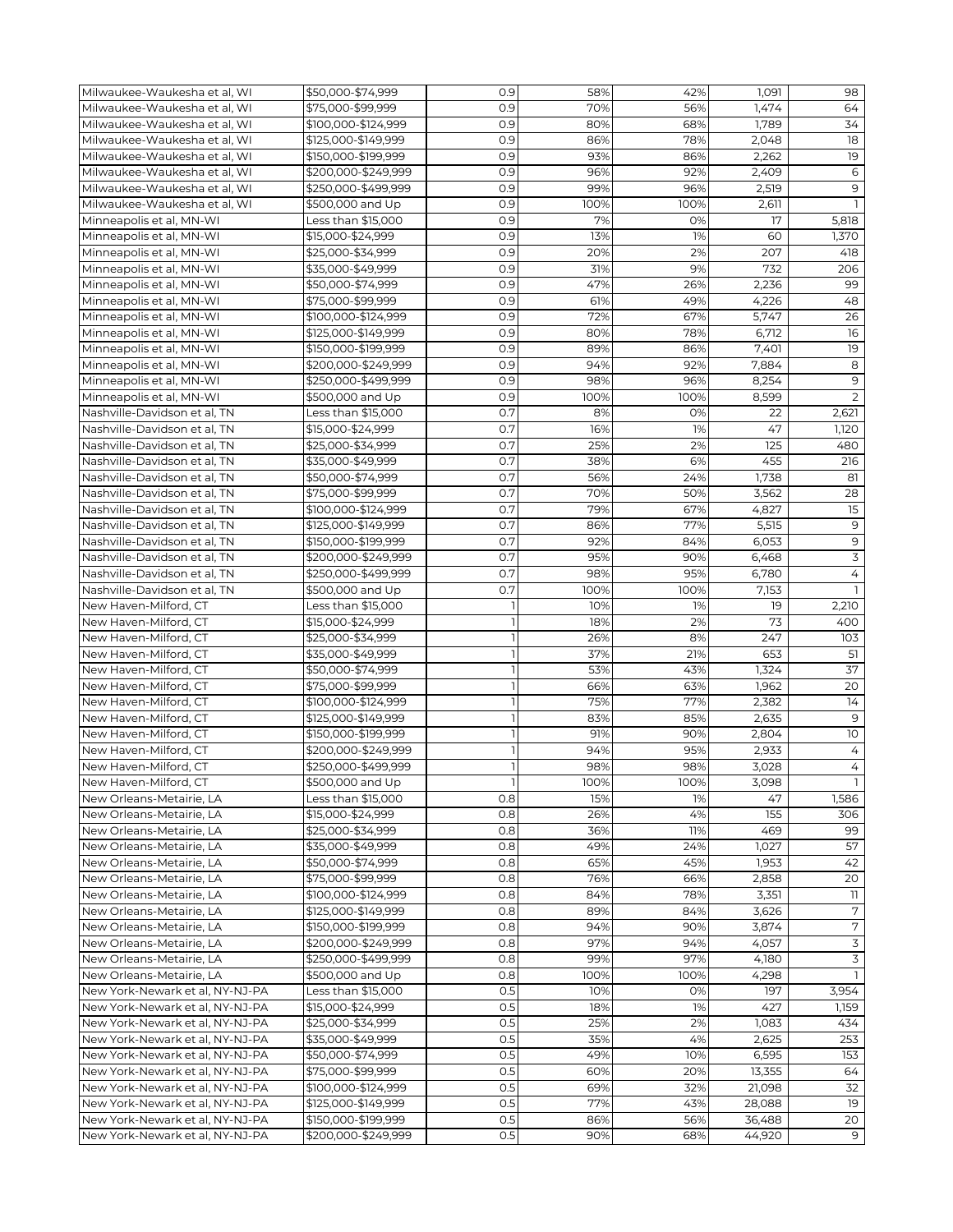| New York-Newark et al, NY-NJ-PA  | \$250,000-\$499,999 | 0.5 | 96%  | 81%  | 52,861       | 9                |
|----------------------------------|---------------------|-----|------|------|--------------|------------------|
| New York-Newark et al, NY-NJ-PA  | \$500,000 and Up    | 0.5 | 100% | 100% | 65,494       | 3                |
| North Port-Sarasota et al, FL    | Less than \$15,000  | 0.6 | 9%   | 0%   | 14           | 1,875            |
| North Port-Sarasota et al, FL    | \$15,000-\$24,999   | 0.6 | 18%  | 1%   | 55           | 466              |
| North Port-Sarasota et al, FL    | \$25,000-\$34,999   | 0.6 | 28%  | 3%   | 197          | 146              |
| North Port-Sarasota et al, FL    | \$35,000-\$49,999   | 0.6 | 43%  | 9%   | 597          | 79               |
|                                  |                     |     |      |      |              |                  |
| North Port-Sarasota et al, FL    | \$50,000-\$74,999   | 0.6 | 61%  | 25%  | 1,743        | 37               |
| North Port-Sarasota et al, FL    | \$75,000-\$99,999   | 0.6 | 73%  | 47%  | 3,224        | 15               |
| North Port-Sarasota et al, FL    | \$100,000-\$124,999 | 0.6 | 82%  | 61%  | 4,214        | $\boldsymbol{7}$ |
| North Port-Sarasota et al, FL    | \$125.000-\$149.999 | 0.6 | 87%  | 71%  | 4,874        | $\overline{4}$   |
| North Port-Sarasota et al, FL    | \$150,000-\$199,999 | 0.6 | 93%  | 79%  | 5,429        | 3                |
| North Port-Sarasota et al, FL    | \$200,000-\$249,999 | 0.6 | 96%  | 85%  | 5,854        | $\overline{2}$   |
| North Port-Sarasota et al, FL    | \$250,000-\$499,999 | 0.6 | 99%  | 91%  | 6,302        | $\overline{2}$   |
| North Port-Sarasota et al, FL    | \$500,000 and Up    | 0.6 | 100% | 100% | 6,889        | $\mathbf{1}$     |
| Oklahoma City, OK                | Less than \$15,000  | 0.9 | 10%  | 2%   | 99           | 601              |
| Oklahoma City, OK                | \$15,000-\$24,999   | 0.9 | 20%  | 4%   | 200          | 238              |
| Oklahoma City, OK                | \$25,000-\$34,999   | 0.9 | 30%  | 10%  | 464          | 103              |
| Oklahoma City, OK                | \$35,000-\$49,999   | 0.9 | 43%  | 24%  | 1,083        | 61               |
| Oklahoma City, OK                | \$50,000-\$74,999   | 0.9 | 62%  | 49%  | 2,188        | 42               |
| Oklahoma City, OK                | \$75,000-\$99,999   | 0.9 | 75%  | 71%  | 3,187        | 22               |
|                                  | \$100,000-\$124,999 | 0.9 | 84%  | 82%  | 3,701        | 13               |
| Oklahoma City, OK                |                     |     |      |      |              |                  |
| Oklahoma City, OK                | \$125,000-\$149,999 | 0.9 | 89%  | 88%  | 3,955        | $\boldsymbol{7}$ |
| Oklahoma City, OK                | \$150,000-\$199,999 | 0.9 | 94%  | 92%  | 4,144        | 7                |
| Oklahoma City, OK                | \$200,000-\$249,999 | 0.9 | 97%  | 95%  | 4,286        | $\overline{3}$   |
| Oklahoma City, OK                | \$250,000-\$499,999 | 0.9 | 99%  | 98%  | 4,398        | $\overline{3}$   |
| Oklahoma City, OK                | \$500,000 and Up    | 0.9 | 100% | 100% | 4,493        | $\mathbf{1}$     |
| Omaha-Council Bluffs, NE-IA      | Less than \$15,000  | 0.9 | 9%   | 3%   | 65           | 504              |
| Omaha-Council Bluffs, NE-IA      | \$15,000-\$24,999   | 0.9 | 16%  | 5%   | 117          | 245              |
| Omaha-Council Bluffs, NE-IA      | \$25,000-\$34,999   | 0.9 | 24%  | 11%  | 252          | 124              |
| Omaha-Council Bluffs, NE-IA      | \$35,000-\$49,999   | 0.9 | 37%  | 21%  | 464          | 99               |
| Omaha-Council Bluffs, NE-IA      | \$50,000-\$74,999   | 0.9 | 55%  | 37%  | 825          | 80               |
| Omaha-Council Bluffs, NE-IA      | \$75,000-\$99,999   | 0.9 | 68%  | 58%  | 1,302        | 41               |
| Omaha-Council Bluffs, NE-IA      | \$100,000-\$124,999 | 0.9 | 79%  | 76%  | 1,719        | 21               |
| Omaha-Council Bluffs, NE-IA      | \$125,000-\$149,999 | 0.9 | 86%  | 87%  | 1,960        | 13               |
|                                  |                     |     |      |      |              |                  |
| Omaha-Council Bluffs, NE-IA      | \$150,000-\$199,999 | 0.9 | 93%  | 92%  | 2,082        | 11               |
| Omaha-Council Bluffs, NE-IA      | \$200,000-\$249,999 | 0.9 | 96%  | 96%  | 2,164        | $\overline{5}$   |
| Omaha-Council Bluffs, NE-IA      | \$250,000-\$499,999 | 0.9 | 99%  | 98%  | 2,215        | $\overline{4}$   |
| Omaha-Council Bluffs, NE-IA      | \$500,000 and Up    | 0.9 | 100% | 100% | 2,253        | $\mathbf{1}$     |
| Orlando-Kissimmee-Sanford, FL    | Less than \$15,000  | 0.7 | 10%  | 1%   | 72           | 1,089            |
| Orlando-Kissimmee-Sanford, FL    | \$15,000-\$24,999   | 0.7 | 19%  | 2%   | 139          | 542              |
| Orlando-Kissimmee-Sanford, FL    | \$25,000-\$34,999   | 0.7 | 29%  | 4%   | 377          | 224              |
| Orlando-Kissimmee-Sanford, FL    | \$35,000-\$49,999   | 0.7 | 44%  | 11%  | 987          | 131              |
| Orlando-Kissimmee-Sanford, FL    | \$50,000-\$74,999   | 0.7 | 62%  | 31%  | 2,754        | 62               |
| Orlando-Kissimmee-Sanford, FL    | \$75,000-\$99,999   | 0.7 | 75%  | 56%  | 5,060        | 24               |
| Orlando-Kissimmee-Sanford, FL    | \$100,000-\$124,999 | 0.7 | 83%  | 73%  | 6,526        | 11               |
| Orlando-Kissimmee-Sanford, FL    | \$125,000-\$149,999 | 0.7 | 89%  | 81%  | 7,289        | 7                |
| Orlando-Kissimmee-Sanford, FL    | \$150,000-\$199,999 | 0.7 | 94%  | 87%  | 7,845        | $\overline{7}$   |
| Orlando-Kissimmee-Sanford, FL    | \$200,000-\$249,999 | 0.7 | 97%  | 92%  | 8,271        | $\overline{3}$   |
|                                  |                     |     |      |      |              |                  |
| Orlando-Kissimmee-Sanford, FL    | \$250,000-\$499,999 | 0.7 | 99%  | 96%  | 8,603        | 3                |
| Orlando-Kissimmee-Sanford, FL    | \$500,000 and Up    | 0.7 | 100% | 100% | 8,953        |                  |
| Oxnard-Thousand Oaks-Ventura, CA | Less than \$15,000  | 0.4 | 6%   | 0%   |              | 15,442           |
| Oxnard-Thousand Oaks-Ventura, CA | \$15,000-\$24,999   | 0.4 | 12%  | 0%   | $\mathbf{1}$ | 13,115           |
| Oxnard-Thousand Oaks-Ventura, CA | \$25,000-\$34,999   | 0.4 | 19%  | 0%   | 1            | 15,283           |
| Oxnard-Thousand Oaks-Ventura, CA | \$35,000-\$49,999   | 0.4 | 28%  | 0%   | 2            | 12,766           |
| Oxnard-Thousand Oaks-Ventura, CA | \$50,000-\$74,999   | 0.4 | 44%  | 1%   | 17           | 2,217            |
| Oxnard-Thousand Oaks-Ventura, CA | \$75,000-\$99,999   | 0.4 | 57%  | 5%   | 72           | 571              |
| Oxnard-Thousand Oaks-Ventura, CA | \$100,000-\$124,999 | 0.4 | 69%  | 15%  | 196          | 150              |
| Oxnard-Thousand Oaks-Ventura, CA | \$125,000-\$149,999 | 0.4 | 77%  | 30%  | 396          | 58               |
| Oxnard-Thousand Oaks-Ventura, CA | \$150,000-\$199,999 | 0.4 | 86%  | 47%  | 627          | 49               |
| Oxnard-Thousand Oaks-Ventura, CA | \$200,000-\$249,999 | 0.4 | 91%  | 60%  | 796          | 17               |
| Oxnard-Thousand Oaks-Ventura, CA | \$250,000-\$499,999 | 0.4 | 97%  | 75%  | 999          | 16               |
| Oxnard-Thousand Oaks-Ventura, CA | \$500,000 and Up    | 0.4 | 100% | 100% | 1,325        | 4                |
|                                  |                     |     |      |      |              |                  |
| Palm Bay-Melbourne et al, FL     | Less than \$15,000  | 0.8 | 11%  | 0%   | 6            | 3,487            |
| Palm Bay-Melbourne et al, FL     | \$15,000-\$24,999   | 0.8 | 21%  | 2%   | 49           | 398              |
| Palm Bay-Melbourne et al, FL     | \$25,000-\$34,999   | 0.8 | 31%  | 6%   | 178          | 128              |
| Palm Bay-Melbourne et al, FL     | \$35,000-\$49,999   | 0.8 | 45%  | 16%  | 495          | 78               |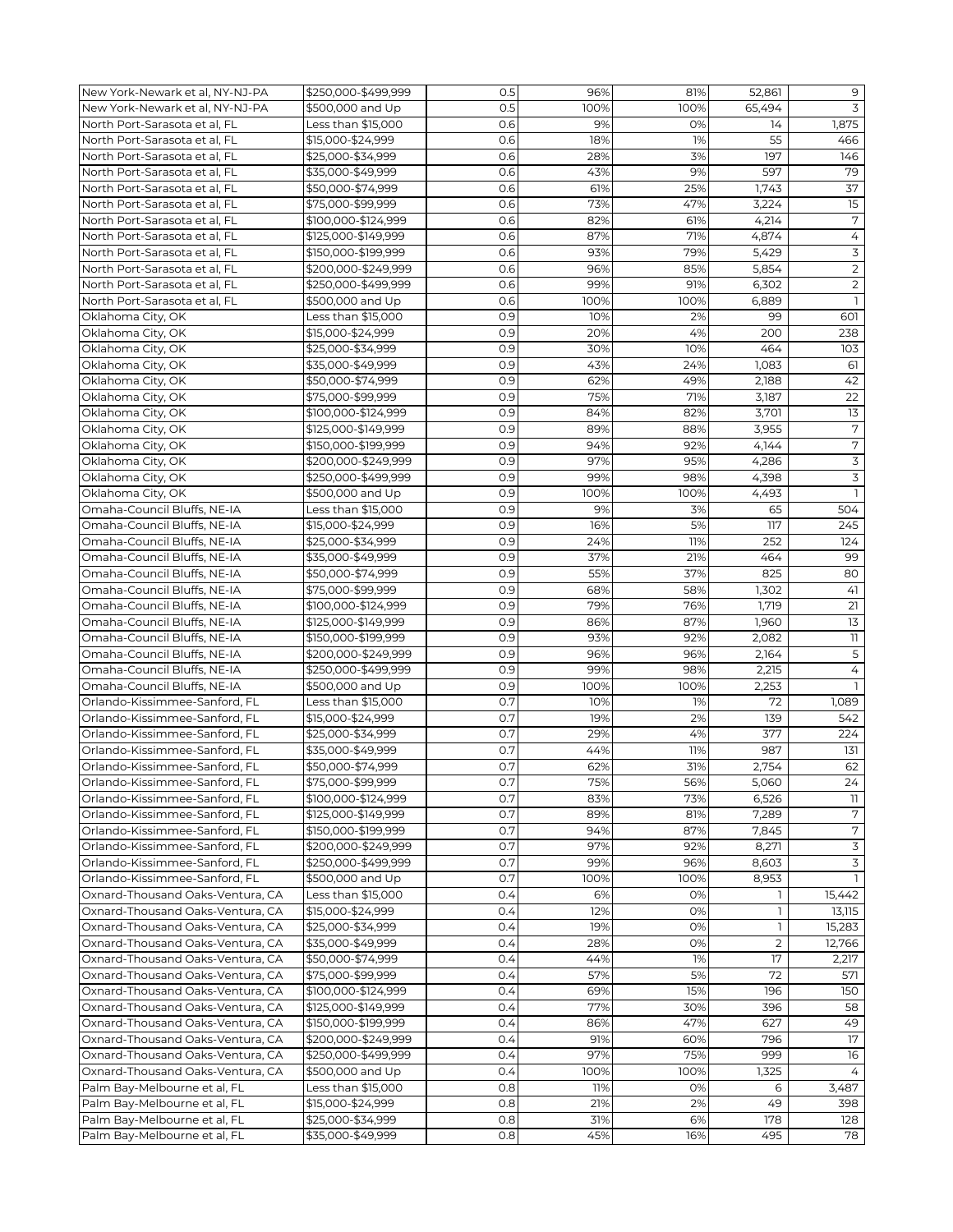| Palm Bay-Melbourne et al, FL    | \$50,000-\$74,999   | 0.8              | 64%  | 37%  | 1,137      | 37                      |
|---------------------------------|---------------------|------------------|------|------|------------|-------------------------|
| Palm Bay-Melbourne et al, FL    | \$75,000-\$99,999   | 0.8              | 76%  | 59%  | 1,798      | 17                      |
| Palm Bay-Melbourne et al, FL    | \$100,000-\$124,999 | 0.8              | 84%  | 73%  | 2,219      | 8                       |
| Palm Bay-Melbourne et al, FL    | \$125,000-\$149,999 | 0.8              | 89%  | 82%  | 2,487      | $\overline{5}$          |
|                                 |                     |                  |      |      |            | $\overline{5}$          |
| Palm Bay-Melbourne et al, FL    | \$150,000-\$199,999 | 0.8              | 94%  | 89%  | 2,688      |                         |
| Palm Bay-Melbourne et al, FL    | \$200,000-\$249,999 | 0.8              | 97%  | 94%  | 2,846      | $\overline{2}$          |
| Palm Bay-Melbourne et al, FL    | \$250,000-\$499,999 | 0.8              | 99%  | 97%  | 2,953      | $\overline{2}$          |
| Palm Bay-Melbourne et al, FL    | \$500,000 and Up    | 0.8              | 100% | 100% | 3,031      |                         |
| Philadelphia et al, PA-NJ-DE-MD | Less than \$15,000  | 0.9              | 10%  | 3%   | 392        | 643                     |
| Philadelphia et al, PA-NJ-DE-MD | \$15,000-\$24,999   | 0.9              | 18%  | 5%   | 807        | 211                     |
| Philadelphia et al, PA-NJ-DE-MD | \$25,000-\$34,999   | 0.9              | 26%  | 11%  | 1,711      | 100                     |
| Philadelphia et al, PA-NJ-DE-MD | \$35,000-\$49,999   | 0.9              | 37%  | 22%  | 3,295      | 74                      |
|                                 |                     |                  |      |      |            | 59                      |
| Philadelphia et al, PA-NJ-DE-MD | \$50,000-\$74,999   | 0.9              | 52%  | 39%  | 5,926      |                         |
| Philadelphia et al, PA-NJ-DE-MD | \$75,000-\$99.999   | 0.9              | 64%  | 57%  | 8,617      | 33                      |
| Philadelphia et al, PA-NJ-DE-MD | \$100,000-\$124,999 | 0.9              | 74%  | 70%  | 10,600     | 21                      |
| Philadelphia et al, PA-NJ-DE-MD | \$125,000-\$149,999 | 0.9              | 81%  | 79%  | 11,904     | 13                      |
| Philadelphia et al, PA-NJ-DE-MD | \$150,000-\$199,999 | 0.9              | 90%  | 86%  | 12,952     | 16                      |
| Philadelphia et al, PA-NJ-DE-MD | \$200,000-\$249,999 | 0.9              | 94%  | 91%  | 13,774     | 8                       |
| Philadelphia et al, PA-NJ-DE-MD | \$250,000-\$499,999 | 0.9              | 98%  | 95%  | 14,392     | 8                       |
| Philadelphia et al, PA-NJ-DE-MD | \$500,000 and Up    | 0.9              | 100% | 100% | 15,048     | 3                       |
|                                 |                     |                  |      |      |            |                         |
| Phoenix-Mesa-Scottsdale, AZ     | Less than \$15,000  | 0.7              | 10%  | 0%   | 12         | 13,061                  |
| Phoenix-Mesa-Scottsdale, AZ     | \$15,000-\$24,999   | 0.7              | 18%  | 0%   | 53         | 2,381                   |
| Phoenix-Mesa-Scottsdale, AZ     | \$25,000-\$34,999   | 0.7              | 27%  | 2%   | 196        | 733                     |
| Phoenix-Mesa-Scottsdale, AZ     | \$35,000-\$49,999   | 0.7              | 40%  | 7%   | 772        | 301                     |
| Phoenix-Mesa-Scottsdale, AZ     | \$50,000-\$74,999   | 0.7              | 58%  | 23%  | 2,766      | 120                     |
| Phoenix-Mesa-Scottsdale, AZ     | \$75,000-\$99,999   | 0.7              | 71%  | 45%  | 5,372      | 45                      |
| Phoenix-Mesa-Scottsdale, AZ     | \$100,000-\$124,999 | 0.7              | 80%  | 61%  | 7,206      | 22                      |
|                                 |                     | 0.7              |      |      | 8,339      |                         |
| Phoenix-Mesa-Scottsdale, AZ     | \$125,000-\$149,999 |                  | 86%  | 70%  |            | 14                      |
| Phoenix-Mesa-Scottsdale, AZ     | \$150,000-\$199,999 | 0.7              | 92%  | 78%  | 9,212      | 13                      |
| Phoenix-Mesa-Scottsdale, AZ     | \$200,000-\$249,999 | 0.7              | 96%  | 84%  | 9,954      | $\epsilon$              |
| Phoenix-Mesa-Scottsdale, AZ     | \$250,000-\$499,999 | 0.7              | 99%  | 90%  | 10,714     | 6                       |
| Phoenix-Mesa-Scottsdale, AZ     | \$500,000 and Up    | 0.7              | 100% | 100% | 11,847     | $\mathbf{1}$            |
| Pittsburgh, PA                  | Less than \$15,000  | 1.1              | 11%  | 11%  | 736        | 156                     |
| Pittsburgh, PA                  | \$15,000-\$24,999   | 1.1              | 20%  | 18%  | 1,130      | 82                      |
| Pittsburgh, PA                  | \$25,000-\$34,999   | 1.1              | 30%  | 29%  | 1,850      | 49                      |
| Pittsburgh, PA                  | \$35,000-\$49,999   | 1.1              | 42%  | 42%  | 2,725      | 47                      |
|                                 |                     |                  |      |      |            |                         |
| Pittsburgh, PA                  | \$50,000-\$74,999   | 1.1              | 60%  | 59%  | 3,807      | 47                      |
| Pittsburgh, PA                  | \$75,000-\$99,999   | $\overline{1.1}$ | 72%  | 73%  | 4,698      | 30                      |
| Pittsburgh, PA                  | \$100,000-\$124,999 | 1.1              | 81%  | 81%  | 5,247      | 16                      |
| Pittsburgh, PA                  | \$125,000-\$149,999 | 1.1              | 88%  | 86%  | 5,564      | $\overline{\mathbf{1}}$ |
| Pittsburgh, PA                  | \$150,000-\$199,999 | 1.1              | 94%  | 91%  | 5,857      | 11                      |
| Pittsburgh, PA                  | \$200,000-\$249,999 | 1.1              | 96%  | 95%  | 6,122      | $\mathsf S$             |
| Pittsburgh, PA                  | \$250,000-\$499,999 | 1.1              | 99%  | 98%  | 6,306      | 5                       |
|                                 |                     |                  | 100% | 100% |            | 2                       |
| Pittsburgh, PA                  | \$500,000 and Up    | .                |      |      | 6,445<br>7 |                         |
| Portland-South Portland, ME     | Less than \$15,000  | 0.7              | 9%   | 0%   |            | 2,870                   |
| Portland-South Portland, ME     | \$15,000-\$24,999   | 0.7              | 16%  | 1%   | 23         | 713                     |
| Portland-South Portland, ME     | \$25,000-\$34,999   | 0.7              | 24%  | 4%   | 64         | 283                     |
| Portland-South Portland, ME     | \$35,000-\$49,999   | 0.7              | 37%  | 8%   | 153        | 189                     |
| Portland-South Portland, ME     | \$50,000-\$74,999   | 0.7              | 54%  | 22%  | 404        | 102                     |
| Portland-South Portland, ME     | \$75,000-\$99,999   | 0.7              | 68%  | 42%  | 779        | 38                      |
| Portland-South Portland, ME     | \$100,000-\$124,999 | 0.7              | 79%  | 60%  | 1,106      | 19                      |
| Portland-South Portland, ME     | \$125,000-\$149,999 | 0.7              | 86%  | 72%  | 1,329      | 12                      |
| Portland-South Portland, ME     | \$150,000-\$199,999 | 0.7              | 93%  | 81%  | 1,491      | 10 <sup>°</sup>         |
|                                 |                     |                  |      |      |            |                         |
| Portland-South Portland, ME     | \$200,000-\$249,999 | 0.7              | 96%  | 88%  | 1,606      | 5                       |
| Portland-South Portland, ME     | \$250,000-\$499,999 | 0.7              | 99%  | 93%  | 1,715      | 5                       |
| Portland-South Portland, ME     | \$500,000 and Up    | 0.7              | 100% | 100% | 1,831      | $\mathbf{1}$            |
| Portland-Vancouver et al, OR-WA | Less than \$15,000  | 0.6              | 8%   | 0%   | $\sim$     | #DIV/O!                 |
| Portland-Vancouver et al, OR-WA | \$15,000-\$24,999   | 0.6              | 14%  | 0%   | 3          | 19,299                  |
| Portland-Vancouver et al, OR-WA | \$25,000-\$34,999   | 0.6              | 22%  | 0%   | 20         | 3,192                   |
| Portland-Vancouver et al, OR-WA | \$35,000-\$49,999   | 0.6              | 33%  | 2%   | 103        | 1,031                   |
| Portland-Vancouver et al, OR-WA | \$50,000-\$74,999   | 0.6              | 50%  | 8%   | 466        | 352                     |
|                                 |                     |                  |      |      |            |                         |
| Portland-Vancouver et al, OR-WA | \$75,000-\$99,999   | 0.6              | 63%  | 25%  | 1,456      | 94                      |
| Portland-Vancouver et al, OR-WA | \$100,000-\$124,999 | 0.6              | 74%  | 48%  | 2,757      | 36                      |
| Portland-Vancouver et al, OR-WA | \$125,000-\$149,999 | 0.6              | 82%  | 65%  | 3,738      | 20                      |
| Portland-Vancouver et al, OR-WA | \$150,000-\$199,999 | 0.6              | 90%  | 79%  | 4,522      | 19                      |
| Portland-Vancouver et al, OR-WA | \$200,000-\$249,999 | 0.6              | 94%  | 89%  | 5,074      | 8                       |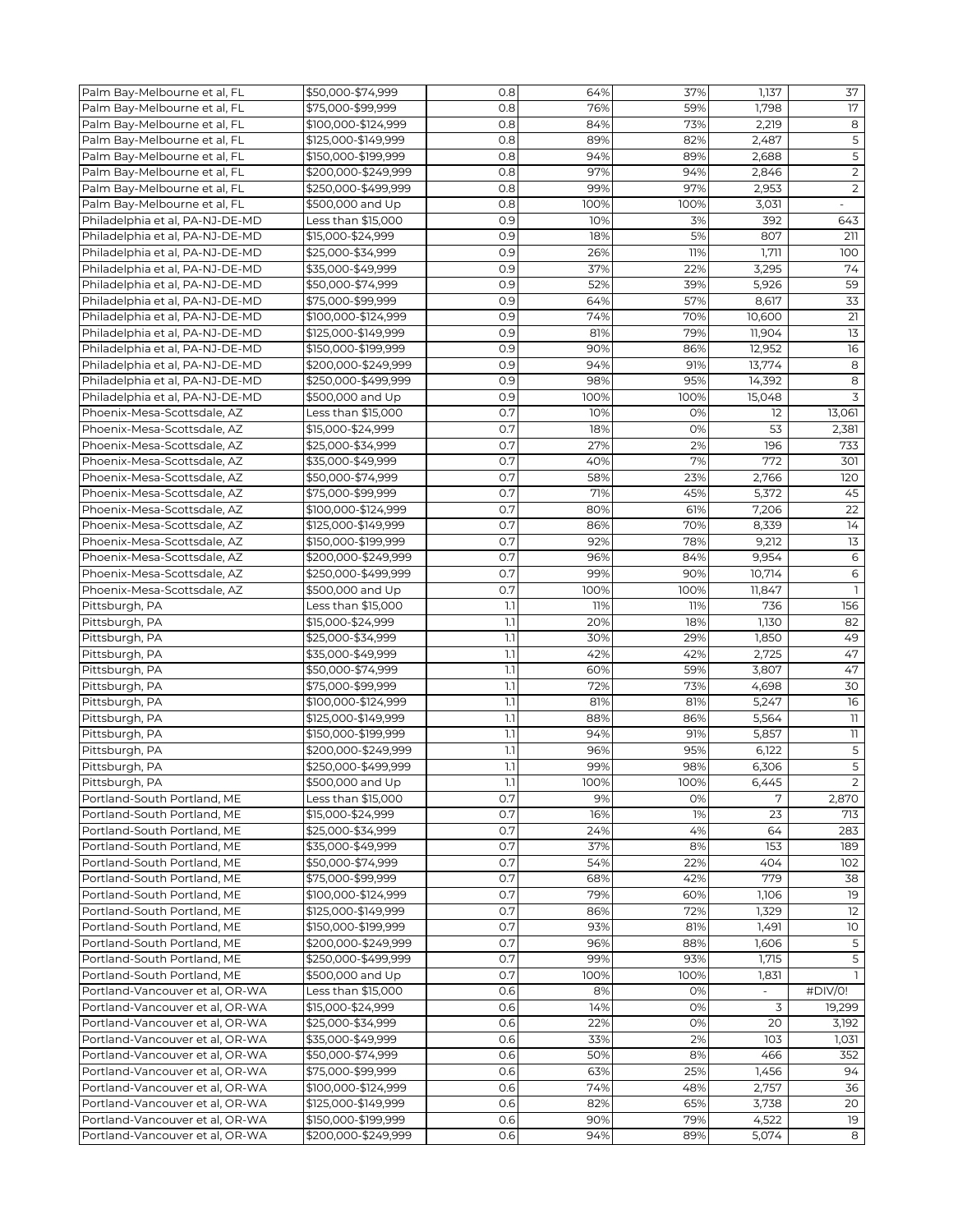| Portland-Vancouver et al, OR-WA | \$250,000-\$499,999 | 0.6 | 98%  | 95%  | 5,420  | 8                       |
|---------------------------------|---------------------|-----|------|------|--------|-------------------------|
| Portland-Vancouver et al, OR-WA | \$500,000 and Up    | 0.6 | 100% | 100% | 5,709  | $\mathbf{1}$            |
| Providence-Warwick, RI-MA       | Less than \$15,000  | 0.7 | 11%  | 0%   | 12     | 5,899                   |
| Providence-Warwick, RI-MA       | \$15,000-\$24,999   | 0.7 | 20%  | 1%   | 26     | 2,038                   |
| Providence-Warwick, RI-MA       | \$25,000-\$34,999   | 0.7 | 28%  | 2%   | 66     | 725                     |
| Providence-Warwick, RI-MA       | \$35,000-\$49,999   | 0.7 | 40%  | 5%   | 197    | 330                     |
| Providence-Warwick, RI-MA       | \$50,000-\$74,999   | 0.7 | 55%  | 19%  | 758    | 130                     |
| Providence-Warwick, RI-MA       | \$75,000-\$99,999   | 0.7 | 68%  | 41%  | 1,633  | 53                      |
|                                 |                     |     | 78%  |      |        |                         |
| Providence-Warwick, RI-MA       | \$100,000-\$124,999 | 0.7 |      | 58%  | 2,337  | 26                      |
| Providence-Warwick, RI-MA       | \$125,000-\$149,999 | 0.7 | 85%  | 70%  | 2,820  | 16                      |
| Providence-Warwick, RI-MA       | \$150,000-\$199,999 | 0.7 | 92%  | 80%  | 3,228  | 16                      |
| Providence-Warwick, RI-MA       | \$200,000-\$249,999 | 0.7 | 96%  | 88%  | 3,535  | $\mathsf S$             |
| Providence-Warwick, RI-MA       | \$250,000-\$499,999 | 0.7 | 99%  | 94%  | 3,751  | 5                       |
| Providence-Warwick, RI-MA       | \$500,000 and Up    | 0.7 | 100% | 100% | 4,004  | 2                       |
| Raleigh, NC                     | Less than \$15,000  | 0.9 | 7%   | 0%   | 5      | 8,178                   |
| Raleigh, NC                     | \$15,000-\$24,999   | 0.9 | 13%  | 0%   | 9      | 4,044                   |
| Raleigh, NC                     | \$25,000-\$34,999   | 0.9 | 21%  | 1%   | 35     | 1,097                   |
| Raleigh, NC                     | \$35,000-\$49,999   | 0.9 | 32%  | 4%   | 200    | 301                     |
| Raleigh, NC                     | \$50,000-\$74,999   | 0.9 | 49%  | 23%  | 1,072  | 75                      |
| Raleigh, NC                     | \$75,000-\$99,999   | 0.9 | 63%  | 52%  | 2,424  | 28                      |
| Raleigh, NC                     | \$100,000-\$124,999 | 0.9 | 74%  | 72%  | 3,359  | 15                      |
| Raleigh, NC                     | \$125,000-\$149,999 | 0.9 | 81%  | 83%  | 3,842  | 10                      |
| Raleigh, NC                     | \$150,000-\$199,999 | 0.9 | 89%  | 90%  | 4,193  | 12                      |
|                                 |                     |     |      |      |        |                         |
| Raleigh, NC                     | \$200,000-\$249,999 | 0.9 | 94%  | 95%  | 4,424  | $\overline{5}$          |
| Raleigh, NC                     | \$250,000-\$499,999 | 0.9 | 98%  | 98%  | 4,549  | $\epsilon$              |
| Raleigh, NC                     | \$500,000 and Up    | 0.9 | 100% | 100% | 4,640  | 1                       |
| Richmond, VA                    | Less than \$15,000  | 0.9 | 9%   | 1%   | 52     | 919                     |
| Richmond, VA                    | \$15,000-\$24,999   | 0.9 | 17%  | 3%   | 110    | 355                     |
| Richmond, VA                    | \$25,000-\$34,999   | 0.9 | 25%  | 7%   | 243    | 169                     |
| Richmond, VA                    | \$35,000-\$49,999   | 0.9 | 37%  | 15%  | 534    | 111                     |
| Richmond, VA                    | \$50,000-\$74,999   | 0.9 | 55%  | 34%  | 1,252  | 67                      |
| Richmond, VA                    | \$75,000-\$99,999   | 0.9 | 68%  | 60%  | 2,204  | 28                      |
| Richmond, VA                    | \$100,000-\$124,999 | 0.9 | 78%  | 78%  | 2,889  | 17                      |
| Richmond, VA                    | \$125,000-\$149,999 | 0.9 | 85%  | 88%  | 3,225  | $\overline{\mathbb{1}}$ |
| Richmond, VA                    | \$150,000-\$199,999 | 0.9 | 92%  | 93%  | 3,430  | 11                      |
| Richmond, VA                    | \$200,000-\$249,999 | 0.9 | 95%  | 97%  | 3,564  | 6                       |
| Richmond, VA                    | \$250,000-\$499,999 | 0.9 | 98%  | 99%  | 3,632  | $\overline{4}$          |
| Richmond, VA                    | \$500,000 and Up    | 0.9 | 100% | 100% | 3,675  | $\overline{2}$          |
| Riverside et al, CA             | Less than \$15,000  | 0.6 | 10%  | 1%   | 106    | 1,212                   |
|                                 |                     |     |      |      |        |                         |
| Riverside et al, CA             | \$15,000-\$24,999   | 0.6 | 19%  | 1%   | 145    | 735                     |
| Riverside et al, CA             | \$25,000-\$34,999   | 0.6 | 27%  | 2%   | 284    | 391                     |
| Riverside et al, CA             | \$35,000-\$49,999   | 0.6 | 40%  | 5%   | 712    | 228                     |
| Riverside et al, CA             | \$50,000-\$74,999   | 0.6 | 57%  | 17%  | 2,255  | 102                     |
| Riverside et al, CA             | \$75,000-\$99,999   | 0.6 | 70%  | 38%  | 5,045  | 39                      |
| Riverside et al, CA             | \$100,000-\$124,999 | 0.6 | 80%  | 58%  | 7,710  | 18                      |
| Riverside et al, CA             | \$125,000-\$149,999 | 0.6 | 87%  | 72%  | 9,477  | 10                      |
| Riverside et al, CA             | \$150,000-\$199,999 | 0.6 | 93%  | 82%  | 10,796 | 10                      |
| Riverside et al, CA             | \$200,000-\$249,999 | 0.6 | 97%  | 89%  | 11,719 | 4                       |
| Riverside et al, CA             | \$250,000-\$499,999 | 0.6 | 99%  | 94%  | 12,412 | $\overline{3}$          |
| Riverside et al, CA             | \$500,000 and Up    | 0.6 | 100% | 100% | 13,164 | $\mathbf{1}$            |
| Rochester, NY                   | Less than \$15,000  |     | 11%  | 6%   | 104    | 463                     |
| Rochester, NY                   | \$15,000-\$24,999   |     | 20%  | 10%  | 184    | 213                     |
| Rochester, NY                   | \$25,000-\$34,999   |     | 30%  | 19%  | 354    | 116                     |
| Rochester, NY                   | \$35,000-\$49,999   |     | 43%  | 34%  | 614    | 91                      |
| Rochester, NY                   | \$50,000-\$74,999   |     | 61%  | 52%  | 950    | 82                      |
|                                 |                     |     | 74%  |      |        | 45                      |
| Rochester, NY                   | \$75,000-\$99,999   |     |      | 69%  | 1,263  |                         |
| Rochester, NY                   | \$100,000-\$124,999 |     | 83%  | 81%  | 1,478  | 27                      |
| Rochester, NY                   | \$125,000-\$149,999 |     | 89%  | 87%  | 1,592  | 15                      |
| Rochester, NY                   | \$150,000-\$199,999 |     | 95%  | 92%  | 1,686  | 16                      |
| Rochester, NY                   | \$200,000-\$249,999 |     | 97%  | 96%  | 1,759  | 6                       |
| Rochester, NY                   | \$250,000-\$499,999 |     | 99%  | 99%  | 1,801  | 6                       |
| Rochester, NY                   | \$500,000 and Up    |     | 100% | 100% | 1,823  | 2                       |
| Sacramento--Roseville et al, CA | Less than \$15,000  | 0.6 | 9%   | 0%   | 4      | 18,869                  |
| Sacramento--Roseville et al, CA | \$15,000-\$24,999   | 0.6 | 17%  | 0%   | 6      | 9,881                   |
| Sacramento--Roseville et al, CA | \$25,000-\$34,999   | 0.6 | 25%  | 1%   | 18     | 3,386                   |
| Sacramento--Roseville et al, CA | \$35,000-\$49,999   | 0.6 | 36%  | 2%   | 65     | 1,335                   |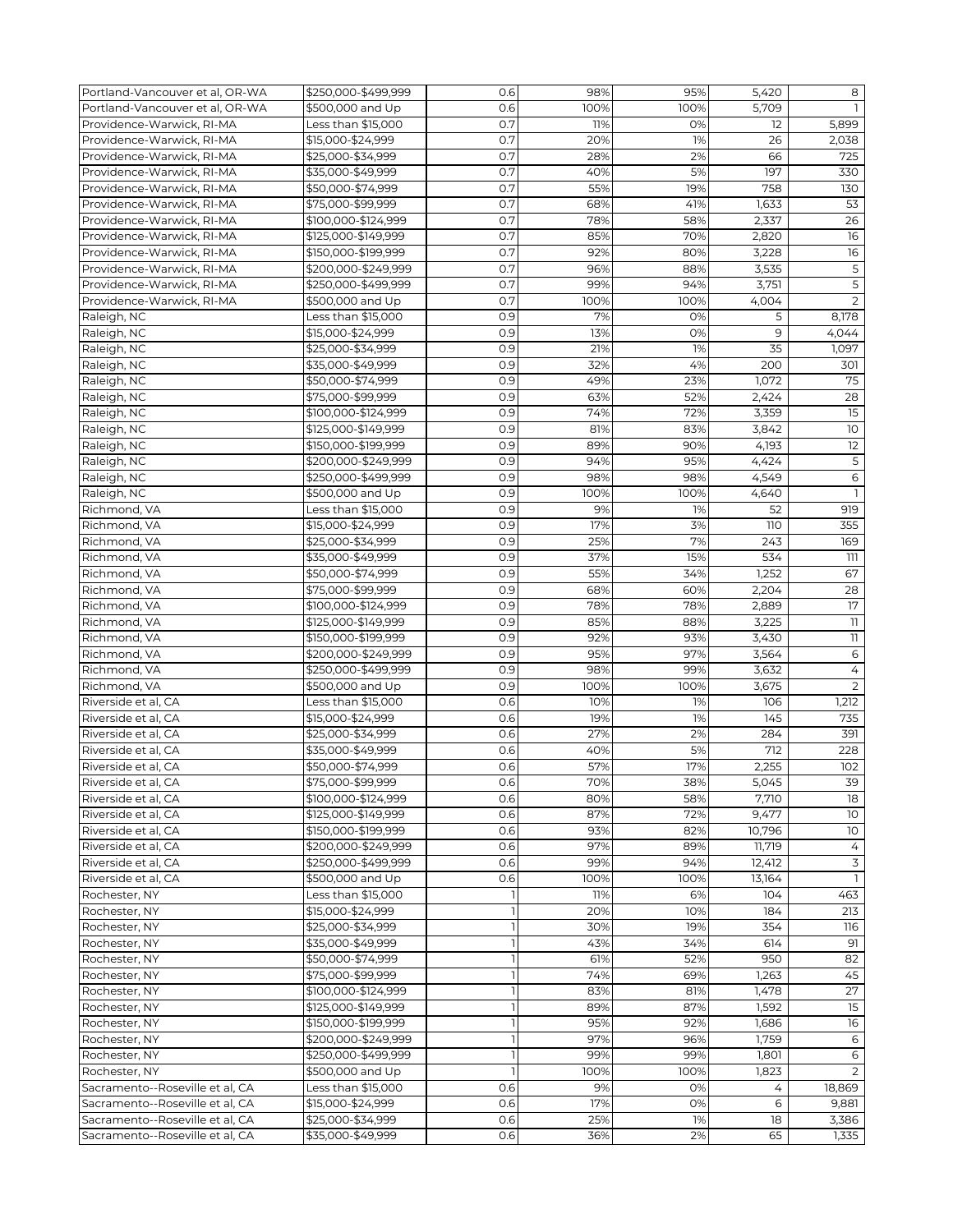| Sacramento--Roseville et al, CA | \$50,000-\$74.999   | 0.6 | 52%  | 9%   | 321                      | 431             |
|---------------------------------|---------------------|-----|------|------|--------------------------|-----------------|
| Sacramento--Roseville et al, CA | \$75,000-\$99,999   | 0.6 | 64%  | 25%  | 906                      | 129             |
| Sacramento--Roseville et al. CA |                     |     |      |      |                          | 55              |
|                                 | \$100,000-\$124,999 | 0.6 | 74%  | 44%  | 1,631                    |                 |
| Sacramento--Roseville et al, CA | \$125,000-\$149,999 | 0.6 | 82%  | 61%  | 2,244                    | 28              |
| Sacramento--Roseville et al, CA | \$150,000-\$199,999 | 0.6 | 90%  | 75%  | 2,766                    | 26              |
| Sacramento--Roseville et al, CA | \$200,000-\$249,999 | 0.6 | 94%  | 85%  | 3,147                    | $\overline{12}$ |
| Sacramento--Roseville et al. CA | \$250,000-\$499,999 | 0.6 | 98%  | 92%  | 3,403                    | 12              |
| Sacramento--Roseville et al, CA | \$500,000 and Up    | 0.6 | 100% | 100% | 3,684                    | 3               |
| Salt Lake City, UT              | Less than \$15,000  | 0.7 | 6%   | 0%   | $\overline{2}$           | 15,407          |
|                                 |                     |     |      |      |                          |                 |
| Salt Lake City, UT              | \$15,000-\$24,999   | 0.7 | 12%  | 0%   | 3                        | 7,113           |
| Salt Lake City, UT              | \$25,000-\$34,999   | 0.7 | 20%  | 0%   | 8                        | 3,144           |
| Salt Lake City, UT              | \$35,000-\$49,999   | 0.7 | 31%  | 2%   | 38                       | 1,174           |
| Salt Lake City, UT              | \$50,000-\$74,999   | 0.7 | 50%  | 14%  | 265                      | 282             |
| Salt Lake City, UT              | \$75,000-\$99,999   | 0.7 | 65%  | 37%  | 674                      | 92              |
| Salt Lake City, UT              | \$100,000-\$124,999 | 0.7 | 76%  | 56%  | 1,034                    | 44              |
| Salt Lake City, UT              | \$125,000-\$149,999 | 0.7 | 84%  | 70%  | 1,274                    | 27              |
|                                 |                     |     |      |      |                          |                 |
| Salt Lake City, UT              | \$150,000-\$199,999 | 0.7 | 92%  | 80%  | 1,474                    | $\overline{25}$ |
| Salt Lake City, UT              | \$200,000-\$249,999 | 0.7 | 95%  | 89%  | 1,625                    | $\overline{7}$  |
| Salt Lake City, UT              | \$250,000-\$499,999 | 0.7 | 99%  | 94%  | 1,722                    | 8               |
| Salt Lake City, UT              | \$500,000 and Up    | 0.7 | 100% | 100% | 1,829                    | 3               |
| San Antonio-New Braunfels, TX   | Less than \$15,000  | 0.7 | 10%  | 0%   | 21                       | 4,230           |
| San Antonio-New Braunfels, TX   | \$15,000-\$24,999   | 0.7 | 19%  | 1%   | 77                       | 933             |
|                                 |                     | 0.7 | 28%  | 3%   | 278                      | 274             |
| San Antonio-New Braunfels, TX   | \$25,000-\$34,999   |     |      |      |                          |                 |
| San Antonio-New Braunfels, TX   | \$35,000-\$49,999   | 0.7 | 41%  | 9%   | 915                      | 117             |
| San Antonio-New Braunfels, TX   | \$50,000-\$74,999   | 0.7 | 60%  | 29%  | 2,957                    | 53              |
| San Antonio-New Braunfels, TX   | \$75,000-\$99,999   | 0.7 | 73%  | 55%  | 5.668                    | 19              |
| San Antonio-New Braunfels, TX   | \$100,000-\$124,999 | 0.7 | 82%  | 73%  | 7,488                    | 10              |
| San Antonio-New Braunfels, TX   | \$125,000-\$149,999 | 0.7 | 88%  | 83%  | 8,512                    | 6               |
| San Antonio-New Braunfels, TX   | \$150,000-\$199,999 | 0.7 | 94%  | 90%  | 9,211                    | 6               |
|                                 |                     |     |      |      |                          |                 |
| San Antonio-New Braunfels, TX   | \$200,000-\$249,999 | 0.7 | 96%  | 94%  | 9,664                    | $\overline{2}$  |
| San Antonio-New Braunfels, TX   | \$250,000-\$499,999 | 0.7 | 99%  | 97%  | 9,972                    | $\overline{2}$  |
| San Antonio-New Braunfels, TX   | \$500,000 and Up    | 0.7 | 100% | 100% | 10,265                   |                 |
| San Diego-Carlsbad, CA          | Less than \$15,000  | 0.4 | 8%   | 0%   | 5                        | 18,327          |
| San Diego-Carlsbad, CA          | \$15,000-\$24,999   | 0.4 | 15%  | 0%   | 9                        | 7,816           |
| San Diego-Carlsbad, CA          | \$25,000-\$34,999   | 0.4 | 22%  | 0%   | 21                       | 3,536           |
| San Diego-Carlsbad, CA          | \$35,000-\$49,999   | 0.4 | 32%  | 1%   | 57                       | 2,018           |
|                                 |                     |     |      |      |                          |                 |
| San Diego-Carlsbad, CA          | \$50,000-\$74,999   | 0.4 | 48%  | 5%   | 225                      | 761             |
| San Diego-Carlsbad, CA          | \$75,000-\$99,999   | 0.4 | 61%  | 12%  | 571                      | 275             |
| San Diego-Carlsbad, CA          | \$100,000-\$124,999 | 0.4 | 71%  | 22%  | 1,028                    | 105             |
| San Diego-Carlsbad, CA          | \$125,000-\$149,999 | 0.4 | 79%  | 33%  | 1,580                    | 56              |
| San Diego-Carlsbad, CA          | \$150,000-\$199,999 | 0.4 | 88%  | 49%  | 2,314                    | 47              |
| San Diego-Carlsbad, CA          | \$200,000-\$249,999 | 0.4 | 93%  | 62%  | 2,944                    | 21              |
| San Diego-Carlsbad, CA          | \$250,000-\$499,999 | 0.4 | 97%  | 76%  | 3,584                    | 16              |
|                                 |                     |     |      |      |                          |                 |
| San Diego-Carlsbad, CA          | \$500,000 and Up    | 0.4 | 100% | 100% | 4,728                    | $\overline{5}$  |
| San Francisco-Oakland et al, CA | Less than \$15,000  | 0.6 | 7%   | 0%   |                          | #DIV/0!         |
| San Francisco-Oakland et al, CA | \$15,000-\$24,999   | 0.6 | 12%  | 0%   | $\overline{\phantom{a}}$ | #DIV/0!         |
| San Francisco-Oakland et al, CA | \$25,000-\$34,999   | 0.6 | 17%  | 0%   | 3                        | 26,143          |
| San Francisco-Oakland et al, CA | \$35,000-\$49,999   | 0.6 | 25%  | 1%   | 18                       | 6,212           |
| San Francisco-Oakland et al, CA | \$50,000-\$74,999   | 0.6 | 37%  | 3%   | 90                       | 2,102           |
| San Francisco-Oakland et al, CA | \$75,000-\$99,999   | 0.6 |      | 10%  | 309                      | 603             |
|                                 |                     |     | 47%  |      |                          |                 |
| San Francisco-Oakland et al, CA | \$100,000-\$124,999 | 0.6 | 57%  | 21%  | 677                      | 227             |
| San Francisco-Oakland et al, CA | \$125,000-\$149,999 | 0.6 | 65%  | 33%  | 1,068                    | 129             |
| San Francisco-Oakland et al, CA | \$150,000-\$199,999 | 0.6 | 76%  | 47%  | 1,502                    | 145             |
| San Francisco-Oakland et al, CA | \$200,000-\$249,999 | 0.6 | 84%  | 60%  | 1,926                    | 68              |
| San Francisco-Oakland et al, CA | \$250,000-\$499,999 | 0.6 | 92%  | 75%  | 2,414                    | 82              |
| San Francisco-Oakland et al, CA | \$500,000 and Up    | 0.6 | 100% | 100% | 3,196                    | 25              |
|                                 | Less than \$15,000  | 0.6 | 6%   | 0%   |                          |                 |
| San Jose-Sunnyvale et al, CA    |                     |     |      |      | $\sim$                   | #DIV/0!         |
| San Jose-Sunnyvale et al, CA    | \$15,000-\$24,999   | 0.6 | 10%  | 0%   |                          | #DIV/0!         |
| San Jose-Sunnyvale et al, CA    | \$25,000-\$34,999   | 0.6 | 15%  | 0%   | $\overline{2}$           | 13,462          |
| San Jose-Sunnyvale et al, CA    | \$35,000-\$49,999   | 0.6 | 22%  | 0%   | 3                        | 14,073          |
| San Jose-Sunnyvale et al, CA    | \$50,000-\$74,999   | 0.6 | 32%  | 1%   | 7                        | 10,135          |
| San Jose-Sunnyvale et al, CA    | \$75,000-\$99,999   | 0.6 | 42%  | 4%   | 36                       | 1,921           |
| San Jose-Sunnyvale et al, CA    | \$100,000-\$124,999 | 0.6 | 51%  | 11%  | 107                      | 519             |
| San Jose-Sunnyvale et al, CA    | \$125,000-\$149,999 | 0.6 | 60%  | 21%  | 209                      | 263             |
|                                 |                     |     |      |      |                          |                 |
| San Jose-Sunnyvale et al, CA    | \$150,000-\$199,999 | 0.6 | 73%  | 37%  | 369                      | 223             |
| San Jose-Sunnyvale et al, CA    | \$200,000-\$249,999 | 0.6 | 81%  | 54%  | 532                      | 106             |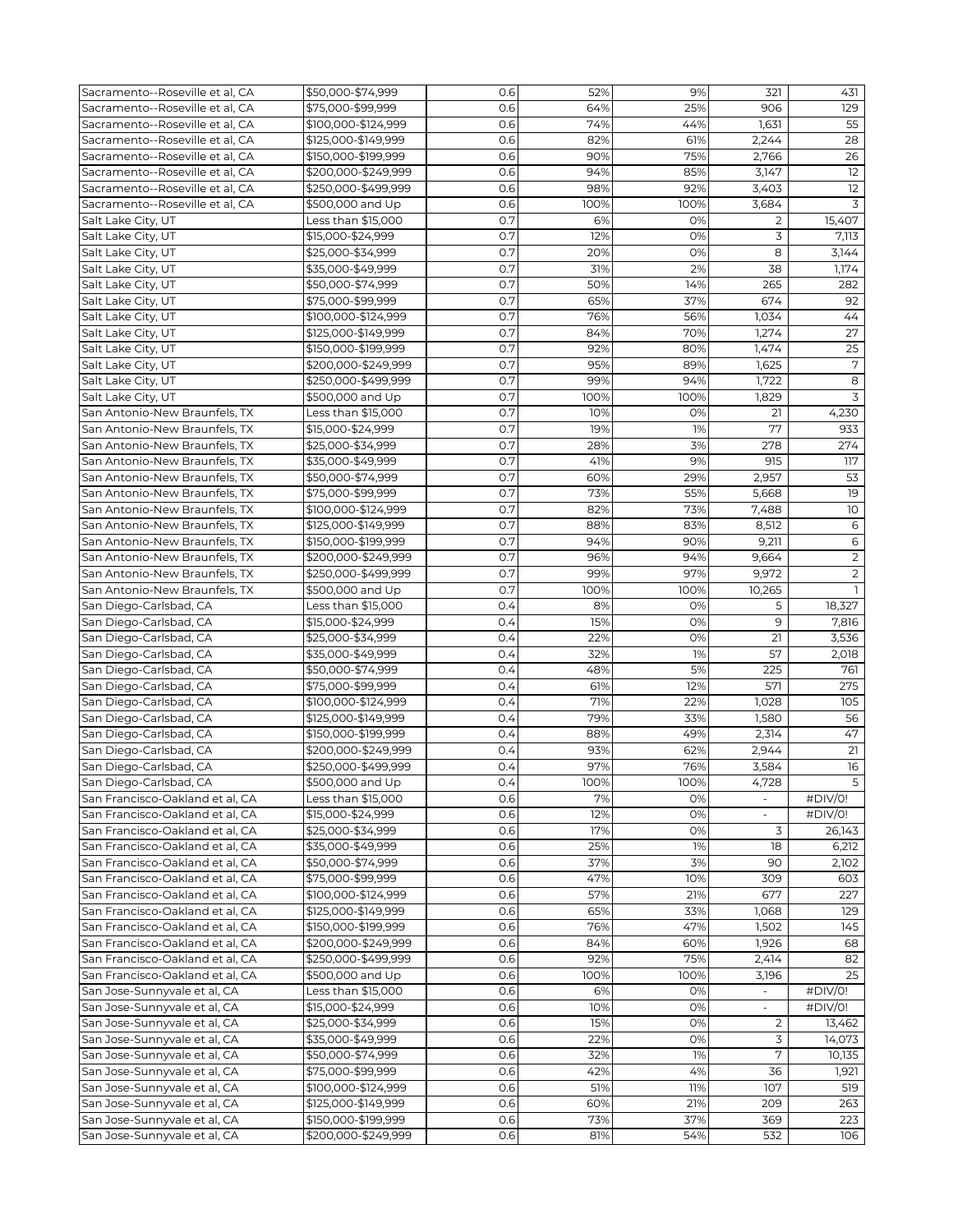| 992<br>San Jose-Sunnyvale et al, CA<br>\$500,000 and Up<br>0.6<br>100%<br>100%<br>40<br>Scranton--Wilkes-Barre et al, PA<br>174<br>Less than \$15,000<br>1.1<br>13%<br>10%<br>183<br>Scranton--Wilkes-Barre et al, PA<br>71<br>\$15,000-\$24,999<br>1.1<br>24%<br>18%<br>327<br>Scranton--Wilkes-Barre et al, PA<br>35%<br>39<br>\$25,000-\$34,999<br>1.1<br>33%<br>611<br>35<br>Scranton--Wilkes-Barre et al, PA<br>1.1<br>922<br>\$35,000-\$49,999<br>49%<br>50%<br>33<br>Scranton--Wilkes-Barre et al, PA<br>\$50,000-\$74,999<br>1.1<br>66%<br>69%<br>1,279<br>$\overline{21}$<br>Scranton--Wilkes-Barre et al, PA<br>1.1<br>78%<br>1,563<br>\$75,000-\$99,999<br>84%<br>$\mathsf 9$<br>Scranton--Wilkes-Barre et al, PA<br>1.1<br>86%<br>\$100,000-\$124,999<br>92%<br>1,701<br>Scranton--Wilkes-Barre et al, PA<br>1.1<br>6<br>\$125,000-\$149,999<br>91%<br>96%<br>1,770<br>Scranton--Wilkes-Barre et al. PA<br>\$150,000-\$199,999<br>1.1<br>96%<br>98%<br>1,809<br>6<br>$\overline{2}$<br>1.1<br>Scranton--Wilkes-Barre et al, PA<br>\$200,000-\$249,999<br>98%<br>99%<br>1,831<br>Scranton--Wilkes-Barre et al, PA<br>1.1<br>100%<br>$\overline{2}$<br>\$250,000-\$499,999<br>100%<br>1,845<br>Scranton--Wilkes-Barre et al, PA<br>\$500,000 and Up<br>1.1<br>100%<br>100%<br>1,849<br>Seattle-Tacoma-Bellevue, WA<br>Less than \$15,000<br>0.6<br>7%<br>20,600<br>0%<br>5<br>12%<br>0%<br>10<br>7,997<br>Seattle-Tacoma-Bellevue, WA<br>\$15,000-\$24,999<br>0.6<br>0.6<br>18%<br>1%<br>27<br>3,262<br>Seattle-Tacoma-Bellevue, WA<br>\$25,000-\$34,999<br>Seattle-Tacoma-Bellevue, WA<br>2%<br>\$35,000-\$49,999<br>0.6<br>28%<br>76<br>1,775<br>Seattle-Tacoma-Bellevue, WA<br>\$50,000-\$74,999<br>0.6<br>44%<br>6%<br>291<br>771<br>0.6<br>57%<br>16%<br>794<br>254<br>Seattle-Tacoma-Bellevue, WA<br>\$75,000-\$99,999<br>32%<br>1,546<br>111<br>Seattle-Tacoma-Bellevue, WA<br>\$100,000-\$124,999<br>0.6<br>68%<br>54<br>Seattle-Tacoma-Bellevue, WA<br>\$125,000-\$149,999<br>0.6<br>76%<br>48%<br>2,328<br>55<br>0.6<br>65%<br>3,153<br>Seattle-Tacoma-Bellevue, WA<br>\$150,000-\$199,999<br>86%<br>0.6<br>91%<br>78%<br>3,810<br>26<br>Seattle-Tacoma-Bellevue, WA<br>\$200,000-\$249,999<br>$\overline{23}$<br>Seattle-Tacoma-Bellevue, WA<br>4,294<br>\$250,000-\$499,999<br>0.6<br>97%<br>88%<br>7<br>Seattle-Tacoma-Bellevue, WA<br>\$500,000 and Up<br>0.6<br>100%<br>100%<br>4,875<br>Spokane-Spokane Valley, WA<br>0.7<br>4,382<br>Less than \$15,000<br>11%<br>1%<br>6<br>Spokane-Spokane Valley, WA<br>0.7<br>\$15,000-\$24,999<br>20%<br>1%<br>16<br>1,387<br>Spokane-Spokane Valley, WA<br>\$25,000-\$34,999<br>0.7<br>29%<br>4%<br>45<br>499<br>0.7<br>120<br>Spokane-Spokane Valley, WA<br>\$35,000-\$49,999<br>44%<br>10%<br>277<br>0.7<br>140<br>Spokane-Spokane Valley, WA<br>\$50,000-\$74,999<br>63%<br>27%<br>324<br>49<br>Spokane-Spokane Valley, WA<br>\$75,000-\$99,999<br>0.7<br>76%<br>52%<br>614<br>0.7<br>19<br>Spokane-Spokane Valley, WA<br>\$100,000-\$124,999<br>85%<br>71%<br>843<br>$\overline{15}$<br>0.7<br>90%<br>82%<br>976<br>Spokane-Spokane Valley, WA<br>\$125,000-\$149,999<br>12<br>Spokane-Spokane Valley, WA<br>\$150,000-\$199,999<br>0.7<br>95%<br>89%<br>1,062<br>Spokane-Spokane Valley, WA<br>\$200,000-\$249,999<br>0.7<br>97%<br>94%<br>1,120<br>5<br>0.7<br>4<br>Spokane-Spokane Valley, WA<br>\$250,000-\$499,999<br>99%<br>97%<br>1,160<br>0.7<br>100%<br>Spokane-Spokane Valley, WA<br>\$500,000 and Up<br>100%<br>1,191<br>7<br>Springfield, MA<br>Less than \$15,000<br>0.9<br>1%<br>4,467<br>12%<br>0.9<br>22%<br>3%<br>32<br>Springfield, MA<br>\$15,000-\$24,999<br>712<br>0.9<br>31%<br>9%<br>99<br>\$25,000-\$34,999<br>214<br>Springfield, MA<br>107<br>\$35,000-\$49,999<br>0.9<br>44%<br>22%<br>250<br>Springfield, MA<br>77<br>\$50,000-\$74,999<br>0.9<br>59%<br>45%<br>Springfield, MA<br>502<br>40<br>66%<br>747<br>\$75,000-\$99,999<br>Springfield, MA<br>72%<br>0.9<br>81%<br>914<br>24<br>Springfield, MA<br>\$100,000-\$124,999<br>0.9<br>81%<br>88%<br>90%<br>Springfield, MA<br>\$125,000-\$149,999<br>0.9<br>1,010<br>16<br>Springfield, MA<br>\$150,000-\$199,999<br>0.9<br>94%<br>95%<br>1,068<br>15<br>97%<br>$\overline{5}$<br>0.9<br>98%<br>1,107<br>\$200,000-\$249,999<br>Springfield, MA<br>$\overline{7}$<br>0.9<br>99%<br>99%<br>Springfield, MA<br>\$250,000-\$499,999<br>1,121<br>0.9<br>$\mathbf{1}$<br>Springfield, MA<br>\$500,000 and Up<br>100%<br>100%<br>1,127<br>9%<br>13%<br>117<br>St. Louis, MO-IL<br>Less than \$15,000<br>1.1<br>1,006<br>1.1<br>18%<br>65<br>St. Louis, MO-IL<br>\$15,000-\$24,999<br>18%<br>1,442<br>\$25,000-\$34,999<br>43<br>St. Louis, MO-IL<br>1.1<br>26%<br>29%<br>2,268<br>45<br>St. Louis, MO-IL<br>\$35,000-\$49,999<br>1.1<br>39%<br>41%<br>3,223<br>57%<br>43<br>1.1<br>59%<br>4,599<br>St. Louis, MO-IL<br>\$50,000-\$74,999<br>1.1<br>70%<br>75%<br>5,915<br>27<br>St. Louis, MO-IL<br>\$75,000-\$99,999<br>$\overline{15}$<br>6,670<br>St. Louis, MO-IL<br>\$100,000-\$124,999<br>1.1<br>80%<br>85%<br>$10$<br>1.1<br>7,051<br>St. Louis, MO-IL<br>\$125,000-\$149,999<br>86%<br>90%<br>1.1<br>93%<br>93%<br>7,338<br>11<br>St. Louis, MO-IL<br>\$150,000-\$199,999<br>1.1<br>96%<br>St. Louis, MO-IL<br>\$200,000-\$249,999<br>96%<br>7,566<br>4<br>5<br>St. Louis, MO-IL<br>\$250,000-\$499,999<br>1.1<br>99%<br>98%<br>7,723<br>1.1<br>St. Louis, MO-IL<br>\$500,000 and Up<br>100%<br>100%<br>7,845<br>9%<br>Less than \$15,000<br>0.6<br>0%<br>#DIV/0!<br>Stockton-Lodi, CA<br>\$15,000-\$24,999<br>$\overline{2}$<br>Stockton-Lodi, CA<br>0.6<br>19%<br>0%<br>8,810<br>Stockton-Lodi, CA<br>\$25,000-\$34,999<br>0.6<br>27%<br>1%<br>1,637<br>11<br>0.6<br>4%<br>43<br>Stockton-Lodi, CA<br>\$35,000-\$49,999<br>611 | San Jose-Sunnyvale et al, CA | \$250,000-\$499,999 | 0.6 | 91% | 72% | 712 | 129 |
|----------------------------------------------------------------------------------------------------------------------------------------------------------------------------------------------------------------------------------------------------------------------------------------------------------------------------------------------------------------------------------------------------------------------------------------------------------------------------------------------------------------------------------------------------------------------------------------------------------------------------------------------------------------------------------------------------------------------------------------------------------------------------------------------------------------------------------------------------------------------------------------------------------------------------------------------------------------------------------------------------------------------------------------------------------------------------------------------------------------------------------------------------------------------------------------------------------------------------------------------------------------------------------------------------------------------------------------------------------------------------------------------------------------------------------------------------------------------------------------------------------------------------------------------------------------------------------------------------------------------------------------------------------------------------------------------------------------------------------------------------------------------------------------------------------------------------------------------------------------------------------------------------------------------------------------------------------------------------------------------------------------------------------------------------------------------------------------------------------------------------------------------------------------------------------------------------------------------------------------------------------------------------------------------------------------------------------------------------------------------------------------------------------------------------------------------------------------------------------------------------------------------------------------------------------------------------------------------------------------------------------------------------------------------------------------------------------------------------------------------------------------------------------------------------------------------------------------------------------------------------------------------------------------------------------------------------------------------------------------------------------------------------------------------------------------------------------------------------------------------------------------------------------------------------------------------------------------------------------------------------------------------------------------------------------------------------------------------------------------------------------------------------------------------------------------------------------------------------------------------------------------------------------------------------------------------------------------------------------------------------------------------------------------------------------------------------------------------------------------------------------------------------------------------------------------------------------------------------------------------------------------------------------------------------------------------------------------------------------------------------------------------------------------------------------------------------------------------------------------------------------------------------------------------------------------------------------------------------------------------------------------------------------------------------------------------------------------------------------------------------------------------------------------------------------------------------------------------------------------------------------------------------------------------------------------------------------------------------------------------------------------------------------------------------------------------------------------------------------------------------------------------------------------------------------------------------------------------------------------------------------------------------------------------------------------------------------------------------------------------------------------------------------------------------------------------------------------------------------------------------------------------------------------------------------------------------------------------------------------------------------------------------------------------------------------------------------------------------------------------------------------------------------------------------------------------------------------------------------------------------------------------------------------------------------------------------------------------------------------------------------------------------------------------------------------------------------------------------------------------------------------------------------------|------------------------------|---------------------|-----|-----|-----|-----|-----|
|                                                                                                                                                                                                                                                                                                                                                                                                                                                                                                                                                                                                                                                                                                                                                                                                                                                                                                                                                                                                                                                                                                                                                                                                                                                                                                                                                                                                                                                                                                                                                                                                                                                                                                                                                                                                                                                                                                                                                                                                                                                                                                                                                                                                                                                                                                                                                                                                                                                                                                                                                                                                                                                                                                                                                                                                                                                                                                                                                                                                                                                                                                                                                                                                                                                                                                                                                                                                                                                                                                                                                                                                                                                                                                                                                                                                                                                                                                                                                                                                                                                                                                                                                                                                                                                                                                                                                                                                                                                                                                                                                                                                                                                                                                                                                                                                                                                                                                                                                                                                                                                                                                                                                                                                                                                                                                                                                                                                                                                                                                                                                                                                                                                                                                                                                                                        |                              |                     |     |     |     |     |     |
|                                                                                                                                                                                                                                                                                                                                                                                                                                                                                                                                                                                                                                                                                                                                                                                                                                                                                                                                                                                                                                                                                                                                                                                                                                                                                                                                                                                                                                                                                                                                                                                                                                                                                                                                                                                                                                                                                                                                                                                                                                                                                                                                                                                                                                                                                                                                                                                                                                                                                                                                                                                                                                                                                                                                                                                                                                                                                                                                                                                                                                                                                                                                                                                                                                                                                                                                                                                                                                                                                                                                                                                                                                                                                                                                                                                                                                                                                                                                                                                                                                                                                                                                                                                                                                                                                                                                                                                                                                                                                                                                                                                                                                                                                                                                                                                                                                                                                                                                                                                                                                                                                                                                                                                                                                                                                                                                                                                                                                                                                                                                                                                                                                                                                                                                                                                        |                              |                     |     |     |     |     |     |
|                                                                                                                                                                                                                                                                                                                                                                                                                                                                                                                                                                                                                                                                                                                                                                                                                                                                                                                                                                                                                                                                                                                                                                                                                                                                                                                                                                                                                                                                                                                                                                                                                                                                                                                                                                                                                                                                                                                                                                                                                                                                                                                                                                                                                                                                                                                                                                                                                                                                                                                                                                                                                                                                                                                                                                                                                                                                                                                                                                                                                                                                                                                                                                                                                                                                                                                                                                                                                                                                                                                                                                                                                                                                                                                                                                                                                                                                                                                                                                                                                                                                                                                                                                                                                                                                                                                                                                                                                                                                                                                                                                                                                                                                                                                                                                                                                                                                                                                                                                                                                                                                                                                                                                                                                                                                                                                                                                                                                                                                                                                                                                                                                                                                                                                                                                                        |                              |                     |     |     |     |     |     |
|                                                                                                                                                                                                                                                                                                                                                                                                                                                                                                                                                                                                                                                                                                                                                                                                                                                                                                                                                                                                                                                                                                                                                                                                                                                                                                                                                                                                                                                                                                                                                                                                                                                                                                                                                                                                                                                                                                                                                                                                                                                                                                                                                                                                                                                                                                                                                                                                                                                                                                                                                                                                                                                                                                                                                                                                                                                                                                                                                                                                                                                                                                                                                                                                                                                                                                                                                                                                                                                                                                                                                                                                                                                                                                                                                                                                                                                                                                                                                                                                                                                                                                                                                                                                                                                                                                                                                                                                                                                                                                                                                                                                                                                                                                                                                                                                                                                                                                                                                                                                                                                                                                                                                                                                                                                                                                                                                                                                                                                                                                                                                                                                                                                                                                                                                                                        |                              |                     |     |     |     |     |     |
|                                                                                                                                                                                                                                                                                                                                                                                                                                                                                                                                                                                                                                                                                                                                                                                                                                                                                                                                                                                                                                                                                                                                                                                                                                                                                                                                                                                                                                                                                                                                                                                                                                                                                                                                                                                                                                                                                                                                                                                                                                                                                                                                                                                                                                                                                                                                                                                                                                                                                                                                                                                                                                                                                                                                                                                                                                                                                                                                                                                                                                                                                                                                                                                                                                                                                                                                                                                                                                                                                                                                                                                                                                                                                                                                                                                                                                                                                                                                                                                                                                                                                                                                                                                                                                                                                                                                                                                                                                                                                                                                                                                                                                                                                                                                                                                                                                                                                                                                                                                                                                                                                                                                                                                                                                                                                                                                                                                                                                                                                                                                                                                                                                                                                                                                                                                        |                              |                     |     |     |     |     |     |
|                                                                                                                                                                                                                                                                                                                                                                                                                                                                                                                                                                                                                                                                                                                                                                                                                                                                                                                                                                                                                                                                                                                                                                                                                                                                                                                                                                                                                                                                                                                                                                                                                                                                                                                                                                                                                                                                                                                                                                                                                                                                                                                                                                                                                                                                                                                                                                                                                                                                                                                                                                                                                                                                                                                                                                                                                                                                                                                                                                                                                                                                                                                                                                                                                                                                                                                                                                                                                                                                                                                                                                                                                                                                                                                                                                                                                                                                                                                                                                                                                                                                                                                                                                                                                                                                                                                                                                                                                                                                                                                                                                                                                                                                                                                                                                                                                                                                                                                                                                                                                                                                                                                                                                                                                                                                                                                                                                                                                                                                                                                                                                                                                                                                                                                                                                                        |                              |                     |     |     |     |     |     |
|                                                                                                                                                                                                                                                                                                                                                                                                                                                                                                                                                                                                                                                                                                                                                                                                                                                                                                                                                                                                                                                                                                                                                                                                                                                                                                                                                                                                                                                                                                                                                                                                                                                                                                                                                                                                                                                                                                                                                                                                                                                                                                                                                                                                                                                                                                                                                                                                                                                                                                                                                                                                                                                                                                                                                                                                                                                                                                                                                                                                                                                                                                                                                                                                                                                                                                                                                                                                                                                                                                                                                                                                                                                                                                                                                                                                                                                                                                                                                                                                                                                                                                                                                                                                                                                                                                                                                                                                                                                                                                                                                                                                                                                                                                                                                                                                                                                                                                                                                                                                                                                                                                                                                                                                                                                                                                                                                                                                                                                                                                                                                                                                                                                                                                                                                                                        |                              |                     |     |     |     |     |     |
|                                                                                                                                                                                                                                                                                                                                                                                                                                                                                                                                                                                                                                                                                                                                                                                                                                                                                                                                                                                                                                                                                                                                                                                                                                                                                                                                                                                                                                                                                                                                                                                                                                                                                                                                                                                                                                                                                                                                                                                                                                                                                                                                                                                                                                                                                                                                                                                                                                                                                                                                                                                                                                                                                                                                                                                                                                                                                                                                                                                                                                                                                                                                                                                                                                                                                                                                                                                                                                                                                                                                                                                                                                                                                                                                                                                                                                                                                                                                                                                                                                                                                                                                                                                                                                                                                                                                                                                                                                                                                                                                                                                                                                                                                                                                                                                                                                                                                                                                                                                                                                                                                                                                                                                                                                                                                                                                                                                                                                                                                                                                                                                                                                                                                                                                                                                        |                              |                     |     |     |     |     |     |
|                                                                                                                                                                                                                                                                                                                                                                                                                                                                                                                                                                                                                                                                                                                                                                                                                                                                                                                                                                                                                                                                                                                                                                                                                                                                                                                                                                                                                                                                                                                                                                                                                                                                                                                                                                                                                                                                                                                                                                                                                                                                                                                                                                                                                                                                                                                                                                                                                                                                                                                                                                                                                                                                                                                                                                                                                                                                                                                                                                                                                                                                                                                                                                                                                                                                                                                                                                                                                                                                                                                                                                                                                                                                                                                                                                                                                                                                                                                                                                                                                                                                                                                                                                                                                                                                                                                                                                                                                                                                                                                                                                                                                                                                                                                                                                                                                                                                                                                                                                                                                                                                                                                                                                                                                                                                                                                                                                                                                                                                                                                                                                                                                                                                                                                                                                                        |                              |                     |     |     |     |     |     |
|                                                                                                                                                                                                                                                                                                                                                                                                                                                                                                                                                                                                                                                                                                                                                                                                                                                                                                                                                                                                                                                                                                                                                                                                                                                                                                                                                                                                                                                                                                                                                                                                                                                                                                                                                                                                                                                                                                                                                                                                                                                                                                                                                                                                                                                                                                                                                                                                                                                                                                                                                                                                                                                                                                                                                                                                                                                                                                                                                                                                                                                                                                                                                                                                                                                                                                                                                                                                                                                                                                                                                                                                                                                                                                                                                                                                                                                                                                                                                                                                                                                                                                                                                                                                                                                                                                                                                                                                                                                                                                                                                                                                                                                                                                                                                                                                                                                                                                                                                                                                                                                                                                                                                                                                                                                                                                                                                                                                                                                                                                                                                                                                                                                                                                                                                                                        |                              |                     |     |     |     |     |     |
|                                                                                                                                                                                                                                                                                                                                                                                                                                                                                                                                                                                                                                                                                                                                                                                                                                                                                                                                                                                                                                                                                                                                                                                                                                                                                                                                                                                                                                                                                                                                                                                                                                                                                                                                                                                                                                                                                                                                                                                                                                                                                                                                                                                                                                                                                                                                                                                                                                                                                                                                                                                                                                                                                                                                                                                                                                                                                                                                                                                                                                                                                                                                                                                                                                                                                                                                                                                                                                                                                                                                                                                                                                                                                                                                                                                                                                                                                                                                                                                                                                                                                                                                                                                                                                                                                                                                                                                                                                                                                                                                                                                                                                                                                                                                                                                                                                                                                                                                                                                                                                                                                                                                                                                                                                                                                                                                                                                                                                                                                                                                                                                                                                                                                                                                                                                        |                              |                     |     |     |     |     |     |
|                                                                                                                                                                                                                                                                                                                                                                                                                                                                                                                                                                                                                                                                                                                                                                                                                                                                                                                                                                                                                                                                                                                                                                                                                                                                                                                                                                                                                                                                                                                                                                                                                                                                                                                                                                                                                                                                                                                                                                                                                                                                                                                                                                                                                                                                                                                                                                                                                                                                                                                                                                                                                                                                                                                                                                                                                                                                                                                                                                                                                                                                                                                                                                                                                                                                                                                                                                                                                                                                                                                                                                                                                                                                                                                                                                                                                                                                                                                                                                                                                                                                                                                                                                                                                                                                                                                                                                                                                                                                                                                                                                                                                                                                                                                                                                                                                                                                                                                                                                                                                                                                                                                                                                                                                                                                                                                                                                                                                                                                                                                                                                                                                                                                                                                                                                                        |                              |                     |     |     |     |     |     |
|                                                                                                                                                                                                                                                                                                                                                                                                                                                                                                                                                                                                                                                                                                                                                                                                                                                                                                                                                                                                                                                                                                                                                                                                                                                                                                                                                                                                                                                                                                                                                                                                                                                                                                                                                                                                                                                                                                                                                                                                                                                                                                                                                                                                                                                                                                                                                                                                                                                                                                                                                                                                                                                                                                                                                                                                                                                                                                                                                                                                                                                                                                                                                                                                                                                                                                                                                                                                                                                                                                                                                                                                                                                                                                                                                                                                                                                                                                                                                                                                                                                                                                                                                                                                                                                                                                                                                                                                                                                                                                                                                                                                                                                                                                                                                                                                                                                                                                                                                                                                                                                                                                                                                                                                                                                                                                                                                                                                                                                                                                                                                                                                                                                                                                                                                                                        |                              |                     |     |     |     |     |     |
|                                                                                                                                                                                                                                                                                                                                                                                                                                                                                                                                                                                                                                                                                                                                                                                                                                                                                                                                                                                                                                                                                                                                                                                                                                                                                                                                                                                                                                                                                                                                                                                                                                                                                                                                                                                                                                                                                                                                                                                                                                                                                                                                                                                                                                                                                                                                                                                                                                                                                                                                                                                                                                                                                                                                                                                                                                                                                                                                                                                                                                                                                                                                                                                                                                                                                                                                                                                                                                                                                                                                                                                                                                                                                                                                                                                                                                                                                                                                                                                                                                                                                                                                                                                                                                                                                                                                                                                                                                                                                                                                                                                                                                                                                                                                                                                                                                                                                                                                                                                                                                                                                                                                                                                                                                                                                                                                                                                                                                                                                                                                                                                                                                                                                                                                                                                        |                              |                     |     |     |     |     |     |
|                                                                                                                                                                                                                                                                                                                                                                                                                                                                                                                                                                                                                                                                                                                                                                                                                                                                                                                                                                                                                                                                                                                                                                                                                                                                                                                                                                                                                                                                                                                                                                                                                                                                                                                                                                                                                                                                                                                                                                                                                                                                                                                                                                                                                                                                                                                                                                                                                                                                                                                                                                                                                                                                                                                                                                                                                                                                                                                                                                                                                                                                                                                                                                                                                                                                                                                                                                                                                                                                                                                                                                                                                                                                                                                                                                                                                                                                                                                                                                                                                                                                                                                                                                                                                                                                                                                                                                                                                                                                                                                                                                                                                                                                                                                                                                                                                                                                                                                                                                                                                                                                                                                                                                                                                                                                                                                                                                                                                                                                                                                                                                                                                                                                                                                                                                                        |                              |                     |     |     |     |     |     |
|                                                                                                                                                                                                                                                                                                                                                                                                                                                                                                                                                                                                                                                                                                                                                                                                                                                                                                                                                                                                                                                                                                                                                                                                                                                                                                                                                                                                                                                                                                                                                                                                                                                                                                                                                                                                                                                                                                                                                                                                                                                                                                                                                                                                                                                                                                                                                                                                                                                                                                                                                                                                                                                                                                                                                                                                                                                                                                                                                                                                                                                                                                                                                                                                                                                                                                                                                                                                                                                                                                                                                                                                                                                                                                                                                                                                                                                                                                                                                                                                                                                                                                                                                                                                                                                                                                                                                                                                                                                                                                                                                                                                                                                                                                                                                                                                                                                                                                                                                                                                                                                                                                                                                                                                                                                                                                                                                                                                                                                                                                                                                                                                                                                                                                                                                                                        |                              |                     |     |     |     |     |     |
|                                                                                                                                                                                                                                                                                                                                                                                                                                                                                                                                                                                                                                                                                                                                                                                                                                                                                                                                                                                                                                                                                                                                                                                                                                                                                                                                                                                                                                                                                                                                                                                                                                                                                                                                                                                                                                                                                                                                                                                                                                                                                                                                                                                                                                                                                                                                                                                                                                                                                                                                                                                                                                                                                                                                                                                                                                                                                                                                                                                                                                                                                                                                                                                                                                                                                                                                                                                                                                                                                                                                                                                                                                                                                                                                                                                                                                                                                                                                                                                                                                                                                                                                                                                                                                                                                                                                                                                                                                                                                                                                                                                                                                                                                                                                                                                                                                                                                                                                                                                                                                                                                                                                                                                                                                                                                                                                                                                                                                                                                                                                                                                                                                                                                                                                                                                        |                              |                     |     |     |     |     |     |
|                                                                                                                                                                                                                                                                                                                                                                                                                                                                                                                                                                                                                                                                                                                                                                                                                                                                                                                                                                                                                                                                                                                                                                                                                                                                                                                                                                                                                                                                                                                                                                                                                                                                                                                                                                                                                                                                                                                                                                                                                                                                                                                                                                                                                                                                                                                                                                                                                                                                                                                                                                                                                                                                                                                                                                                                                                                                                                                                                                                                                                                                                                                                                                                                                                                                                                                                                                                                                                                                                                                                                                                                                                                                                                                                                                                                                                                                                                                                                                                                                                                                                                                                                                                                                                                                                                                                                                                                                                                                                                                                                                                                                                                                                                                                                                                                                                                                                                                                                                                                                                                                                                                                                                                                                                                                                                                                                                                                                                                                                                                                                                                                                                                                                                                                                                                        |                              |                     |     |     |     |     |     |
|                                                                                                                                                                                                                                                                                                                                                                                                                                                                                                                                                                                                                                                                                                                                                                                                                                                                                                                                                                                                                                                                                                                                                                                                                                                                                                                                                                                                                                                                                                                                                                                                                                                                                                                                                                                                                                                                                                                                                                                                                                                                                                                                                                                                                                                                                                                                                                                                                                                                                                                                                                                                                                                                                                                                                                                                                                                                                                                                                                                                                                                                                                                                                                                                                                                                                                                                                                                                                                                                                                                                                                                                                                                                                                                                                                                                                                                                                                                                                                                                                                                                                                                                                                                                                                                                                                                                                                                                                                                                                                                                                                                                                                                                                                                                                                                                                                                                                                                                                                                                                                                                                                                                                                                                                                                                                                                                                                                                                                                                                                                                                                                                                                                                                                                                                                                        |                              |                     |     |     |     |     |     |
|                                                                                                                                                                                                                                                                                                                                                                                                                                                                                                                                                                                                                                                                                                                                                                                                                                                                                                                                                                                                                                                                                                                                                                                                                                                                                                                                                                                                                                                                                                                                                                                                                                                                                                                                                                                                                                                                                                                                                                                                                                                                                                                                                                                                                                                                                                                                                                                                                                                                                                                                                                                                                                                                                                                                                                                                                                                                                                                                                                                                                                                                                                                                                                                                                                                                                                                                                                                                                                                                                                                                                                                                                                                                                                                                                                                                                                                                                                                                                                                                                                                                                                                                                                                                                                                                                                                                                                                                                                                                                                                                                                                                                                                                                                                                                                                                                                                                                                                                                                                                                                                                                                                                                                                                                                                                                                                                                                                                                                                                                                                                                                                                                                                                                                                                                                                        |                              |                     |     |     |     |     |     |
|                                                                                                                                                                                                                                                                                                                                                                                                                                                                                                                                                                                                                                                                                                                                                                                                                                                                                                                                                                                                                                                                                                                                                                                                                                                                                                                                                                                                                                                                                                                                                                                                                                                                                                                                                                                                                                                                                                                                                                                                                                                                                                                                                                                                                                                                                                                                                                                                                                                                                                                                                                                                                                                                                                                                                                                                                                                                                                                                                                                                                                                                                                                                                                                                                                                                                                                                                                                                                                                                                                                                                                                                                                                                                                                                                                                                                                                                                                                                                                                                                                                                                                                                                                                                                                                                                                                                                                                                                                                                                                                                                                                                                                                                                                                                                                                                                                                                                                                                                                                                                                                                                                                                                                                                                                                                                                                                                                                                                                                                                                                                                                                                                                                                                                                                                                                        |                              |                     |     |     |     |     |     |
|                                                                                                                                                                                                                                                                                                                                                                                                                                                                                                                                                                                                                                                                                                                                                                                                                                                                                                                                                                                                                                                                                                                                                                                                                                                                                                                                                                                                                                                                                                                                                                                                                                                                                                                                                                                                                                                                                                                                                                                                                                                                                                                                                                                                                                                                                                                                                                                                                                                                                                                                                                                                                                                                                                                                                                                                                                                                                                                                                                                                                                                                                                                                                                                                                                                                                                                                                                                                                                                                                                                                                                                                                                                                                                                                                                                                                                                                                                                                                                                                                                                                                                                                                                                                                                                                                                                                                                                                                                                                                                                                                                                                                                                                                                                                                                                                                                                                                                                                                                                                                                                                                                                                                                                                                                                                                                                                                                                                                                                                                                                                                                                                                                                                                                                                                                                        |                              |                     |     |     |     |     |     |
|                                                                                                                                                                                                                                                                                                                                                                                                                                                                                                                                                                                                                                                                                                                                                                                                                                                                                                                                                                                                                                                                                                                                                                                                                                                                                                                                                                                                                                                                                                                                                                                                                                                                                                                                                                                                                                                                                                                                                                                                                                                                                                                                                                                                                                                                                                                                                                                                                                                                                                                                                                                                                                                                                                                                                                                                                                                                                                                                                                                                                                                                                                                                                                                                                                                                                                                                                                                                                                                                                                                                                                                                                                                                                                                                                                                                                                                                                                                                                                                                                                                                                                                                                                                                                                                                                                                                                                                                                                                                                                                                                                                                                                                                                                                                                                                                                                                                                                                                                                                                                                                                                                                                                                                                                                                                                                                                                                                                                                                                                                                                                                                                                                                                                                                                                                                        |                              |                     |     |     |     |     |     |
|                                                                                                                                                                                                                                                                                                                                                                                                                                                                                                                                                                                                                                                                                                                                                                                                                                                                                                                                                                                                                                                                                                                                                                                                                                                                                                                                                                                                                                                                                                                                                                                                                                                                                                                                                                                                                                                                                                                                                                                                                                                                                                                                                                                                                                                                                                                                                                                                                                                                                                                                                                                                                                                                                                                                                                                                                                                                                                                                                                                                                                                                                                                                                                                                                                                                                                                                                                                                                                                                                                                                                                                                                                                                                                                                                                                                                                                                                                                                                                                                                                                                                                                                                                                                                                                                                                                                                                                                                                                                                                                                                                                                                                                                                                                                                                                                                                                                                                                                                                                                                                                                                                                                                                                                                                                                                                                                                                                                                                                                                                                                                                                                                                                                                                                                                                                        |                              |                     |     |     |     |     |     |
|                                                                                                                                                                                                                                                                                                                                                                                                                                                                                                                                                                                                                                                                                                                                                                                                                                                                                                                                                                                                                                                                                                                                                                                                                                                                                                                                                                                                                                                                                                                                                                                                                                                                                                                                                                                                                                                                                                                                                                                                                                                                                                                                                                                                                                                                                                                                                                                                                                                                                                                                                                                                                                                                                                                                                                                                                                                                                                                                                                                                                                                                                                                                                                                                                                                                                                                                                                                                                                                                                                                                                                                                                                                                                                                                                                                                                                                                                                                                                                                                                                                                                                                                                                                                                                                                                                                                                                                                                                                                                                                                                                                                                                                                                                                                                                                                                                                                                                                                                                                                                                                                                                                                                                                                                                                                                                                                                                                                                                                                                                                                                                                                                                                                                                                                                                                        |                              |                     |     |     |     |     |     |
|                                                                                                                                                                                                                                                                                                                                                                                                                                                                                                                                                                                                                                                                                                                                                                                                                                                                                                                                                                                                                                                                                                                                                                                                                                                                                                                                                                                                                                                                                                                                                                                                                                                                                                                                                                                                                                                                                                                                                                                                                                                                                                                                                                                                                                                                                                                                                                                                                                                                                                                                                                                                                                                                                                                                                                                                                                                                                                                                                                                                                                                                                                                                                                                                                                                                                                                                                                                                                                                                                                                                                                                                                                                                                                                                                                                                                                                                                                                                                                                                                                                                                                                                                                                                                                                                                                                                                                                                                                                                                                                                                                                                                                                                                                                                                                                                                                                                                                                                                                                                                                                                                                                                                                                                                                                                                                                                                                                                                                                                                                                                                                                                                                                                                                                                                                                        |                              |                     |     |     |     |     |     |
|                                                                                                                                                                                                                                                                                                                                                                                                                                                                                                                                                                                                                                                                                                                                                                                                                                                                                                                                                                                                                                                                                                                                                                                                                                                                                                                                                                                                                                                                                                                                                                                                                                                                                                                                                                                                                                                                                                                                                                                                                                                                                                                                                                                                                                                                                                                                                                                                                                                                                                                                                                                                                                                                                                                                                                                                                                                                                                                                                                                                                                                                                                                                                                                                                                                                                                                                                                                                                                                                                                                                                                                                                                                                                                                                                                                                                                                                                                                                                                                                                                                                                                                                                                                                                                                                                                                                                                                                                                                                                                                                                                                                                                                                                                                                                                                                                                                                                                                                                                                                                                                                                                                                                                                                                                                                                                                                                                                                                                                                                                                                                                                                                                                                                                                                                                                        |                              |                     |     |     |     |     |     |
|                                                                                                                                                                                                                                                                                                                                                                                                                                                                                                                                                                                                                                                                                                                                                                                                                                                                                                                                                                                                                                                                                                                                                                                                                                                                                                                                                                                                                                                                                                                                                                                                                                                                                                                                                                                                                                                                                                                                                                                                                                                                                                                                                                                                                                                                                                                                                                                                                                                                                                                                                                                                                                                                                                                                                                                                                                                                                                                                                                                                                                                                                                                                                                                                                                                                                                                                                                                                                                                                                                                                                                                                                                                                                                                                                                                                                                                                                                                                                                                                                                                                                                                                                                                                                                                                                                                                                                                                                                                                                                                                                                                                                                                                                                                                                                                                                                                                                                                                                                                                                                                                                                                                                                                                                                                                                                                                                                                                                                                                                                                                                                                                                                                                                                                                                                                        |                              |                     |     |     |     |     |     |
|                                                                                                                                                                                                                                                                                                                                                                                                                                                                                                                                                                                                                                                                                                                                                                                                                                                                                                                                                                                                                                                                                                                                                                                                                                                                                                                                                                                                                                                                                                                                                                                                                                                                                                                                                                                                                                                                                                                                                                                                                                                                                                                                                                                                                                                                                                                                                                                                                                                                                                                                                                                                                                                                                                                                                                                                                                                                                                                                                                                                                                                                                                                                                                                                                                                                                                                                                                                                                                                                                                                                                                                                                                                                                                                                                                                                                                                                                                                                                                                                                                                                                                                                                                                                                                                                                                                                                                                                                                                                                                                                                                                                                                                                                                                                                                                                                                                                                                                                                                                                                                                                                                                                                                                                                                                                                                                                                                                                                                                                                                                                                                                                                                                                                                                                                                                        |                              |                     |     |     |     |     |     |
|                                                                                                                                                                                                                                                                                                                                                                                                                                                                                                                                                                                                                                                                                                                                                                                                                                                                                                                                                                                                                                                                                                                                                                                                                                                                                                                                                                                                                                                                                                                                                                                                                                                                                                                                                                                                                                                                                                                                                                                                                                                                                                                                                                                                                                                                                                                                                                                                                                                                                                                                                                                                                                                                                                                                                                                                                                                                                                                                                                                                                                                                                                                                                                                                                                                                                                                                                                                                                                                                                                                                                                                                                                                                                                                                                                                                                                                                                                                                                                                                                                                                                                                                                                                                                                                                                                                                                                                                                                                                                                                                                                                                                                                                                                                                                                                                                                                                                                                                                                                                                                                                                                                                                                                                                                                                                                                                                                                                                                                                                                                                                                                                                                                                                                                                                                                        |                              |                     |     |     |     |     |     |
|                                                                                                                                                                                                                                                                                                                                                                                                                                                                                                                                                                                                                                                                                                                                                                                                                                                                                                                                                                                                                                                                                                                                                                                                                                                                                                                                                                                                                                                                                                                                                                                                                                                                                                                                                                                                                                                                                                                                                                                                                                                                                                                                                                                                                                                                                                                                                                                                                                                                                                                                                                                                                                                                                                                                                                                                                                                                                                                                                                                                                                                                                                                                                                                                                                                                                                                                                                                                                                                                                                                                                                                                                                                                                                                                                                                                                                                                                                                                                                                                                                                                                                                                                                                                                                                                                                                                                                                                                                                                                                                                                                                                                                                                                                                                                                                                                                                                                                                                                                                                                                                                                                                                                                                                                                                                                                                                                                                                                                                                                                                                                                                                                                                                                                                                                                                        |                              |                     |     |     |     |     |     |
|                                                                                                                                                                                                                                                                                                                                                                                                                                                                                                                                                                                                                                                                                                                                                                                                                                                                                                                                                                                                                                                                                                                                                                                                                                                                                                                                                                                                                                                                                                                                                                                                                                                                                                                                                                                                                                                                                                                                                                                                                                                                                                                                                                                                                                                                                                                                                                                                                                                                                                                                                                                                                                                                                                                                                                                                                                                                                                                                                                                                                                                                                                                                                                                                                                                                                                                                                                                                                                                                                                                                                                                                                                                                                                                                                                                                                                                                                                                                                                                                                                                                                                                                                                                                                                                                                                                                                                                                                                                                                                                                                                                                                                                                                                                                                                                                                                                                                                                                                                                                                                                                                                                                                                                                                                                                                                                                                                                                                                                                                                                                                                                                                                                                                                                                                                                        |                              |                     |     |     |     |     |     |
|                                                                                                                                                                                                                                                                                                                                                                                                                                                                                                                                                                                                                                                                                                                                                                                                                                                                                                                                                                                                                                                                                                                                                                                                                                                                                                                                                                                                                                                                                                                                                                                                                                                                                                                                                                                                                                                                                                                                                                                                                                                                                                                                                                                                                                                                                                                                                                                                                                                                                                                                                                                                                                                                                                                                                                                                                                                                                                                                                                                                                                                                                                                                                                                                                                                                                                                                                                                                                                                                                                                                                                                                                                                                                                                                                                                                                                                                                                                                                                                                                                                                                                                                                                                                                                                                                                                                                                                                                                                                                                                                                                                                                                                                                                                                                                                                                                                                                                                                                                                                                                                                                                                                                                                                                                                                                                                                                                                                                                                                                                                                                                                                                                                                                                                                                                                        |                              |                     |     |     |     |     |     |
|                                                                                                                                                                                                                                                                                                                                                                                                                                                                                                                                                                                                                                                                                                                                                                                                                                                                                                                                                                                                                                                                                                                                                                                                                                                                                                                                                                                                                                                                                                                                                                                                                                                                                                                                                                                                                                                                                                                                                                                                                                                                                                                                                                                                                                                                                                                                                                                                                                                                                                                                                                                                                                                                                                                                                                                                                                                                                                                                                                                                                                                                                                                                                                                                                                                                                                                                                                                                                                                                                                                                                                                                                                                                                                                                                                                                                                                                                                                                                                                                                                                                                                                                                                                                                                                                                                                                                                                                                                                                                                                                                                                                                                                                                                                                                                                                                                                                                                                                                                                                                                                                                                                                                                                                                                                                                                                                                                                                                                                                                                                                                                                                                                                                                                                                                                                        |                              |                     |     |     |     |     |     |
|                                                                                                                                                                                                                                                                                                                                                                                                                                                                                                                                                                                                                                                                                                                                                                                                                                                                                                                                                                                                                                                                                                                                                                                                                                                                                                                                                                                                                                                                                                                                                                                                                                                                                                                                                                                                                                                                                                                                                                                                                                                                                                                                                                                                                                                                                                                                                                                                                                                                                                                                                                                                                                                                                                                                                                                                                                                                                                                                                                                                                                                                                                                                                                                                                                                                                                                                                                                                                                                                                                                                                                                                                                                                                                                                                                                                                                                                                                                                                                                                                                                                                                                                                                                                                                                                                                                                                                                                                                                                                                                                                                                                                                                                                                                                                                                                                                                                                                                                                                                                                                                                                                                                                                                                                                                                                                                                                                                                                                                                                                                                                                                                                                                                                                                                                                                        |                              |                     |     |     |     |     |     |
|                                                                                                                                                                                                                                                                                                                                                                                                                                                                                                                                                                                                                                                                                                                                                                                                                                                                                                                                                                                                                                                                                                                                                                                                                                                                                                                                                                                                                                                                                                                                                                                                                                                                                                                                                                                                                                                                                                                                                                                                                                                                                                                                                                                                                                                                                                                                                                                                                                                                                                                                                                                                                                                                                                                                                                                                                                                                                                                                                                                                                                                                                                                                                                                                                                                                                                                                                                                                                                                                                                                                                                                                                                                                                                                                                                                                                                                                                                                                                                                                                                                                                                                                                                                                                                                                                                                                                                                                                                                                                                                                                                                                                                                                                                                                                                                                                                                                                                                                                                                                                                                                                                                                                                                                                                                                                                                                                                                                                                                                                                                                                                                                                                                                                                                                                                                        |                              |                     |     |     |     |     |     |
|                                                                                                                                                                                                                                                                                                                                                                                                                                                                                                                                                                                                                                                                                                                                                                                                                                                                                                                                                                                                                                                                                                                                                                                                                                                                                                                                                                                                                                                                                                                                                                                                                                                                                                                                                                                                                                                                                                                                                                                                                                                                                                                                                                                                                                                                                                                                                                                                                                                                                                                                                                                                                                                                                                                                                                                                                                                                                                                                                                                                                                                                                                                                                                                                                                                                                                                                                                                                                                                                                                                                                                                                                                                                                                                                                                                                                                                                                                                                                                                                                                                                                                                                                                                                                                                                                                                                                                                                                                                                                                                                                                                                                                                                                                                                                                                                                                                                                                                                                                                                                                                                                                                                                                                                                                                                                                                                                                                                                                                                                                                                                                                                                                                                                                                                                                                        |                              |                     |     |     |     |     |     |
|                                                                                                                                                                                                                                                                                                                                                                                                                                                                                                                                                                                                                                                                                                                                                                                                                                                                                                                                                                                                                                                                                                                                                                                                                                                                                                                                                                                                                                                                                                                                                                                                                                                                                                                                                                                                                                                                                                                                                                                                                                                                                                                                                                                                                                                                                                                                                                                                                                                                                                                                                                                                                                                                                                                                                                                                                                                                                                                                                                                                                                                                                                                                                                                                                                                                                                                                                                                                                                                                                                                                                                                                                                                                                                                                                                                                                                                                                                                                                                                                                                                                                                                                                                                                                                                                                                                                                                                                                                                                                                                                                                                                                                                                                                                                                                                                                                                                                                                                                                                                                                                                                                                                                                                                                                                                                                                                                                                                                                                                                                                                                                                                                                                                                                                                                                                        |                              |                     |     |     |     |     |     |
|                                                                                                                                                                                                                                                                                                                                                                                                                                                                                                                                                                                                                                                                                                                                                                                                                                                                                                                                                                                                                                                                                                                                                                                                                                                                                                                                                                                                                                                                                                                                                                                                                                                                                                                                                                                                                                                                                                                                                                                                                                                                                                                                                                                                                                                                                                                                                                                                                                                                                                                                                                                                                                                                                                                                                                                                                                                                                                                                                                                                                                                                                                                                                                                                                                                                                                                                                                                                                                                                                                                                                                                                                                                                                                                                                                                                                                                                                                                                                                                                                                                                                                                                                                                                                                                                                                                                                                                                                                                                                                                                                                                                                                                                                                                                                                                                                                                                                                                                                                                                                                                                                                                                                                                                                                                                                                                                                                                                                                                                                                                                                                                                                                                                                                                                                                                        |                              |                     |     |     |     |     |     |
|                                                                                                                                                                                                                                                                                                                                                                                                                                                                                                                                                                                                                                                                                                                                                                                                                                                                                                                                                                                                                                                                                                                                                                                                                                                                                                                                                                                                                                                                                                                                                                                                                                                                                                                                                                                                                                                                                                                                                                                                                                                                                                                                                                                                                                                                                                                                                                                                                                                                                                                                                                                                                                                                                                                                                                                                                                                                                                                                                                                                                                                                                                                                                                                                                                                                                                                                                                                                                                                                                                                                                                                                                                                                                                                                                                                                                                                                                                                                                                                                                                                                                                                                                                                                                                                                                                                                                                                                                                                                                                                                                                                                                                                                                                                                                                                                                                                                                                                                                                                                                                                                                                                                                                                                                                                                                                                                                                                                                                                                                                                                                                                                                                                                                                                                                                                        |                              |                     |     |     |     |     |     |
|                                                                                                                                                                                                                                                                                                                                                                                                                                                                                                                                                                                                                                                                                                                                                                                                                                                                                                                                                                                                                                                                                                                                                                                                                                                                                                                                                                                                                                                                                                                                                                                                                                                                                                                                                                                                                                                                                                                                                                                                                                                                                                                                                                                                                                                                                                                                                                                                                                                                                                                                                                                                                                                                                                                                                                                                                                                                                                                                                                                                                                                                                                                                                                                                                                                                                                                                                                                                                                                                                                                                                                                                                                                                                                                                                                                                                                                                                                                                                                                                                                                                                                                                                                                                                                                                                                                                                                                                                                                                                                                                                                                                                                                                                                                                                                                                                                                                                                                                                                                                                                                                                                                                                                                                                                                                                                                                                                                                                                                                                                                                                                                                                                                                                                                                                                                        |                              |                     |     |     |     |     |     |
|                                                                                                                                                                                                                                                                                                                                                                                                                                                                                                                                                                                                                                                                                                                                                                                                                                                                                                                                                                                                                                                                                                                                                                                                                                                                                                                                                                                                                                                                                                                                                                                                                                                                                                                                                                                                                                                                                                                                                                                                                                                                                                                                                                                                                                                                                                                                                                                                                                                                                                                                                                                                                                                                                                                                                                                                                                                                                                                                                                                                                                                                                                                                                                                                                                                                                                                                                                                                                                                                                                                                                                                                                                                                                                                                                                                                                                                                                                                                                                                                                                                                                                                                                                                                                                                                                                                                                                                                                                                                                                                                                                                                                                                                                                                                                                                                                                                                                                                                                                                                                                                                                                                                                                                                                                                                                                                                                                                                                                                                                                                                                                                                                                                                                                                                                                                        |                              |                     |     |     |     |     |     |
|                                                                                                                                                                                                                                                                                                                                                                                                                                                                                                                                                                                                                                                                                                                                                                                                                                                                                                                                                                                                                                                                                                                                                                                                                                                                                                                                                                                                                                                                                                                                                                                                                                                                                                                                                                                                                                                                                                                                                                                                                                                                                                                                                                                                                                                                                                                                                                                                                                                                                                                                                                                                                                                                                                                                                                                                                                                                                                                                                                                                                                                                                                                                                                                                                                                                                                                                                                                                                                                                                                                                                                                                                                                                                                                                                                                                                                                                                                                                                                                                                                                                                                                                                                                                                                                                                                                                                                                                                                                                                                                                                                                                                                                                                                                                                                                                                                                                                                                                                                                                                                                                                                                                                                                                                                                                                                                                                                                                                                                                                                                                                                                                                                                                                                                                                                                        |                              |                     |     |     |     |     |     |
|                                                                                                                                                                                                                                                                                                                                                                                                                                                                                                                                                                                                                                                                                                                                                                                                                                                                                                                                                                                                                                                                                                                                                                                                                                                                                                                                                                                                                                                                                                                                                                                                                                                                                                                                                                                                                                                                                                                                                                                                                                                                                                                                                                                                                                                                                                                                                                                                                                                                                                                                                                                                                                                                                                                                                                                                                                                                                                                                                                                                                                                                                                                                                                                                                                                                                                                                                                                                                                                                                                                                                                                                                                                                                                                                                                                                                                                                                                                                                                                                                                                                                                                                                                                                                                                                                                                                                                                                                                                                                                                                                                                                                                                                                                                                                                                                                                                                                                                                                                                                                                                                                                                                                                                                                                                                                                                                                                                                                                                                                                                                                                                                                                                                                                                                                                                        |                              |                     |     |     |     |     |     |
|                                                                                                                                                                                                                                                                                                                                                                                                                                                                                                                                                                                                                                                                                                                                                                                                                                                                                                                                                                                                                                                                                                                                                                                                                                                                                                                                                                                                                                                                                                                                                                                                                                                                                                                                                                                                                                                                                                                                                                                                                                                                                                                                                                                                                                                                                                                                                                                                                                                                                                                                                                                                                                                                                                                                                                                                                                                                                                                                                                                                                                                                                                                                                                                                                                                                                                                                                                                                                                                                                                                                                                                                                                                                                                                                                                                                                                                                                                                                                                                                                                                                                                                                                                                                                                                                                                                                                                                                                                                                                                                                                                                                                                                                                                                                                                                                                                                                                                                                                                                                                                                                                                                                                                                                                                                                                                                                                                                                                                                                                                                                                                                                                                                                                                                                                                                        |                              |                     |     |     |     |     |     |
|                                                                                                                                                                                                                                                                                                                                                                                                                                                                                                                                                                                                                                                                                                                                                                                                                                                                                                                                                                                                                                                                                                                                                                                                                                                                                                                                                                                                                                                                                                                                                                                                                                                                                                                                                                                                                                                                                                                                                                                                                                                                                                                                                                                                                                                                                                                                                                                                                                                                                                                                                                                                                                                                                                                                                                                                                                                                                                                                                                                                                                                                                                                                                                                                                                                                                                                                                                                                                                                                                                                                                                                                                                                                                                                                                                                                                                                                                                                                                                                                                                                                                                                                                                                                                                                                                                                                                                                                                                                                                                                                                                                                                                                                                                                                                                                                                                                                                                                                                                                                                                                                                                                                                                                                                                                                                                                                                                                                                                                                                                                                                                                                                                                                                                                                                                                        |                              |                     |     |     |     |     |     |
|                                                                                                                                                                                                                                                                                                                                                                                                                                                                                                                                                                                                                                                                                                                                                                                                                                                                                                                                                                                                                                                                                                                                                                                                                                                                                                                                                                                                                                                                                                                                                                                                                                                                                                                                                                                                                                                                                                                                                                                                                                                                                                                                                                                                                                                                                                                                                                                                                                                                                                                                                                                                                                                                                                                                                                                                                                                                                                                                                                                                                                                                                                                                                                                                                                                                                                                                                                                                                                                                                                                                                                                                                                                                                                                                                                                                                                                                                                                                                                                                                                                                                                                                                                                                                                                                                                                                                                                                                                                                                                                                                                                                                                                                                                                                                                                                                                                                                                                                                                                                                                                                                                                                                                                                                                                                                                                                                                                                                                                                                                                                                                                                                                                                                                                                                                                        |                              |                     |     |     |     |     |     |
|                                                                                                                                                                                                                                                                                                                                                                                                                                                                                                                                                                                                                                                                                                                                                                                                                                                                                                                                                                                                                                                                                                                                                                                                                                                                                                                                                                                                                                                                                                                                                                                                                                                                                                                                                                                                                                                                                                                                                                                                                                                                                                                                                                                                                                                                                                                                                                                                                                                                                                                                                                                                                                                                                                                                                                                                                                                                                                                                                                                                                                                                                                                                                                                                                                                                                                                                                                                                                                                                                                                                                                                                                                                                                                                                                                                                                                                                                                                                                                                                                                                                                                                                                                                                                                                                                                                                                                                                                                                                                                                                                                                                                                                                                                                                                                                                                                                                                                                                                                                                                                                                                                                                                                                                                                                                                                                                                                                                                                                                                                                                                                                                                                                                                                                                                                                        |                              |                     |     |     |     |     |     |
|                                                                                                                                                                                                                                                                                                                                                                                                                                                                                                                                                                                                                                                                                                                                                                                                                                                                                                                                                                                                                                                                                                                                                                                                                                                                                                                                                                                                                                                                                                                                                                                                                                                                                                                                                                                                                                                                                                                                                                                                                                                                                                                                                                                                                                                                                                                                                                                                                                                                                                                                                                                                                                                                                                                                                                                                                                                                                                                                                                                                                                                                                                                                                                                                                                                                                                                                                                                                                                                                                                                                                                                                                                                                                                                                                                                                                                                                                                                                                                                                                                                                                                                                                                                                                                                                                                                                                                                                                                                                                                                                                                                                                                                                                                                                                                                                                                                                                                                                                                                                                                                                                                                                                                                                                                                                                                                                                                                                                                                                                                                                                                                                                                                                                                                                                                                        |                              |                     |     |     |     |     |     |
|                                                                                                                                                                                                                                                                                                                                                                                                                                                                                                                                                                                                                                                                                                                                                                                                                                                                                                                                                                                                                                                                                                                                                                                                                                                                                                                                                                                                                                                                                                                                                                                                                                                                                                                                                                                                                                                                                                                                                                                                                                                                                                                                                                                                                                                                                                                                                                                                                                                                                                                                                                                                                                                                                                                                                                                                                                                                                                                                                                                                                                                                                                                                                                                                                                                                                                                                                                                                                                                                                                                                                                                                                                                                                                                                                                                                                                                                                                                                                                                                                                                                                                                                                                                                                                                                                                                                                                                                                                                                                                                                                                                                                                                                                                                                                                                                                                                                                                                                                                                                                                                                                                                                                                                                                                                                                                                                                                                                                                                                                                                                                                                                                                                                                                                                                                                        |                              |                     |     |     |     |     |     |
|                                                                                                                                                                                                                                                                                                                                                                                                                                                                                                                                                                                                                                                                                                                                                                                                                                                                                                                                                                                                                                                                                                                                                                                                                                                                                                                                                                                                                                                                                                                                                                                                                                                                                                                                                                                                                                                                                                                                                                                                                                                                                                                                                                                                                                                                                                                                                                                                                                                                                                                                                                                                                                                                                                                                                                                                                                                                                                                                                                                                                                                                                                                                                                                                                                                                                                                                                                                                                                                                                                                                                                                                                                                                                                                                                                                                                                                                                                                                                                                                                                                                                                                                                                                                                                                                                                                                                                                                                                                                                                                                                                                                                                                                                                                                                                                                                                                                                                                                                                                                                                                                                                                                                                                                                                                                                                                                                                                                                                                                                                                                                                                                                                                                                                                                                                                        |                              |                     |     |     |     |     |     |
|                                                                                                                                                                                                                                                                                                                                                                                                                                                                                                                                                                                                                                                                                                                                                                                                                                                                                                                                                                                                                                                                                                                                                                                                                                                                                                                                                                                                                                                                                                                                                                                                                                                                                                                                                                                                                                                                                                                                                                                                                                                                                                                                                                                                                                                                                                                                                                                                                                                                                                                                                                                                                                                                                                                                                                                                                                                                                                                                                                                                                                                                                                                                                                                                                                                                                                                                                                                                                                                                                                                                                                                                                                                                                                                                                                                                                                                                                                                                                                                                                                                                                                                                                                                                                                                                                                                                                                                                                                                                                                                                                                                                                                                                                                                                                                                                                                                                                                                                                                                                                                                                                                                                                                                                                                                                                                                                                                                                                                                                                                                                                                                                                                                                                                                                                                                        |                              |                     |     |     |     |     |     |
|                                                                                                                                                                                                                                                                                                                                                                                                                                                                                                                                                                                                                                                                                                                                                                                                                                                                                                                                                                                                                                                                                                                                                                                                                                                                                                                                                                                                                                                                                                                                                                                                                                                                                                                                                                                                                                                                                                                                                                                                                                                                                                                                                                                                                                                                                                                                                                                                                                                                                                                                                                                                                                                                                                                                                                                                                                                                                                                                                                                                                                                                                                                                                                                                                                                                                                                                                                                                                                                                                                                                                                                                                                                                                                                                                                                                                                                                                                                                                                                                                                                                                                                                                                                                                                                                                                                                                                                                                                                                                                                                                                                                                                                                                                                                                                                                                                                                                                                                                                                                                                                                                                                                                                                                                                                                                                                                                                                                                                                                                                                                                                                                                                                                                                                                                                                        |                              |                     |     |     |     |     |     |
|                                                                                                                                                                                                                                                                                                                                                                                                                                                                                                                                                                                                                                                                                                                                                                                                                                                                                                                                                                                                                                                                                                                                                                                                                                                                                                                                                                                                                                                                                                                                                                                                                                                                                                                                                                                                                                                                                                                                                                                                                                                                                                                                                                                                                                                                                                                                                                                                                                                                                                                                                                                                                                                                                                                                                                                                                                                                                                                                                                                                                                                                                                                                                                                                                                                                                                                                                                                                                                                                                                                                                                                                                                                                                                                                                                                                                                                                                                                                                                                                                                                                                                                                                                                                                                                                                                                                                                                                                                                                                                                                                                                                                                                                                                                                                                                                                                                                                                                                                                                                                                                                                                                                                                                                                                                                                                                                                                                                                                                                                                                                                                                                                                                                                                                                                                                        |                              |                     |     |     |     |     |     |
|                                                                                                                                                                                                                                                                                                                                                                                                                                                                                                                                                                                                                                                                                                                                                                                                                                                                                                                                                                                                                                                                                                                                                                                                                                                                                                                                                                                                                                                                                                                                                                                                                                                                                                                                                                                                                                                                                                                                                                                                                                                                                                                                                                                                                                                                                                                                                                                                                                                                                                                                                                                                                                                                                                                                                                                                                                                                                                                                                                                                                                                                                                                                                                                                                                                                                                                                                                                                                                                                                                                                                                                                                                                                                                                                                                                                                                                                                                                                                                                                                                                                                                                                                                                                                                                                                                                                                                                                                                                                                                                                                                                                                                                                                                                                                                                                                                                                                                                                                                                                                                                                                                                                                                                                                                                                                                                                                                                                                                                                                                                                                                                                                                                                                                                                                                                        |                              |                     |     |     |     |     |     |
|                                                                                                                                                                                                                                                                                                                                                                                                                                                                                                                                                                                                                                                                                                                                                                                                                                                                                                                                                                                                                                                                                                                                                                                                                                                                                                                                                                                                                                                                                                                                                                                                                                                                                                                                                                                                                                                                                                                                                                                                                                                                                                                                                                                                                                                                                                                                                                                                                                                                                                                                                                                                                                                                                                                                                                                                                                                                                                                                                                                                                                                                                                                                                                                                                                                                                                                                                                                                                                                                                                                                                                                                                                                                                                                                                                                                                                                                                                                                                                                                                                                                                                                                                                                                                                                                                                                                                                                                                                                                                                                                                                                                                                                                                                                                                                                                                                                                                                                                                                                                                                                                                                                                                                                                                                                                                                                                                                                                                                                                                                                                                                                                                                                                                                                                                                                        |                              |                     |     |     |     |     |     |
|                                                                                                                                                                                                                                                                                                                                                                                                                                                                                                                                                                                                                                                                                                                                                                                                                                                                                                                                                                                                                                                                                                                                                                                                                                                                                                                                                                                                                                                                                                                                                                                                                                                                                                                                                                                                                                                                                                                                                                                                                                                                                                                                                                                                                                                                                                                                                                                                                                                                                                                                                                                                                                                                                                                                                                                                                                                                                                                                                                                                                                                                                                                                                                                                                                                                                                                                                                                                                                                                                                                                                                                                                                                                                                                                                                                                                                                                                                                                                                                                                                                                                                                                                                                                                                                                                                                                                                                                                                                                                                                                                                                                                                                                                                                                                                                                                                                                                                                                                                                                                                                                                                                                                                                                                                                                                                                                                                                                                                                                                                                                                                                                                                                                                                                                                                                        |                              |                     |     |     |     |     |     |
|                                                                                                                                                                                                                                                                                                                                                                                                                                                                                                                                                                                                                                                                                                                                                                                                                                                                                                                                                                                                                                                                                                                                                                                                                                                                                                                                                                                                                                                                                                                                                                                                                                                                                                                                                                                                                                                                                                                                                                                                                                                                                                                                                                                                                                                                                                                                                                                                                                                                                                                                                                                                                                                                                                                                                                                                                                                                                                                                                                                                                                                                                                                                                                                                                                                                                                                                                                                                                                                                                                                                                                                                                                                                                                                                                                                                                                                                                                                                                                                                                                                                                                                                                                                                                                                                                                                                                                                                                                                                                                                                                                                                                                                                                                                                                                                                                                                                                                                                                                                                                                                                                                                                                                                                                                                                                                                                                                                                                                                                                                                                                                                                                                                                                                                                                                                        |                              |                     |     |     |     |     |     |
|                                                                                                                                                                                                                                                                                                                                                                                                                                                                                                                                                                                                                                                                                                                                                                                                                                                                                                                                                                                                                                                                                                                                                                                                                                                                                                                                                                                                                                                                                                                                                                                                                                                                                                                                                                                                                                                                                                                                                                                                                                                                                                                                                                                                                                                                                                                                                                                                                                                                                                                                                                                                                                                                                                                                                                                                                                                                                                                                                                                                                                                                                                                                                                                                                                                                                                                                                                                                                                                                                                                                                                                                                                                                                                                                                                                                                                                                                                                                                                                                                                                                                                                                                                                                                                                                                                                                                                                                                                                                                                                                                                                                                                                                                                                                                                                                                                                                                                                                                                                                                                                                                                                                                                                                                                                                                                                                                                                                                                                                                                                                                                                                                                                                                                                                                                                        |                              |                     |     |     |     |     |     |
|                                                                                                                                                                                                                                                                                                                                                                                                                                                                                                                                                                                                                                                                                                                                                                                                                                                                                                                                                                                                                                                                                                                                                                                                                                                                                                                                                                                                                                                                                                                                                                                                                                                                                                                                                                                                                                                                                                                                                                                                                                                                                                                                                                                                                                                                                                                                                                                                                                                                                                                                                                                                                                                                                                                                                                                                                                                                                                                                                                                                                                                                                                                                                                                                                                                                                                                                                                                                                                                                                                                                                                                                                                                                                                                                                                                                                                                                                                                                                                                                                                                                                                                                                                                                                                                                                                                                                                                                                                                                                                                                                                                                                                                                                                                                                                                                                                                                                                                                                                                                                                                                                                                                                                                                                                                                                                                                                                                                                                                                                                                                                                                                                                                                                                                                                                                        |                              |                     |     |     |     |     |     |
|                                                                                                                                                                                                                                                                                                                                                                                                                                                                                                                                                                                                                                                                                                                                                                                                                                                                                                                                                                                                                                                                                                                                                                                                                                                                                                                                                                                                                                                                                                                                                                                                                                                                                                                                                                                                                                                                                                                                                                                                                                                                                                                                                                                                                                                                                                                                                                                                                                                                                                                                                                                                                                                                                                                                                                                                                                                                                                                                                                                                                                                                                                                                                                                                                                                                                                                                                                                                                                                                                                                                                                                                                                                                                                                                                                                                                                                                                                                                                                                                                                                                                                                                                                                                                                                                                                                                                                                                                                                                                                                                                                                                                                                                                                                                                                                                                                                                                                                                                                                                                                                                                                                                                                                                                                                                                                                                                                                                                                                                                                                                                                                                                                                                                                                                                                                        |                              |                     |     |     |     |     |     |
|                                                                                                                                                                                                                                                                                                                                                                                                                                                                                                                                                                                                                                                                                                                                                                                                                                                                                                                                                                                                                                                                                                                                                                                                                                                                                                                                                                                                                                                                                                                                                                                                                                                                                                                                                                                                                                                                                                                                                                                                                                                                                                                                                                                                                                                                                                                                                                                                                                                                                                                                                                                                                                                                                                                                                                                                                                                                                                                                                                                                                                                                                                                                                                                                                                                                                                                                                                                                                                                                                                                                                                                                                                                                                                                                                                                                                                                                                                                                                                                                                                                                                                                                                                                                                                                                                                                                                                                                                                                                                                                                                                                                                                                                                                                                                                                                                                                                                                                                                                                                                                                                                                                                                                                                                                                                                                                                                                                                                                                                                                                                                                                                                                                                                                                                                                                        |                              |                     |     |     |     |     |     |
|                                                                                                                                                                                                                                                                                                                                                                                                                                                                                                                                                                                                                                                                                                                                                                                                                                                                                                                                                                                                                                                                                                                                                                                                                                                                                                                                                                                                                                                                                                                                                                                                                                                                                                                                                                                                                                                                                                                                                                                                                                                                                                                                                                                                                                                                                                                                                                                                                                                                                                                                                                                                                                                                                                                                                                                                                                                                                                                                                                                                                                                                                                                                                                                                                                                                                                                                                                                                                                                                                                                                                                                                                                                                                                                                                                                                                                                                                                                                                                                                                                                                                                                                                                                                                                                                                                                                                                                                                                                                                                                                                                                                                                                                                                                                                                                                                                                                                                                                                                                                                                                                                                                                                                                                                                                                                                                                                                                                                                                                                                                                                                                                                                                                                                                                                                                        |                              |                     |     |     |     |     |     |
|                                                                                                                                                                                                                                                                                                                                                                                                                                                                                                                                                                                                                                                                                                                                                                                                                                                                                                                                                                                                                                                                                                                                                                                                                                                                                                                                                                                                                                                                                                                                                                                                                                                                                                                                                                                                                                                                                                                                                                                                                                                                                                                                                                                                                                                                                                                                                                                                                                                                                                                                                                                                                                                                                                                                                                                                                                                                                                                                                                                                                                                                                                                                                                                                                                                                                                                                                                                                                                                                                                                                                                                                                                                                                                                                                                                                                                                                                                                                                                                                                                                                                                                                                                                                                                                                                                                                                                                                                                                                                                                                                                                                                                                                                                                                                                                                                                                                                                                                                                                                                                                                                                                                                                                                                                                                                                                                                                                                                                                                                                                                                                                                                                                                                                                                                                                        |                              |                     |     |     |     |     |     |
|                                                                                                                                                                                                                                                                                                                                                                                                                                                                                                                                                                                                                                                                                                                                                                                                                                                                                                                                                                                                                                                                                                                                                                                                                                                                                                                                                                                                                                                                                                                                                                                                                                                                                                                                                                                                                                                                                                                                                                                                                                                                                                                                                                                                                                                                                                                                                                                                                                                                                                                                                                                                                                                                                                                                                                                                                                                                                                                                                                                                                                                                                                                                                                                                                                                                                                                                                                                                                                                                                                                                                                                                                                                                                                                                                                                                                                                                                                                                                                                                                                                                                                                                                                                                                                                                                                                                                                                                                                                                                                                                                                                                                                                                                                                                                                                                                                                                                                                                                                                                                                                                                                                                                                                                                                                                                                                                                                                                                                                                                                                                                                                                                                                                                                                                                                                        |                              |                     |     |     |     |     |     |
|                                                                                                                                                                                                                                                                                                                                                                                                                                                                                                                                                                                                                                                                                                                                                                                                                                                                                                                                                                                                                                                                                                                                                                                                                                                                                                                                                                                                                                                                                                                                                                                                                                                                                                                                                                                                                                                                                                                                                                                                                                                                                                                                                                                                                                                                                                                                                                                                                                                                                                                                                                                                                                                                                                                                                                                                                                                                                                                                                                                                                                                                                                                                                                                                                                                                                                                                                                                                                                                                                                                                                                                                                                                                                                                                                                                                                                                                                                                                                                                                                                                                                                                                                                                                                                                                                                                                                                                                                                                                                                                                                                                                                                                                                                                                                                                                                                                                                                                                                                                                                                                                                                                                                                                                                                                                                                                                                                                                                                                                                                                                                                                                                                                                                                                                                                                        |                              |                     |     |     |     |     |     |
|                                                                                                                                                                                                                                                                                                                                                                                                                                                                                                                                                                                                                                                                                                                                                                                                                                                                                                                                                                                                                                                                                                                                                                                                                                                                                                                                                                                                                                                                                                                                                                                                                                                                                                                                                                                                                                                                                                                                                                                                                                                                                                                                                                                                                                                                                                                                                                                                                                                                                                                                                                                                                                                                                                                                                                                                                                                                                                                                                                                                                                                                                                                                                                                                                                                                                                                                                                                                                                                                                                                                                                                                                                                                                                                                                                                                                                                                                                                                                                                                                                                                                                                                                                                                                                                                                                                                                                                                                                                                                                                                                                                                                                                                                                                                                                                                                                                                                                                                                                                                                                                                                                                                                                                                                                                                                                                                                                                                                                                                                                                                                                                                                                                                                                                                                                                        |                              |                     |     |     |     |     |     |
|                                                                                                                                                                                                                                                                                                                                                                                                                                                                                                                                                                                                                                                                                                                                                                                                                                                                                                                                                                                                                                                                                                                                                                                                                                                                                                                                                                                                                                                                                                                                                                                                                                                                                                                                                                                                                                                                                                                                                                                                                                                                                                                                                                                                                                                                                                                                                                                                                                                                                                                                                                                                                                                                                                                                                                                                                                                                                                                                                                                                                                                                                                                                                                                                                                                                                                                                                                                                                                                                                                                                                                                                                                                                                                                                                                                                                                                                                                                                                                                                                                                                                                                                                                                                                                                                                                                                                                                                                                                                                                                                                                                                                                                                                                                                                                                                                                                                                                                                                                                                                                                                                                                                                                                                                                                                                                                                                                                                                                                                                                                                                                                                                                                                                                                                                                                        |                              |                     |     |     |     |     |     |
|                                                                                                                                                                                                                                                                                                                                                                                                                                                                                                                                                                                                                                                                                                                                                                                                                                                                                                                                                                                                                                                                                                                                                                                                                                                                                                                                                                                                                                                                                                                                                                                                                                                                                                                                                                                                                                                                                                                                                                                                                                                                                                                                                                                                                                                                                                                                                                                                                                                                                                                                                                                                                                                                                                                                                                                                                                                                                                                                                                                                                                                                                                                                                                                                                                                                                                                                                                                                                                                                                                                                                                                                                                                                                                                                                                                                                                                                                                                                                                                                                                                                                                                                                                                                                                                                                                                                                                                                                                                                                                                                                                                                                                                                                                                                                                                                                                                                                                                                                                                                                                                                                                                                                                                                                                                                                                                                                                                                                                                                                                                                                                                                                                                                                                                                                                                        |                              |                     |     | 39% |     |     |     |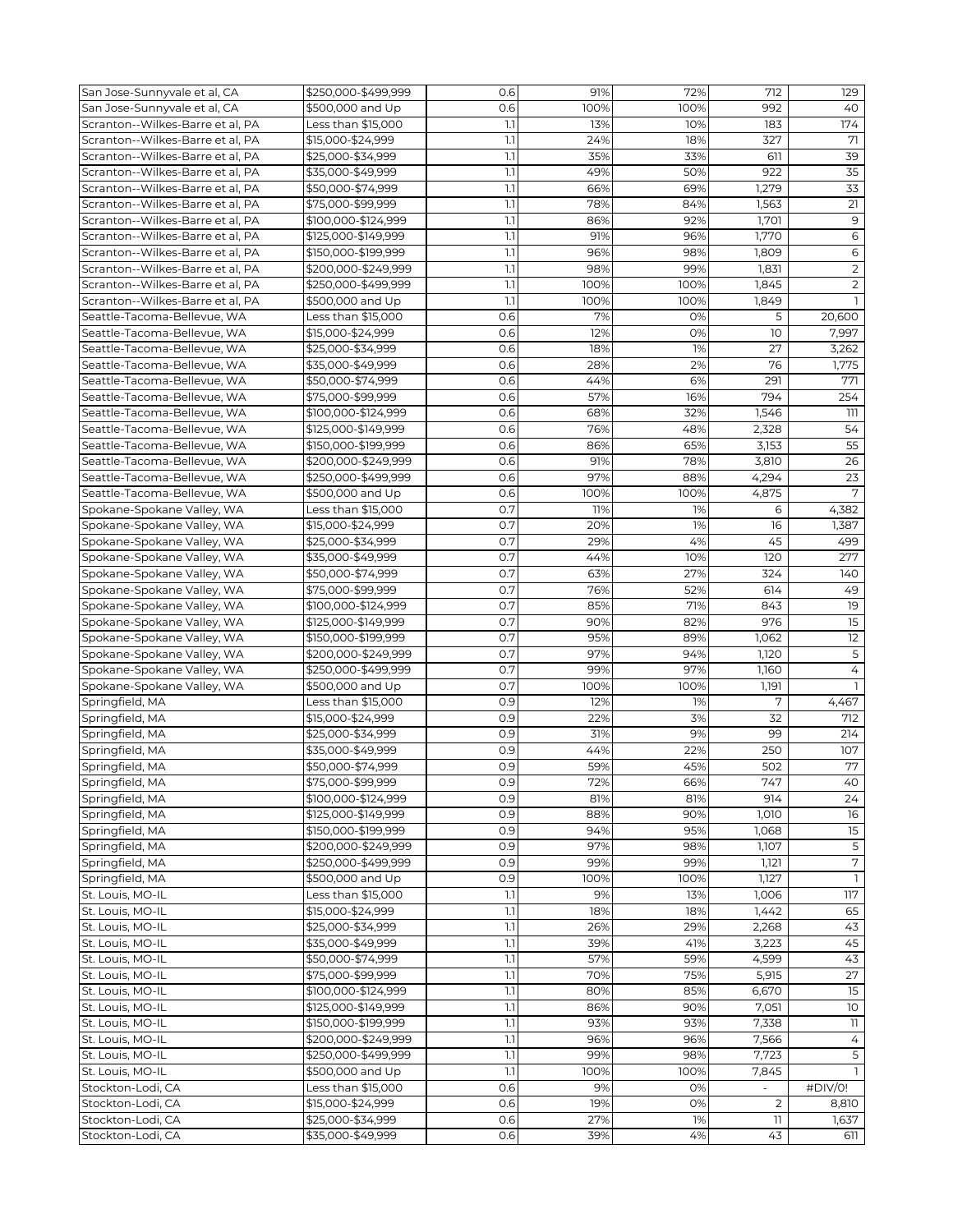| Stockton-Lodi, CA              | \$50,000-\$74,999   | 0.6 | 56%  | 15%  | 180    | 235             |
|--------------------------------|---------------------|-----|------|------|--------|-----------------|
| Stockton-Lodi, CA              | \$75,000-\$99,999   | 0.6 | 69%  | 34%  | 419    | 70              |
| Stockton-Lodi, CA              | \$100,000-\$124,999 | 0.6 | 79%  | 56%  | 683    | 32              |
| Stockton-Lodi, CA              | \$125,000-\$149,999 | 0.6 | 86%  | 74%  | 908    | 19              |
| Stockton-Lodi, CA              | \$150,000-\$199,999 | 0.6 | 92%  | 87%  | 1,068  | 19              |
| Stockton-Lodi, CA              | \$200,000-\$249,999 | 0.6 | 96%  | 94%  | 1,157  | 5               |
| Stockton-Lodi, CA              | \$250,000-\$499,999 | 0.6 | 99%  | 97%  | 1,196  | $\sqrt{7}$      |
| Stockton-Lodi, CA              | \$500,000 and Up    | 0.6 | 100% | 100% | 1,228  | $\mathbf{1}$    |
|                                |                     |     |      |      |        |                 |
| Syracuse, NY                   | Less than \$15,000  | 1.1 | 12%  | 13%  | 202    | 159             |
| Syracuse, NY                   | \$15,000-\$24,999   | 1.1 | 21%  | 18%  | 289    | 74              |
| Syracuse, NY                   | \$25,000-\$34,999   | 1.1 | 29%  | 29%  | 466    | 47              |
| Syracuse, NY                   | \$35,000-\$49,999   | 1.1 | 42%  | 42%  | 684    | 51              |
| Syracuse, NY                   | \$50,000-\$74,999   | 1.1 | 59%  | 60%  | 970    | 45              |
| Syracuse, NY                   | \$75,000-\$99,999   | 1.1 | 72%  | 76%  | 1,229  | 29              |
| Syracuse, NY                   | \$100,000-\$124,999 | 1.1 | 82%  | 86%  | 1,387  | 17              |
| Syracuse, NY                   | \$125,000-\$149,999 | 1.1 | 89%  | 91%  | 1,470  | 10              |
| Syracuse, NY                   | \$150,000-\$199,999 | 1.1 | 95%  | 95%  | 1,527  | $9$             |
| Syracuse, NY                   | \$200,000-\$249,999 | 1.1 | 97%  | 97%  | 1,566  | 4               |
| Syracuse, NY                   | \$250,000-\$499,999 | 1.1 | 99%  | 98%  | 1,585  | $\overline{4}$  |
| Syracuse, NY                   | \$500,000 and Up    | 1.1 | 100% | 100% | 1,611  | $\mathbf{1}$    |
| Tampa-St. Petersburg et al, FL | Less than \$15,000  | 0.8 | 11%  | 1%   | 121    | 1,155           |
| Tampa-St. Petersburg et al, FL | \$15,000-\$24,999   | 0.8 | 21%  | 3%   | 355    | 321             |
| Tampa-St. Petersburg et al, FL | \$25,000-\$34,999   | 0.8 | 32%  | 8%   | 1,011  | 120             |
| Tampa-St. Petersburg et al, FL | \$35,000-\$49,999   | 0.8 | 46%  | 18%  | 2,356  | 74              |
| Tampa-St. Petersburg et al, FL | \$50,000-\$74,999   | 0.8 | 64%  | 40%  | 5,302  | 41              |
| Tampa-St. Petersburg et al, FL | \$75,000-\$99,999   | 0.8 | 76%  | 63%  | 8,455  | 19              |
| Tampa-St. Petersburg et al, FL | \$100,000-\$124,999 | 0.8 | 84%  | 76%  | 10,142 | 10              |
|                                |                     |     |      |      |        |                 |
| Tampa-St. Petersburg et al, FL | \$125,000-\$149,999 | 0.8 | 89%  | 82%  | 11,039 | 6               |
| Tampa-St. Petersburg et al, FL | \$150,000-\$199,999 | 0.8 | 94%  | 88%  | 11,762 | $\mathsf S$     |
| Tampa-St. Petersburg et al, FL | \$200,000-\$249,999 | 0.8 | 97%  | 92%  | 12,358 | 3               |
| Tampa-St. Petersburg et al, FL | \$250,000-\$499,999 | 0.8 | 99%  | 96%  | 12,860 | $\overline{2}$  |
| Tampa-St. Petersburg et al, FL | \$500,000 and Up    | 0.8 | 100% | 100% | 13,362 |                 |
| Toledo, OH                     | Less than \$15,000  | 1.1 | 13%  | 17%  | 244    | 153             |
| Toledo, OH                     | \$15,000-\$24,999   | 1.1 | 24%  | 24%  | 358    | 75              |
| Toledo, OH                     | \$25,000-\$34,999   | 1.1 | 34%  | 39%  | 575    | 42              |
| Toledo, OH                     | \$35,000-\$49,999   | 1.1 | 48%  | 53%  | 786    | 42              |
| Toledo, OH                     | \$50,000-\$74,999   | 1.1 | 65%  | 68%  | 1,007  | 43              |
| Toledo, OH                     | \$75,000-\$99,999   | 1.1 | 76%  | 82%  | 1,210  | $\overline{23}$ |
| Toledo, OH                     | \$100,000-\$124,999 | 1.1 | 85%  | 91%  | 1,341  | 12              |
| Toledo, OH                     | \$125,000-\$149,999 | 1.1 | 90%  | 95%  | 1,397  | 8               |
| Toledo, OH                     | \$150,000-\$199,999 | 1.1 | 95%  | 97%  | 1,432  | $11\,$          |
| Toledo, OH                     | \$200,000-\$249,999 | 1.1 | 97%  | 99%  | 1,459  | $\overline{3}$  |
| Toledo, OH                     | \$250,000-\$499,999 | 1.1 | 99%  | 100% | 1,472  | $\overline{4}$  |
| Toledo, OH                     | \$500,000 and Up    | 1.1 | 100% | 100% | 1,475  |                 |
| Tucson, AZ                     | Less than \$15,000  | 0.7 | 13%  | 1%   | 27     | 1,909           |
| Tucson, AZ                     | \$15,000-\$24,999   | 0.7 | 24%  | 2%   | 64     | 611             |
| Tucson, AZ                     | \$25,000-\$34,999   | 0.7 | 34%  | 6%   | 148    | 282             |
| Tucson, AZ                     | \$35,000-\$49,999   | 0.7 | 49%  | 15%  | 400    | 144             |
| Tucson, AZ                     | \$50,000-\$74,999   | 0.7 | 67%  | 39%  | 1,046  | 70              |
| Tucson, AZ                     | \$75,000-\$99,999   | 0.7 | 79%  | 64%  | 1,708  | 31              |
|                                |                     | 0.7 | 86%  | 76%  |        | 16              |
| Tucson, AZ                     | \$100,000-\$124,999 |     |      |      | 2,020  |                 |
| Tucson, AZ                     | \$125,000-\$149,999 | 0.7 | 91%  | 82%  | 2,172  | 10 <sup>°</sup> |
| Tucson, AZ                     | \$150,000-\$199,999 | 0.7 | 95%  | 88%  | 2,336  | 9               |
| Tucson, AZ                     | \$200,000-\$249,999 | 0.7 | 97%  | 93%  | 2,478  | $\overline{3}$  |
| Tucson, AZ                     | \$250,000-\$499,999 | 0.7 | 99%  | 97%  | 2,572  | $\overline{4}$  |
| Tucson, AZ                     | \$500,000 and Up    | 0.7 | 100% | 100% | 2,660  |                 |
| Tulsa, OK                      | Less than \$15,000  | 0.9 | 12%  | 6%   | 161    | 279             |
| Tulsa, OK                      | \$15,000-\$24,999   | 0.9 | 22%  | 9%   | 259    | 150             |
| Tulsa, OK                      | \$25,000-\$34,999   | 0.9 | 32%  | 16%  | 458    | 86              |
| Tulsa, OK                      | \$35,000-\$49,999   | 0.9 | 47%  | 28%  | 832    | 58              |
| Tulsa, OK                      | \$50,000-\$74,999   | 0.9 | 65%  | 49%  | 1,439  | 50              |
| Tulsa, OK                      | \$75,000-\$99,999   | 0.9 | 77%  | 68%  | 2,004  | 24              |
| Tulsa, OK                      | \$100,000-\$124,999 | 0.9 | 85%  | 80%  | 2,351  | 14              |
| Tulsa, OK                      | \$125,000-\$149,999 | 0.9 | 90%  | 86%  | 2,527  | 8               |
| Tulsa, OK                      | \$150,000-\$199,999 | 0.9 | 95%  | 91%  | 2,651  | 8               |
| Tulsa, OK                      | \$200,000-\$249,999 | 0.9 | 97%  | 94%  | 2,744  | $\overline{3}$  |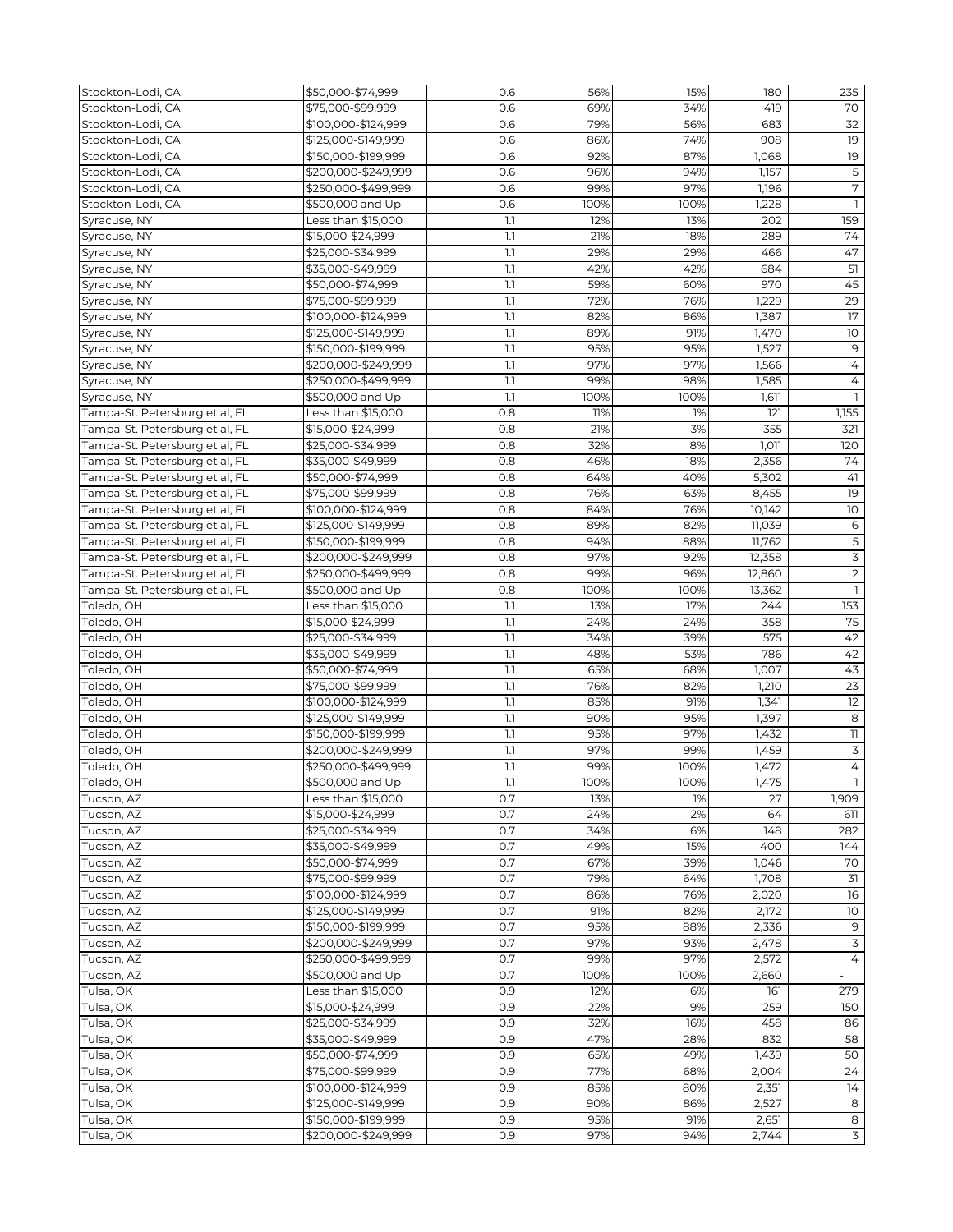| Tulsa, OK                                                  | \$250,000-\$499,999 | 0.9 | 99%  | 96%        | 2,804          | 4                        |
|------------------------------------------------------------|---------------------|-----|------|------------|----------------|--------------------------|
| Tulsa, OK                                                  | \$500,000 and Up    | 0.9 | 100% | 100%       | 2,922          |                          |
| Urban Honolulu, HI                                         | Less than \$15,000  | 0.6 | 7%   | 1%         | 20             | 1,265                    |
| Urban Honolulu, HI                                         | \$15,000-\$24.999   | 0.6 | 12%  | 1%         | 35             | 457                      |
| Urban Honolulu, HI                                         | \$25,000-\$34,999   | 0.6 | 18%  | 3%         | 75             | 245                      |
| Urban Honolulu, HI                                         | \$35,000-\$49,999   | 0.6 | 27%  | 6%         | 162            | 164                      |
| Urban Honolulu, HI                                         | \$50,000-\$74,999   | 0.6 | 43%  | 13%        | 374            | 140                      |
| Urban Honolulu, HI                                         | \$75,000-\$99,999   | 0.6 | 57%  | 24%        | 680            | 62                       |
| Urban Honolulu, HI                                         | \$100,000-\$124,999 | 0.6 | 69%  | 34%        | 978            | 37                       |
| Urban Honolulu, HI                                         | \$125,000-\$149,999 | 0.6 | 77%  | 44%        | 1,269          | 23                       |
| Urban Honolulu, HI                                         | \$150,000-\$199,999 | 0.6 | 87%  | 56%        | 1,617          | 20                       |
| Urban Honolulu, HI                                         | \$200,000-\$249,999 | 0.6 | 92%  | 67%        | 1,941          | 8                        |
| Urban Honolulu, HI                                         | \$250,000-\$499,999 | 0.6 | 98%  | 80%        | 2,303          | 8                        |
| Urban Honolulu, HI                                         | \$500,000 and Up    | 0.6 | 100% | 100%       | 2,882          |                          |
| Virginia Beach et al, VA-NC                                | Less than \$15,000  | 0.9 | 9%   | 1%         | 102            | 597                      |
| Virginia Beach et al, VA-NC                                | \$15,000-\$24,999   | 0.9 | 16%  | 3%         | 229            | 220                      |
| Virginia Beach et al, VA-NC                                | \$25,000-\$34,999   | 0.9 | 24%  | 7%         | 571            | 97                       |
| Virginia Beach et al, VA-NC                                | \$35,000-\$49,999   | 0.9 | 37%  | 18%        | 1,387          | 58                       |
| Virginia Beach et al, VA-NC                                | \$50,000-\$74,999   | 0.9 | 56%  | 38%        | 3,011          | 41                       |
|                                                            | \$75,000-\$99,999   | 0.9 | 69%  |            |                | 21                       |
| Virginia Beach et al, VA-NC<br>Virginia Beach et al, VA-NC | \$100,000-\$124,999 | 0.9 | 80%  | 61%<br>76% | 4,772<br>5,986 | 10 <sup>°</sup>          |
|                                                            |                     |     |      |            |                |                          |
| Virginia Beach et al, VA-NC                                | \$125,000-\$149,999 | 0.9 | 87%  | 85%        | 6,683          | $\overline{7}$           |
| Virginia Beach et al, VA-NC                                | \$150,000-\$199,999 | 0.9 | 94%  | 91%        | 7,136          | $\overline{6}$           |
| Virginia Beach et al, VA-NC                                | \$200,000-\$249,999 | 0.9 | 96%  | 95%        | 7,471          | $\mathsf 3$              |
| Virginia Beach et al, VA-NC                                | \$250,000-\$499,999 | 0.9 | 99%  | 98%        | 7,692          | $\overline{2}$           |
| Virginia Beach et al, VA-NC                                | \$500,000 and Up    | 0.9 | 100% | 100%       | 7,865          | $\mathbf{1}$             |
| Washington et al, DC-VA-MD-WV                              | Less than \$15,000  | 0.9 | 6%   | 1%         | 54             | 2,594                    |
| Washington et al, DC-VA-MD-WV                              | \$15,000-\$24,999   | 0.9 | 11%  | 1%         | 102            | 923                      |
| Washington et al, DC-VA-MD-WV                              | \$25,000-\$34,999   | 0.9 | 16%  | 2%         | 231            | 460                      |
| Washington et al, DC-VA-MD-WV                              | \$35,000-\$49,999   | 0.9 | 23%  | 5%         | 579            | 291                      |
| Washington et al, DC-VA-MD-WV                              | \$50,000-\$74,999   | 0.9 | 37%  | 16%        | 1,731          | 171                      |
| Washington et al, DC-VA-MD-WV                              | \$75,000-\$99,999   | 0.9 | 49%  | 34%        | 3,661          | 77                       |
| Washington et al, DC-VA-MD-WV                              | \$100,000-\$124,999 | 0.9 | 60%  | 51%        | 5,457          | 43                       |
| Washington et al, DC-VA-MD-WV                              | \$125,000-\$149,999 | 0.9 | 69%  | 63%        | 6,754          | 29                       |
| Washington et al, DC-VA-MD-WV                              | \$150,000-\$199,999 | 0.9 | 81%  | 74%        | 7,976          | 36                       |
| Washington et al, DC-VA-MD-WV                              | \$200,000-\$249,999 | 0.9 | 87%  | 83%        | 8,936          | 19                       |
| Washington et al, DC-VA-MD-WV                              | \$250,000-\$499,999 | 0.9 | 95%  | 91%        | 9,724          | 20                       |
| Washington et al, DC-VA-MD-WV                              | \$500,000 and Up    | 0.9 | 100% | 100%       | 10,700         | 5                        |
| Wichita, KS                                                | Less than \$15,000  |     | 11%  | 8%         | 117            | 229                      |
| Wichita, KS                                                | \$15,000-\$24,999   |     | 20%  | 14%        | 212            | 107                      |
| Wichita, KS                                                | \$25,000-\$34,999   |     | 31%  | 25%        | 379            | 63                       |
| Wichita, KS                                                | \$35,000-\$49,999   |     | 45%  | 38%        | 570            | 64                       |
| Wichita, KS                                                | \$50,000-\$74,999   |     | 64%  | 57%        | 850            | 54                       |
| Wichita, KS                                                | \$75,000-\$99,999   |     | 76%  | 74%        | 1,116          | $\mathsf{I}$             |
| Wichita, KS                                                | \$100,000-\$124,999 |     | 85%  | 85%        | 1,276          | 18                       |
| Wichita, KS                                                | \$125,000-\$149,999 |     | 91%  | 90%        | 1,355          | 11                       |
| Wichita, KS                                                | \$150,000-\$199,999 |     | 96%  | 94%        | 1,406          | 9                        |
| Wichita, KS                                                | \$200,000-\$249,999 |     | 98%  | 97%        | 1,451          | $\overline{2}$           |
| Wichita, KS                                                | \$250,000-\$499,999 |     | 99%  | 99%        | 1,481          | 4                        |
| Wichita, KS                                                | \$500,000 and Up    |     | 100% | 100%       | 1,498          | $\overline{\phantom{a}}$ |
| Winston-Salem, NC                                          | Less than \$15,000  | 0.8 | 13%  | 4%         | 67             | 537                      |
| Winston-Salem, NC                                          | \$15,000-\$24,999   | 0.8 | 24%  | 7%         | 115            | 269                      |
| Winston-Salem, NC                                          | \$25,000-\$34,999   | 0.8 | 35%  | 14%        | 228            | 134                      |
| Winston-Salem, NC                                          | \$35,000-\$49,999   | 0.8 | 50%  | 25%        | 424            | 85                       |
| Winston-Salem, NC                                          | \$50,000-\$74,999   | 0.8 | 68%  | 46%        | 771            | 59                       |
| Winston-Salem, NC                                          | \$75,000-\$99,999   | 0.8 | 80%  | 67%        | 1,121          | 33                       |
| Winston-Salem, NC                                          | \$100,000-\$124,999 | 0.8 | 87%  | 80%        | 1,338          | 15                       |
| Winston-Salem, NC                                          | \$125,000-\$149,999 | 0.8 | 92%  | 87%        | 1,462          | 8                        |
| Winston-Salem, NC                                          | \$150,000-\$199,999 | 0.8 | 96%  | 92%        | 1,545          | 8                        |
| Winston-Salem, NC                                          | \$200,000-\$249,999 | 0.8 | 97%  | 96%        | 1,611          | $\overline{3}$           |
|                                                            |                     |     | 99%  |            |                | $\overline{3}$           |
| Winston-Salem, NC                                          | \$250,000-\$499,999 | 0.8 |      | 99%        | 1,652          |                          |
| Winston-Salem, NC                                          | \$500,000 and Up    | 0.8 | 100% | 100%       | 1,674          |                          |
| Worcester, MA-CT                                           | Less than \$15,000  | 0.9 | 9%   | 1%         | 10             | 3,496                    |
| Worcester, MA-CT                                           | \$15,000-\$24,999   | 0.9 | 17%  | 2%         | 31             | 842                      |
| Worcester, MA-CT                                           | \$25,000-\$34,999   | 0.9 | 24%  | 4%         | 88             | 303                      |
| Worcester, MA-CT                                           | \$35,000-\$49,999   | 0.9 | 35%  | 12%        | 236            | 164                      |